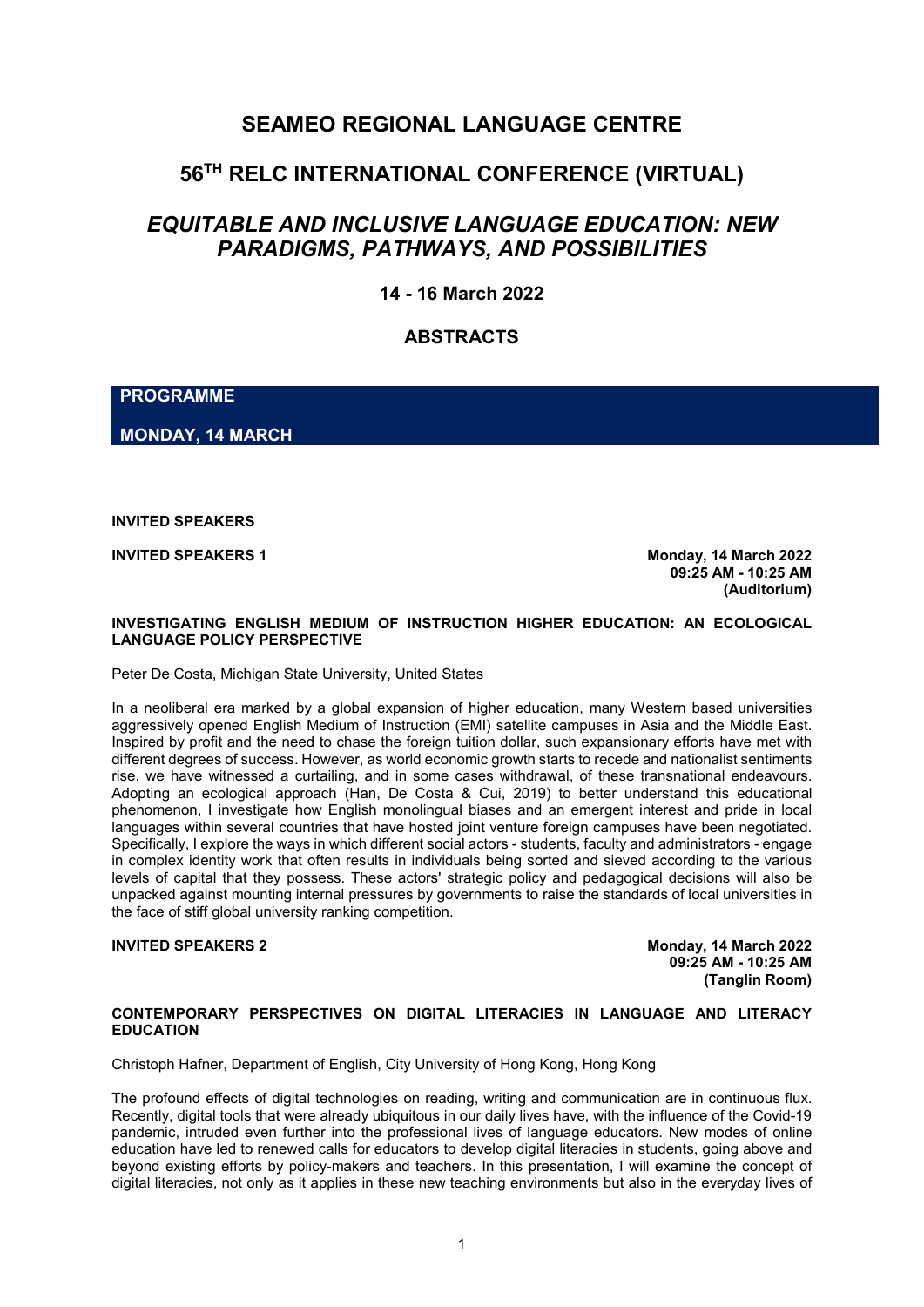language students, where reliance on digital tools carries both benefits and risks. I will outline the range of pedagogical approaches that have been proposed in order to include aspects of digital literacies in the language curriculum and provide examples from practice. I will also address the understandings of affordances and constraints of digital tools that English language teaching professionals need in order to be effective language and literacy educators at this point in time.

# **PARALLEL SESSIONS**

**PARALLEL SPEAKER 1 Monday, 14 March 2022 10:30 AM – 11:00 AM (Auditorium)**

# **AUTOMATED COMPUTER-BASED FEEDBACK AND TEACHER FEEDBACK: RETHINKING THEIR ROLES IN TEACHING WRITING**

Takahiro Iwanaka (Featured speaker representing JACET), Yamaguchi Prefectural University, Japan

Thanks to the development of ICT technology, reliable automated writing evaluation (AWE) systems are now available, which provide diagnostic feedback on learners' essays. The presenter has been using Criterion in his writing course. Although it is a promising tool, it also has drawbacks and limitations. It is necessary to understand what it can do and what it cannot do. The presenter believes that a teacher and an AWE system such as Criterion should play complementary roles in teaching writing. To examine what Criterion can do, the presenter analyzed corrective feedback from the system. The presenter also interviewed 12 undergraduates who used it in his writing course to clarify how they felt about the diagnostic feedback from Criterion. Based on the analysis of the data, the presenter argues the following three points: 1) Criterion is reliable enough to deal with language-related issues, 2) teachers' role is to provide positive feedback on the content of student essays, and 3) how to organize a paragraph and an essay should be taught as a prewriting activity.

# **PARALLEL SPEAKER 2 Monday, 14 March, 2022**

**10:30 AM – 11:00 AM (Tanglin Room)**

# **JAPANESE LEARNERS' REALIZATION OF ENGLISH DENTAL FRICATIVES**

Ai Fujiwara, Meisei University, Japan

This study investigates the Japanese learners' pronunciation of English dental fricatives and clarifies the tendency of alternative phonemes. According to Gimson and Cruttenden (2008), dental fricatives are used only in English, Arabic and European Spanish, therefore, many of English learners have difficulty pronouncing these sounds, and replace them with other phonemes. Focused on intra-and inter-speaker variation in the sound chosen to replace the dental fricatives, this study investigated which substitutions occur by environment such as word-initial, word-mid and word- final, and by the subsequent vowel. The survey was conducted on 34 Japanese learners of English who were enrolled in a phonetics class at a university. At the beginning of the course, they recorded 50 English sentences including words with dental fricatives. The result showed that multiple alternative phonemes were found in the pronunciation of dental fricatives of intraspeaker. Since the learners unconsciously use these variations of dental fricatives, it was effective to make the learners aware of the difference in pronunciation when learning the pronunciation of dental fricatives. In the future research, how well these alternative phonemes are understood among people in the EFL environment, whose native languages are different.

**PARALLEL SPEAKER 3 Monday, 14 March, 2022 10:30 AM – 11:00 AM (Room 501)**

# **A DYNAMIC ASSESSMENT OF JAPANESE EFL LEARNERS' INTERACTIVE ORAL REQUESTING PERFORMANCES**

Allan Nicholas, University of Aizu, Japan

This study examines the use of dynamically-administered strategic interaction scenarios (D-SIS) in gaining insights into specific aspects of oral requesting Japanese EFL learners find challenging, and tracking their development over time. Viewing the requesting speech act through the lens of conversation analysis, six learners at a Japanese university carried out D-SIS tasks with the researcher in two stages. Analysis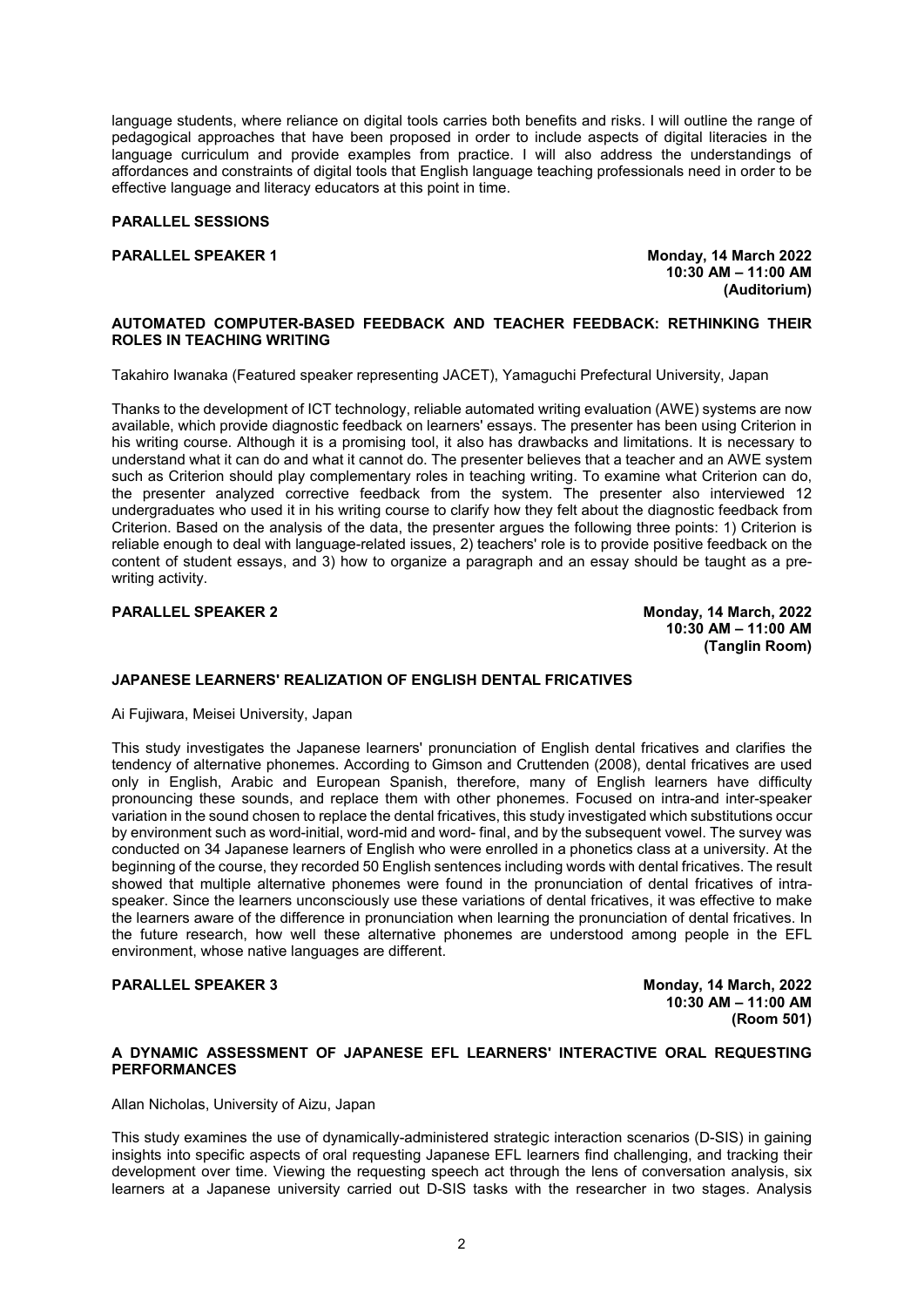identified three particular areas of difficulty for the learners while engaging in the dialogic interactionsconnecting their language choices to the social contextual variables of power, social distance and imposition; pre-request expansion sequences of talk, and pre-closing sequences. A coding scheme was employed, analyzing mediation sequences between the researcher and learners in terms of the efficiency with which the learners oriented to and resolved problems that arose during the tasks. This allowed for quantification of the learners' movements within their ZPDs. Combined with detailed qualitative analysis of the transcript data, insights were gained into learner challenges and development that would not have been possible through non-dynamic methods. An overview of the results is given, and implications for the use of D-SIS tasks as a diagnostic tool in regards to oral interactive requesting performance discussed.

**PARALLEL SPEAKER 4 Monday, 14 March, 2022 10:30 AM – 11:00 AM (Room 502)**

# **JAPANESE UNIVERSITY STUDENTS IN THAILAND: THE STUDY ABROAD EXPERIENCE**

Andrew Nowlan, Kwansei Gakuin University, Japan

As study abroad programs resume under COVID-19 restrictions, this presentation reports on mixed-methods research aimed to increase accessibility for Japanese university students who may traditionally disqualify themselves from study abroad. Research shows that Japanese students remain reluctant to study overseas due to high costs, anxiety, and the perceived pressure to adopt native-level English in inner-circle Englishspeaking countries, like Australia and the USA. However, Japanese students predominantly choose innercircle countries over outer-circle countries, such as Thailand and others of Southeast Asia. This project, funded by the Japanese government, involved 535 Japanese university students with intention to study in either (a) inner-circle English speaking countries or (b) Southeast Asia. After differences in push-pull motivations between the two groups were considered, the qualitative strand involved six Japanese students in Thailand who completed weekly journaling during the first quarter of 2020, a reflective survey, and a postreturn interview. Based on thematic analysis, participants recognized the value of learning English as a Lingua Franca (ELF), and developments in intercultural communicative competences. In this session, attendees will consider ideas to better promote Southeast Asian destinations for study abroad and how this may increase access and participation amongst Japanese university students.

# **PARALLEL SPEAKER 5 Monday, 14 March, 2022**

**10:30 AM – 11:00 AM (Room 503)**

### **ONLINE OR IN-PERSON: STUDENT INTEREST, EXPERIENCES, PREFERENCES AND ACADEMIC OUTCOMES**

Andrew Thompson, Fukuoka Women's University, Japan Timothy Pritchard, Fukuoka Women's University, Japan

The Internet is a significant technological advancement of our generation and is rapidly reshaping the workplace and our educational institutions. Schools, colleges, and universities across the globe have increasingly incorporated online education into their educational mix. However, Japan has traditionally relied on a teacher-centered and textbook-based learning environment until COVID-19 forced policymakers in 2020 to close elementary and secondary schools (Hirata and Hirata, 2020). Therefore, this mixed-method study investigated (a) student online vs. in-person experiences, interests, and preferences, and (b) does online learning provide benefits to academic learners and potentially produce better course and academic outcomes for particular student types? This study involved both first and second-year students in a compulsory English language program from a public university in south-western Japan. The implications of this research project and findings regarding incorporating online education, specifically the Zoom platform within an academic English language program, will be discussed. Suggestions will also be made in relation to developing student interest in online vs. in-person learning. The researchers hope that policymakers, university administrators, and educators continue to investigate students' experiences, interests, needs, and preferences for online learning to maximize the learning opportunities of future students.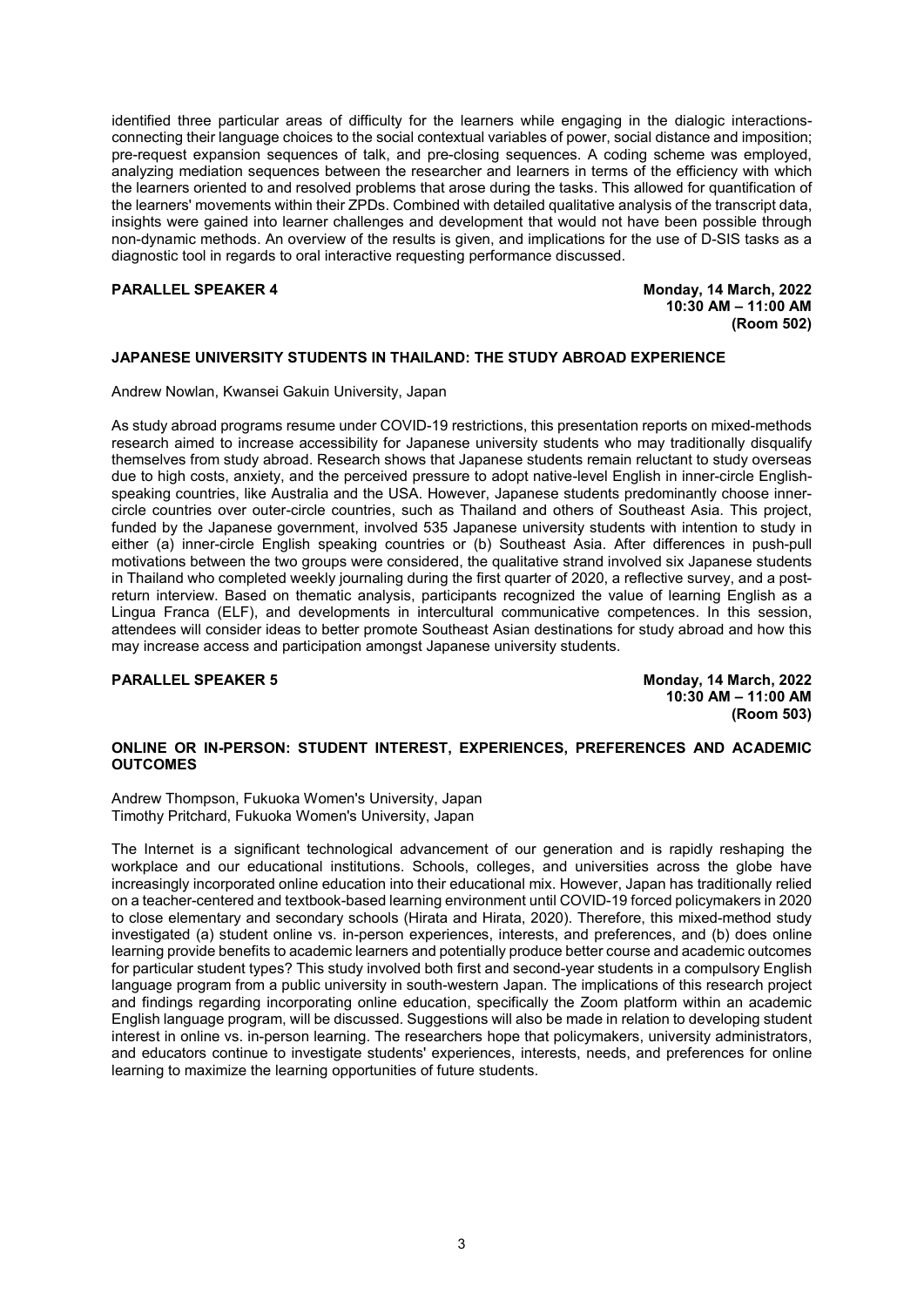### **EXPLORING PROFESSIONAL DEVELOPMENT AND MEANINGFUL REFLECTION THROUGH LANGUAGE TEACHERS' COLLABORATIVE DIALOGUES**

Anthony Wotring, University of Wollongong, Australia Mark Fraser, University of Wollongong, Australia

A persistent challenge in teacher professional development (PD) is understanding how theoretical learning can be transformed into meaningful experiences. As research often perceives PD as a means to develop teachers' pedagogies (Darling-Hammond, Hyler, and Gardner 2017), its focus frequently centres on effective forms of PD, such as formal training courses or informal workplace learning (Eraut 2005). Recent insights into PD shifts attention to the teachers' interactions as they explore their pedagogies (Avalos 2011). Language teachers may similarly benefit from interactions in these reflective spaces, yet a noticeable lacuna exists in understanding how teachers' reflections, pedagogies, and PD can be linked. This presentation reports on the collaboration of 5 university, EFL instructors attempting to contextualise dialogic teaching principles (Alexander, 2020). Through an iterative research approach, educational design research (McKenney and Reeves, 2014), these teachers explored theoretical principles in their teaching practice via collaborative discussions (Forte and Flores 2014) and critical reflections (Fraser 2021). Data collected revealed an internationalisation of the tenets of dialogue (Holquist 2003) and a nuanced understanding of their impact on classroom talk. These findings may be utilised as a heuristic for language teachers seeking pathways to draw closer to their individual students' voices and learning needs.

**PARALLEL SPEAKER 7 Monday, 14 March, 2022**

**10:30 AM – 11:00 AM (Paterson Room)**

# **LEARNING TO LISTEN AND LISTENING TO LEARN: THINGS EFL LEARNERS AND TEACHERS HAVE OFTEN OVERLOOKED**

Art Tsang, The Chinese University of Hong Kong, Hong Kong

This presentation is primarily based on my recent viewpoint article published in RELC journal. In this presentation, I will first discuss important gaps that exist in EFL listening and overall proficiency development. I will then present the case for a greater focus on sounds and actual listening in the classroom and spoken input beyond the classroom. Two modalities of listening, namely 'learning to listen' and 'listening to learn' will also be introduced. Through this presentation, I hope that EFL researchers, teachers, and other stakeholders can work towards fine-tuning listening pedagogical practices and facilitating learners' reception of more spoken input beyond the classroom, both of which will highly likely improve learners' listening.

**PARALLEL SPEAKER 8 Monday, 14 March, 2022 10:30 AM – 11:00 AM (Room 508)**

# **MAKING PRESERVICE TEACHERS GO BEYOND "DIVERSITY OF ENGLISH IS A GOOD THING"**

Ayako Suzuki, Tamagawa University, Japan

In order to foster young people who can carry out inclusive communication in English, the importance of introducing Global Englishes into English language teaching is now widely recognized (Selvi and Yazan 2021). In alignment with this trend, Japan designated knowledge about the international use of English as a necessary component and included it into its national curriculum for English teacher certificates in the 2019 academic year. In this context, this paper investigates how Japanese university students on an English teacher training track developed their understanding through introductory lectures on Global Englishes. It is done by looking into the students' in-class comments, learning journals, and summative quizzes. One noteworthy finding could be that they generally accepted diversity of English as a good thing, but their arguments tended not to go beyond it and remained uncritical of potential difficulties that linguistic diversity would cause. This may result in negligence of the significance of diversity in their future classrooms (Suzuki 2011). The paper, then, attempts to identify what information about Global Englishes is necessary for making them more sensitive to the diversity of English and how it should be presented to them in the teacher training. What is discussed in this paper would be applicable in other Asian contexts.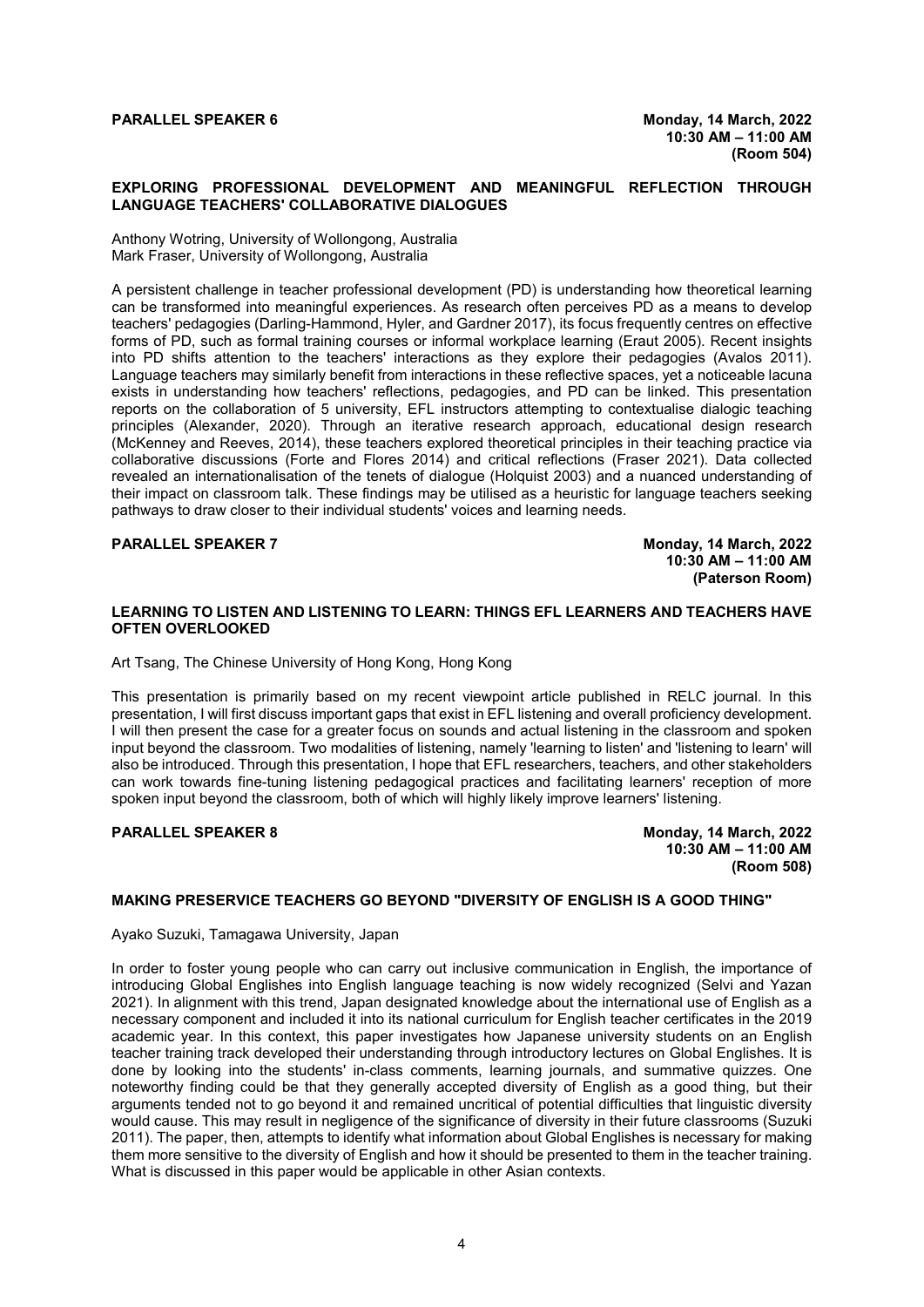# **PARALLEL SPEAKER 9 Monday, 14 March, 2022**

## **ENGLISH LANGUAGE CURRICULUM REFORM IN INDONESIA: TEACHERS' PERSPECTIVE**

Joko Nurkamto Samuri, (Featured speaker representing TEFLIN), Sebelas Maret University, Indonesia

The Indonesian government aims to introduce a new curriculum nationally for Early Childhood schools, primary education, and secondary education in 2022. The new curriculum, which is now being piloted in a small number of schools, provides teachers with the flexibility and creativity to translate the mandated intended learning outcome into a suitable syllabus, learning resources, and teaching design. In this presentation, I want to report teachers' understanding of the new curriculum. It focuses primarily on how teachers perceive the curriculum. I will also examine the teachers' readiness to implement the curriculum. This exploratory case study will use document analysis, written guided reflection, and in-depth interviews as data collection methods. The benefit of the paper is to map out teachers' readiness and capability to transfer the desired learning outcome into teaching practice so that the government can plan appropriate training for them.

**PARALLEL SPEAKER 10 Monday, 14 March, 2022 11:05 AM – 11:35 AM (Tanglin Room)**

# **THE IMPACT OF TRANSLANGUAGING ON EFL LEARNERS' LEXICAL DIVERSITY IN JAPANESE UNIVERSITIES**

Chizuko Aiba, University of Shizuoka, Japan Junji Izumi, University of Shizuoka, Japan

Despite a trend toward English monolingualism in EFL classrooms in Japanese university settings, the accepted fact is that each instructor decides whether or not students are allowed to use the first language (L1) for input and cognitive activities. The implementation of translanguaging pedagogies has shed some light on problems of using L1 (Lin, 2020), with a gradual increase in CLIL implementation in Japanese universities. Is there any beneficial or adverse impact on students' writing if it is a form of translanguaging to use L1 to input content? Data for this study were collected from six classes during one semester at three different Japanese universities. Two writing tasks were conducted: one translanguaging (input in Japanese and output in English) and one monolanguaging (input in English and output in English). For each class, paired difference tests were performed to determine the difference of lexical diversity (LD) scores between translanguaging and monolanguaging tasks. The finding of this research will give a hint for flexible instruction using translanguaging.

### **PARALLEL SPEAKER 11 Monday, 14 March, 2022**

**11:05 AM – 11:35 AM (Room 501)**

# **THE TWISTS AND TURNS OF USING INCLUSIVE LEARNING IN A COMMUNICATION CLASSROOM**

Dara Richard, National University Singapore, Singapore G L Lee, National University Singapore, Singapore

Oral presentations can cause anxiety for learners at all proficiency levels. Practice is key to increase selfconfidence, but class time is limited. Following inclusive learning principles, we used Universal Design for Learning (CAST, 2018) to develop a series of scaffolded tasks that provide students with options to develop their oral communication skills. We used Flipgrid, a free online video discussion platform, to overcome the constraints of limited class time. Since Flipgrid allows responses, we designed a peer feedback component and a standardized rubric that allows teachers to quickly provide mastery-oriented feedback. The tasks and platform were used by 500 students in two communication modules. Students were surveyed on the impact and accessibility of the tasks and platform. The rubric was assessed for its effectiveness and utility. Although students reported reduced anxiety and valued the feedback, surprising limitations surfaced. We will conclude by sharing suggestions for successful implementation.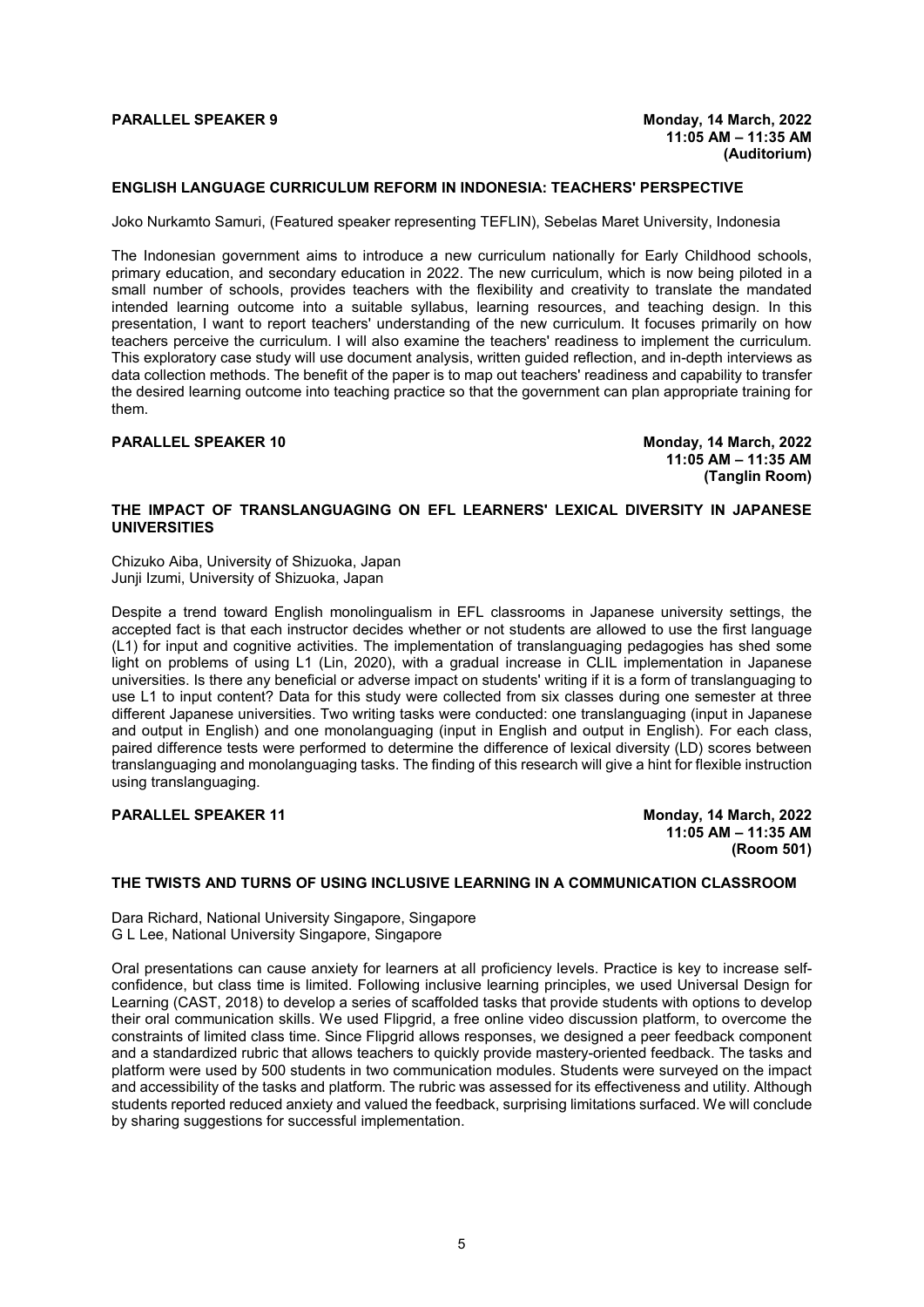# **PARALLEL SPEAKER 12 Monday, 14 March, 2022**

# **FACTORS INFLUENCING ENGLISH LANGUAGE TEACHERS' SENTIMENTS, ATTITUDES, AND CONCERNS ABOUT INCLUSIVE LANGUAGE EDUCATION**

### Davey Young, Sophia University, Japan

Language learning can present a number of unique barriers to students with disabilities, especially those with sensory impairments and/or specific learning difficulties such as dyslexia and ADHD; these barriers can interact with cognitive factors such as working memory and language aptitude, as well as affective factors like foreign language anxiety and motivation (Kormos, 2017). However, many English language teachers (ELTs) have reported feeling unprepared to teach students with disabilities (Hale & Ono, 2019; Smith, 2006; Sowell & Sugisaki, 2020), and such training does not appear to be a common feature in ELT training (Smith, 2008; Stapleton & Shao, 2018). As inclusive education is framed as a human right within the United Nations' Convention on the Rights of Persons with Disabilities, General Comment No. 4, and Sustainable Development Goal 4, educators everywhere have a responsibility to help ensure this right (Graham, 2020; Hunt, 2019). In the field of general education, teachers' perceptions of inclusive education, attitudes towards persons with disabilities, and training in inclusive practices have repeatedly been shown to have a positive impact on teachers' ability to teach inclusively (Boyle et al., 2020; Forlin et al., 2011; Sharma et al., 2008). However, there are no commensurate research inquiries for ELTs. To begin closing this critical research gap, this presentation will report on an investigation using the Sentiments, Attitudes, & Concerns about Inclusive English Language Education Scale, a novel scale created by modifying the Sentiments, Attitudes, and Concerns about Inclusive Education Revised Scale (Forlin et al., 2011). Factor analysis of the survey responses (n = 300) will, for the first time, provide information on the extent to which ELTs' gender, age, type of qualification, and type of training influence their sentiments, attitudes, and concerns about inclusive language education through a case group of postsecondary EFL teachers in Japan.

**PARALLEL SPEAKER 13 Monday, 14 March, 2022 11:05 AM – 11:35 AM (Room 503)**

### **TRANSFORMING YOUR GENERATION Z CLASS WITH TECHNOLOGY MEDIATED TASKS**

Visal Sou (Featured Speakers representing CamTESOL), Australian Centre for Education, Cambodia Panhchaneath Sokheng (Featured Speakers representing CamTESOL), Hiroshima Shudo University, Japan

As the world is evolving, a new generation of students known as Generation Z (Gen Z) emerge, referring to those who were born in an era where technologies and the internet are the necessity of their daily life. This new generation comes with unique characteristics and learning styles in which the traditional teaching strategies are not able to accommodate. To support their learning, especially while classes are running online, choosing the suitable teaching approach and integrating the right technologies play a very crucial role. One of the teaching approaches that is effective for Gen Z learners is Task Based Language Teaching (TBLT) due to its flexible, learner-centered and collaborative nature. This presentation will first highlight the characteristics and learning styles of Gen Z students in Cambodia before introducing the audience to the technologies-mediated tasks where TBLT meets technologies to create a very conducive learning environment for this new generation. The audience will also get to know both the theory as well as the inclass practices of this approach. The presentation will also address the challenges related to the technologies-mediated tasks and provide recommendations for teachers or schools that would like to adopt this approach.

# **PARALLEL SPEAKER 14 Monday, 14 March, 2022**

**11:05 AM – 11:35 AM (Room 504)**

# **EMERGING TEACHER IDENTITIES IN THE POST-COVID-19 ERA: THE CASE OF EXPERT NOVICES**

David Sansom, Macao Polytechnic Institute, Macau

The change in teaching and learning from early 2020 has been sudden, unexpected and significant. In the case of expert teachers, who may have been teaching for 15 or more years and who have developed considerable knowledge and skills to make learning successful, this has been a potentially traumatic experience. Experts in classroom teaching and learning, these teachers had little or no preparation for the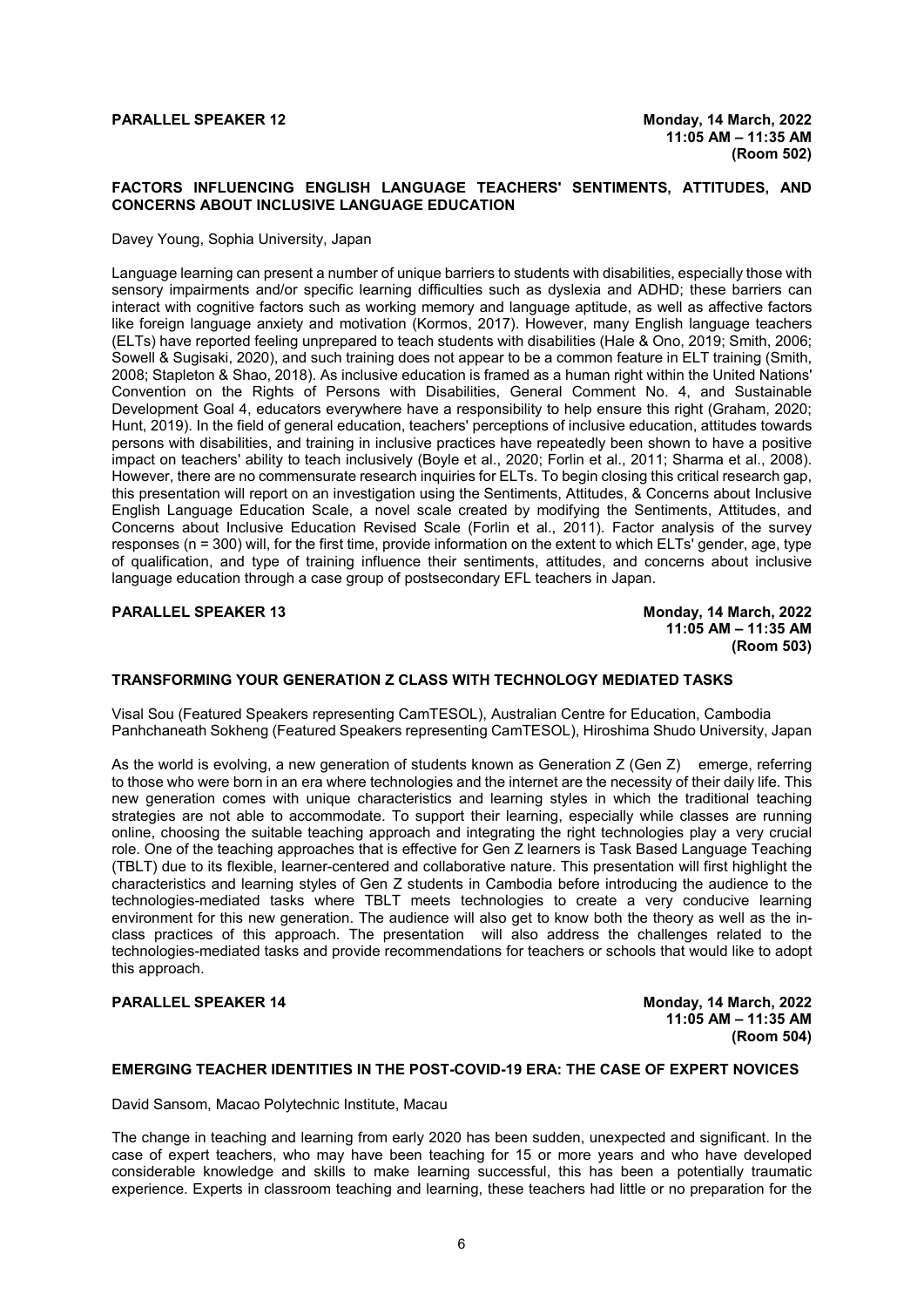move online. They became novices in the new online context, often with less experience and fewer skills than their more junior colleagues. In effect, they became expert novices. This presentation will report findings from ongoing qualitative research into the identities and attitudes to change of a small group of expert teachers of English in Macau who have been facing the challenges of online teaching and learning. Based on observations, interviews and field notes since March 2020, it will highlight how teachers have responded to continuing challenges. It will also address ways in which these expert novice teachers can be helped, and can help themselves, to bring their real expertise into their online teaching contexts in order to make students' learning as effective as possible.

# **PARALLEL SPEAKER 15 Monday, 14 March, 2022**

**11:05 AM – 11:35 AM (Paterson Room)**

# **ARGUMENT-BASED VALIDATION OF A HIGH-STAKES LISTENING TEST IN VIETNAM**

Diep Tran, Victoria University of Wellington, New Zealand

Over the past decade, locally produced English tests have been used in Vietnam for high-stakes purposes. Despite their widespread use and profound social impacts, validation research on these local tests has been relatively limited. This paper reports on a study conducted to validate a high-stakes listening test developed and used by a university in Vietnam. Guided by the argument-based framework, the study incorporated both quantitative analysis of test scores and qualitative analysis of test-takers' think-aloud protocols. The results raised concerns about not only the reliability but also construct coverage of the listening test. They established serious doubts about the technical quality of high-stakes English proficiency tests developed and used by different institutions in Vietnam. The study highlighted the need for further validation efforts and effective quality control measures to ensure equity for test-takers all over the country. Insights from the thinkaloud protocols had practical implications for the assessment of L2 listening in terms of input text preparation, test format, and item design.

**PARALLEL SPEAKER 16 Monday, 14 March, 2022 11:05 AM – 11:35 AM (Room 508)**

### **HOW ELF ONLINE COMMUNICATION AFFECTS JAPANESE STUDENTS' BELIEFS OF ENGLISH**

Eiko Ujitani, Nagoya University of Foreign Studies, Japan

Due to the spread of pandemic, online intercultural exchange has been practiced more often than before in the English learning classroom. The impact of online interactions between NNS of English in particular has been investigated in several research studies (Freiermuth & Huang, 2012) and they suggest that students gained confidence and started to perceive English as a means of communication. This preliminary study investigates how online interactions with other NNS of English in my intercultural communication course affect Japanese students' belief of English as a lingua franca. 15 Japanese students and 9 Filipino students participated in an online synchronous course for one semester. In class, students regularly engaged in small group discussions on assigned cultural topics, and, as a final project, they conducted collaborative research about cultural similarities and differences. Data includes questionnaires conducted before and after the online exchange, students' weekly reflection about their intercultural interaction and a final report on their beliefs of English. Quantitative results indicated that students accepted local accent more and regarded grammar less important in intercultural communication. The qualitative data provided an account for quantitative results. This presentation will also discuss pedagogical implications and suggestions.

**PARALLEL SPEAKER 17 Monday, 14 March, 2022 11:40 AM – 12:10 PM (Auditorium)**

# **USE OF TECHNOLOGY BY SINGAPORE EDUCATORS TO ENHANCE LEARNING IN LANGUAGE AND LITERACY FOR STUDENTS WITH SPECIAL EDUCATIONAL NEEDS**

Elizabeth Ow Yeong, National Institute of Education, Singapore

The use of technology in special education helps break the barriers for students with special educational needs and enables educators to exercise higher flexibility and differentiation in educational methodologies. With modern technology, educators can adapt to the needs of their students more easily and are able to choose a number of available learning tactics designed to meet the needs of individual learners. This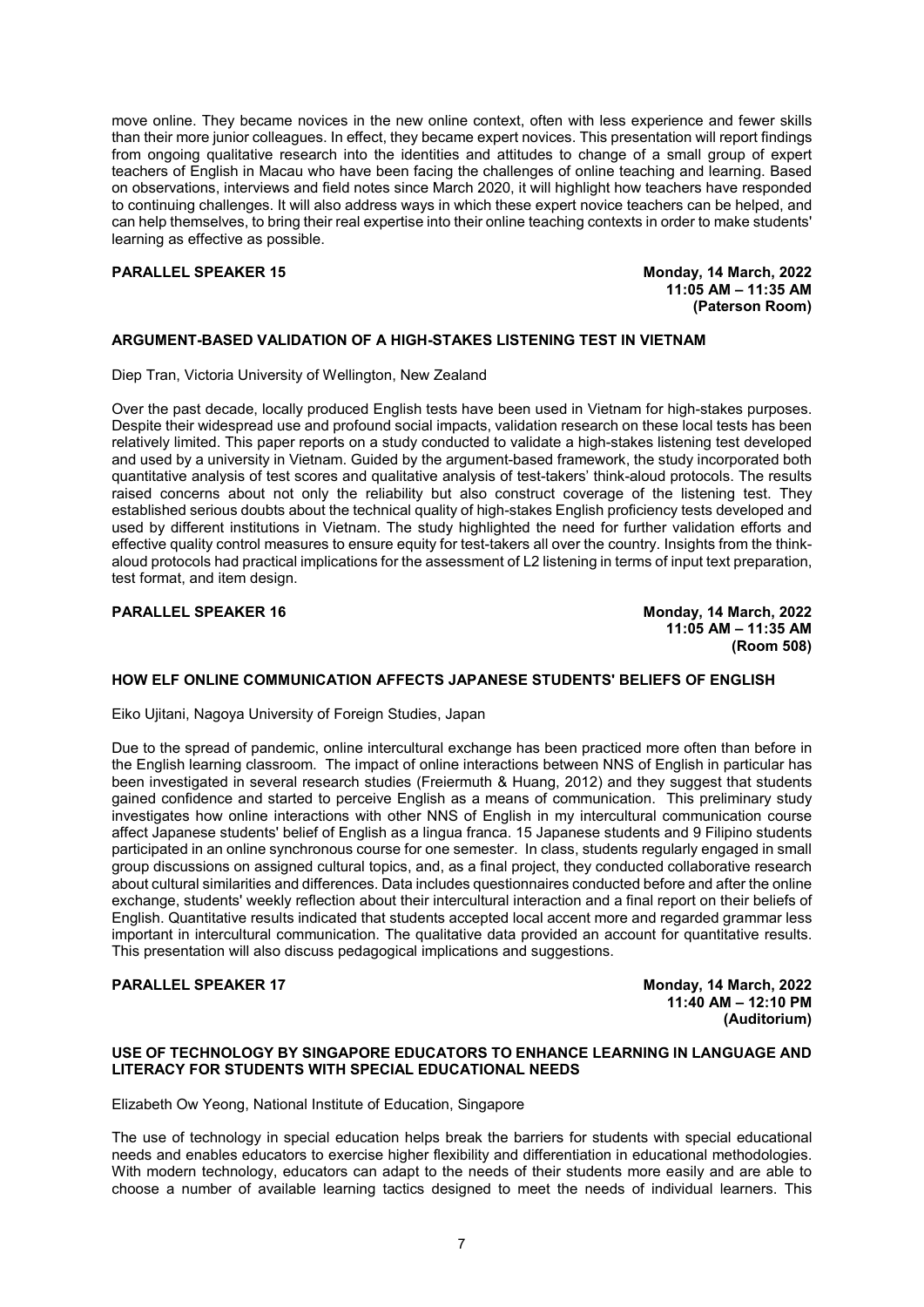exploratory research looks into the use of technology by Singapore educators in the special schools and mainstream schools to enhance support for students with special educational needs in language and literacy. It showcases the technological resources which Singapore educators have found effective in supporting and motivating students with special educational needs in the five language domains for the English language.

# **PARALLEL SPEAKER 18 Monday, 14 March, 2022**

**11:40 AM – 12:10 PM (Tanglin Room)**

# **MY RILCA: SCENARIO-BASED MOBILE APPLICATIONS FOR YOUNG DUAL-LANGUAGE LEARNERS**

Watcharapol Wiboonyasarin (Featured Speaker representing Thailand TESOL), Research Institute for Languages and Cultures of Asia, Mahidol University, Thailand

The purpose of this presentation is to gain insight on critical considerations when developing a scenariobased mobile application (SBMA) for dual-language learners. Its purpose is to use exploratory and confirmatory factor analysis (CFA) to ascertain the factorial structure of the SBMA for young learners in an elementary school setting. To complete the Internet-based questionnaire, 1,040 in-service teachers were recruited using the convenience sampling method. Exploratory factor analysis was used to validate the survey's factorial structures for half of the respondents, and CFA was used to confirm these factorial structures. Through data analysis, the following five factors were discovered: 1) Application Attribute, 2) Lesson Content, 3) Immersive Environment, 4) Learning Strategy, and 5) Instructional Use. A five-factor analysis revealed that the SBMA's five dimensions are distinct ( $2 = 1285.62$  (df = 454, p = 0.00),  $2$ /df = 2.83, RMSEA =  $0.06$ , SRMR =  $0.04$ , CFI =  $0.92$ , GFI =  $0.86$ , and TLI =  $0.88$ ). The findings, which will benefit software engineers, instructional designers, elementary education practitioners, and researchers, shed light on the potential design of SBMA for young dual-language learners.

# **PARALLEL SPEAKER 19 Monday, 14 March, 2022**

**11:40 AM – 12:10 PM (Room 501)**

# **THE EMOTIONAL-INTELLECTUAL DISCONNECT IN WRITING: RECONNECTING WITH AFFECTIVE RESPONSES IN THE ENGLISH LANGUAGE CLASSROOM**

Gemma Pereira, Cedar Girls' Secondary School, Singapore Chin Meng Ong, Cedar Girls' Secondary School, Singapore

The works of scholars such as Peter Elbow, Donald Murray and Donald Graves have inspired highly successful programmes like the National Writing Project (NWP). However, many teachers associate the processes movement with more personal forms of writing such as the recount or the narrative. Strategies such as free-writing, listing, looping and the use of mentor texts are commonly seen as antithetical to expository writing. Consequently, the focus of instruction for expository writing is often entirely on the unique rhetorical features of the genre as well as on logic and reasoning. This results in expository pieces which are often stock responses that are lacking in personal voice, and fall short of the stylistic and creative merit which the students have the potential to achieve. Concerned with this emotional and intellectual disconnect and dichotomy in writing instruction, this exploratory study documents attempts to apply strategies from the Singapore Writing Institute (an affiliate of the NWP) to expository writing to bridge the divide. Survey responses and qualitative analysis of student artefacts are initially encouraging, pointing to the merits of explicit design in the classroom to connect the head and the heart even for writing which emphasizes objectivity.

**PARALLEL SPEAKER 20 Monday, 14 March, 2022 11:40 AM – 12:10 PM (Room 502)**

# **THE IMPACT OF INTEGRATION OF AI/ICT AND HUMAN INTERACTION DURING THE COVID-19 PANDEMIC**

Hiroyuki Obari, Aoyama Gakuin University, Japan

This study focuses on improving cross-cultural communication skills and 21st-century skills to broaden the worldviews for developing intercultural awareness. The participants are nineteen first-year Japanese university students studying English and presentation skills through various topics derived from epistemology and ontology. The students (n=19) deliver many presentations and discussions with digital storytelling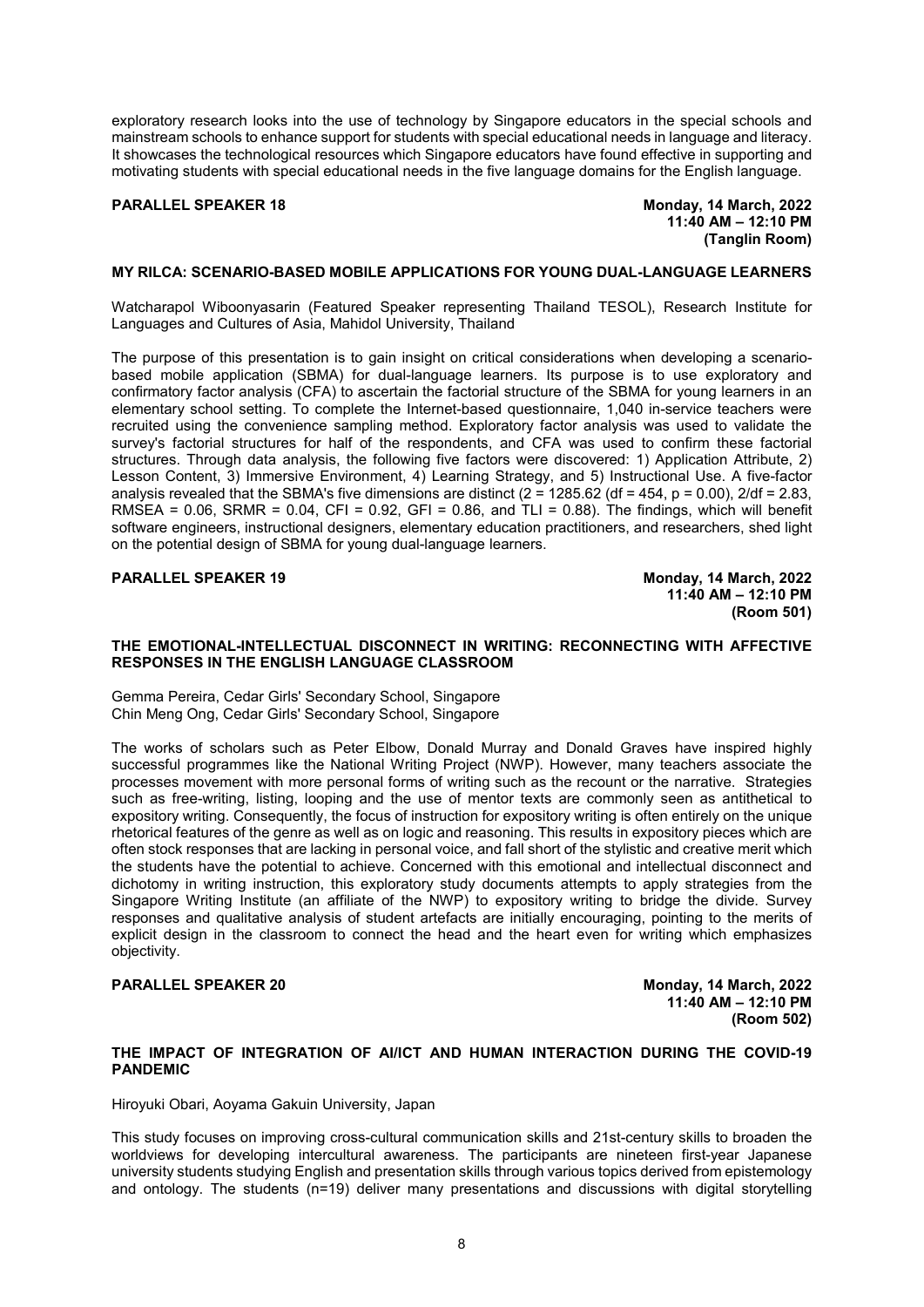techniques on SDGs, global leadership, AI, cross-cultural quotient about different cultures, Edutec (21stcentury skills), and Science and Theology, and PeeErval software is used to assess their presentations and get some feedback through interaction with CCC (Campus Crusade for Christ) members from overseas. In addition, they took the pre-OPic speaking and Versant Speaking tests and will take the post-OPIc and Versant speaking tests to check their oral proficiency progress. The online lessons are conducted with zoom, using the following pedagogy: FL (Flipped learning) and TBL (Task-based learning). Throughout the 30-week online program from April 2021 to January 2022, integrating ICT/AI and human dialogue with young CCC people is emphasized to develop higher-order thinking and 21st -century skills with AI. Pre and post questionnaires will be compared to check how students will change their learning with Zoom during the COVID-19 pandemic.

# **PARALLEL SPEAKER 21 Monday, 14 March, 2022**

**11:40 AM – 12:10 PM (Room 503)**

# **HOW DOES REMOTE LEARNING AFFECT ENGLISH INSTRUCTORS' MEDIUM OF INSTRUCTION?**

Ian Willey, Kagawa University, Japan Julia Kawamoto, Kagawa University, Japan Eleanor Carson, Matsuyama University, Japan

English instructors in English as a foreign language (EFL) settings hold differing principles regarding use of the target language (L2) and students' language (L1) in the classroom. During the Covid-19 pandemic, these principles were shaken when many classes shifted online. This Japan-based study aimed to reveal how remote learning affected English instructors' medium of instruction (MOI) through interviews and observations of Zoom lessons. Twelve university English teachers (six Japanese and six non-Japanese) participated in one semi-structured interview and one Zoom class observation. Transcripts of interviews and observations underwent thematic analysis. Interviews revealed that these instructors went through a period of disorientation when first teaching online but through experience they felt they were able to adapt and use the L1 and L2 as they would in face-to-face classes. Class observations showed that the instructors' views on their use of the L1 and L2, as articulated in interviews, largely proved true, though both Japanese and non-Japanese teachers may use their own L2 (English or Japanese) less often than they imagine. Moreover, students may use English less than they would in face-to-face classes. This study has found that English instructors' MOI use may not be significantly altered by remote learning once instructors have become accustomed to the online format; however, students' limited use of English may be the greater concern for EFL teachers and administrators.

### **PARALLEL SPEAKER 22 Monday, 14 March, 2022**

**11:40 AM – 12:10 PM (Room 504)**

# **SOCIAL AND EMOTIONAL LEARNING (SEL) CONTRIBUTION TO PRE-SERVICE ENGLISH TEACHERS' IDENTITY**

Fika Megawati, Universitas Muhammadiyah Sidoarjo, Indonesia Nur Mukminatien, Universitas Negeri Malang, Indonesia Iswahyuni, Universitas Brawijaya, Indonesia

Social and Emotional Learning (SEL) has been believed to contribute to positive professional growth, reduced problems, improved academic achievement among teachers and students. Deeper understanding of how pre-service English teachers obtain insights both in developing teaching skill and social emotional learning can cover five principles in SEL (CASEL, 2016) - self-awareness, self-management, social awareness, relationship skill, and future self- during school-based teaching practice is considered essential to support their professional development. This study aimed to explore how pre-service English teachers in the Indonesian context engage their social emotional learning to construct their identities during their teaching practice in the EFL classroom. This qualitative study involved 15 participants from five different teacher education programs. Semi structured interviews combined with self-reflection reports covering SEL principles were implemented. The findings of the study suggest that pre-service teachers develop and modify their identities through interacting with different socializing factors and experiencing various emotions in their teaching practice in different school settings. The themes can be categorized into pedagogical-related and technological-related contribution. Implications of these findings for teacher professional education and preservice teacher education are discussed in light of the benefits and possible challenges faced in promoting SEL in ELT.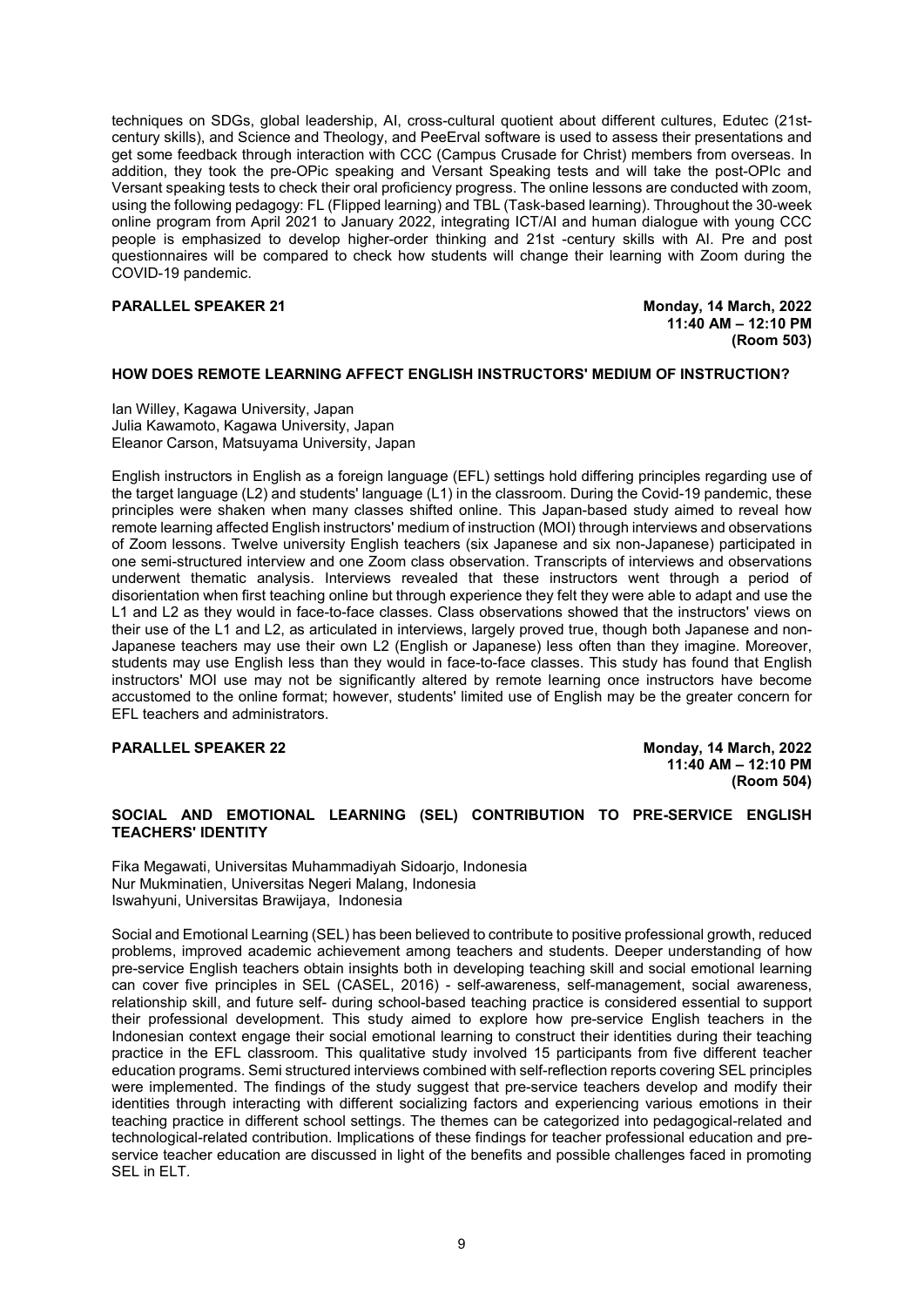# **PARALLEL SPEAKER 23 Monday, 14 March, 2022**

# **EXPERIENTIAL LEARNING FOR PRESERVICE TEACHERS - BUILDING GENDER AND CULTURAL AWARENESS WITH CHILDREN'S E-BOOKS**

Jackie Fung King Lee, The Education University of Hong Kong, Hong Kong

Experiential learning has been an important component of teacher education programmes. In addition to the teaching practicum, experiential learning can take place through non-formal education. This presentation introduces a way of engaging volunteer student teachers in non-formal experiential learning activities, which involved the production of children's digital stories that stress equality, cultural awareness and values education. Some previous studies have revealed the presence of overt and covert biases and stereotypes in children's books. If children are constantly exposed to these inequalities, their perceptions of themselves and others will be affected. The major goal of this project is to promote gender equality, cultural respect and positive values among student teachers as well as school children through producing and reading e-books, respectively. The project provided opportunities for participating student teachers to go through an experiential learning cycle, including writing scripts, creating visuals, integrating education technology, designing lesson plans and materials, and trying out the books produced in a local school. During the process, feedback was received from the project supervisor and peers for further revision. Pre-project and post-project surveys were conducted to measure the learning gains of both the participating student teachers and the school learners. Positive learning outcomes were noted.

# **PARALLEL SPEAKER 24 Monday, 14 March, 2022**

**11:40 AM – 12:10 PM (Room 508)**

# **VALIDATING A PERFORMANCE ASSESSMENT OF INTERCULTURAL UNDERSTANDING**

James Carpenter, Rikkyo University, Japan Sawako Matsugu, Rikkyo University, Japan

It is axiomatic that technology, globalization, and the increased mobility of people around the world has influenced how second or foreign languages (L2) are acquired and used. As a result, applied linguists are currently grappling with how to define effective L2 use in an ever-changing cultural space (Douglas Fir Group, 2016). Measures of intercultural understanding are an example of a growing body of language testing scholarship focused around defining L2 proficiency as a socio-cognitive process, that is, as the interplay between learner-internal language knowledge and learner-external cultural factors (Mislevy, 2018). The performance assessment described in this presentation used an analytic rubric to assess intercultural understanding socio-cognitively using an interview task. In theory, a high score on this task indicates an examinee's ability to function well in intercultural situations, while a low score indicates the opposite. In this presentation, we report the results of a Many-Facet Rasch Analysis, which allowed us to evaluate whether our interview task could separate students into meaningful categories consistently (Bond & Fox, 2015). The results provide evidence for a unidimensional construct related to intercultural understanding that can be measured using performance assessment.

# **PARALLEL SPEAKER 25 Monday, 14 March, 2022**

**13:10 PM – 13:40 PM (Auditorium)**

### **MACHINE TRANSLATION-POWERED MULTILINGUAL SERVICE FOR GOVERNMENT WEBSITES IN JAPAN: A SOCIOLINGUISTIC ANALYSIS**

Jie Shi, The National University of Electro-Communications, Japan Ying Meng, The National University of Electro-Communications, Japan

Japan is striving to become more multilingual and multicultural in the recent decades especially in public domains. Multilingual signs and announcements at stores, train stations or hospitals, etc., are commonplace in the contemporary Japan, which greatly improves the convenience of tourists. For international residents in Japan, however, more timely information of the society is of more compelling importance but is tremendously challenging simply because of the high cost generated from human translation. This study reports an investigation on how 47 Japanese prefectural/provincial and Tokyo metropolitan governments including 23 wards/districts utilize Machine Translation (MT) to provide online multilingual translation service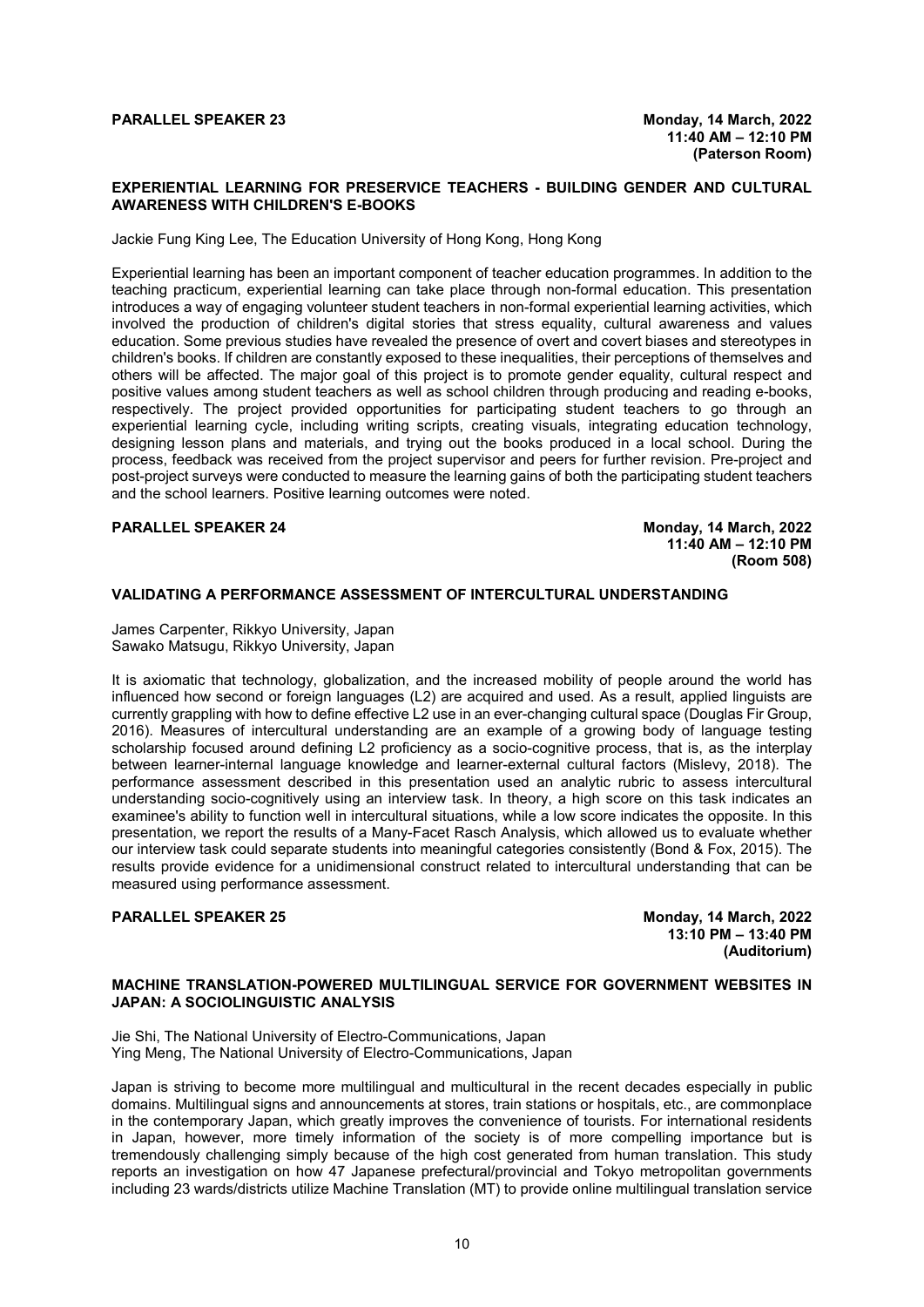on their official websites. The results of the investigation show that MT of various kinds are adopted by all administrative websites investigated within the range of 3 and 108. The analysis of the results not only displays the choices of languages and types of MT tools but also reveals the reasons behind the choices of the translation service or software and the languages based on socio-geographical and demographic rationality as well as sociolinguistic perspective of symbolic translation. In addition to the discussion of the deployment of MT, this study offers specific data showing how the fast-growing AI technology plays a crucial role in assisting the creation of a multilingual society.

# **PARALLEL SPEAKER 26 Monday, 14 March, 2022**

**13:10 PM – 13:40 PM (Tanglin Room)**

# **LANGUAGE TEST LOCALISATION FOR ACCESS: THE CASE OF BCT-S**

Johanna Motteram, British Council, Australia

The British Council Tokyo University of Foreign Studies Speaking Test for Japanese Universities (BCT-S) is a computer delivered test of spoken English language proficiency. The 12-minute test reports candidate proficiency on a scale of 0-50 and with an overall CEFR level in the range A1 to C. BCT-S test items are written in Japan to reflect High School students' context of English language use and are then quality assured by the British Council's Assessment Development Team. As such, BCT-S is a localised test (Weir 2020, Dunlea 2020) for a specific candidate population: students who wish to enter university in Japan. To date, most discussion of language test localisation has focussed on the adaptation of linguistic elements of test items (e.g., Fairbairn and Bellhouse 2020). This paper extends discussion of localisation into adaptations of non-linguistic elements of a language test: specifically, the delivery method, rating processes and score use for university entrance purposes. The localisation has resulted in a test which is valid for use in context (Motteram, Zhou and Negishi 2021), which can be used to sort large groups of test-takers rapidly and reliably, and which supports access to university for diverse candidate groups.

**PARALLEL SPEAKER 27 Monday, 14 March, 2022 13:10 PM – 13:40 PM (Room 501)**

# **LEARNING WITH VIRTUAL REALITY: A CASE STUDY OF CHINESE COLLEGE NURSING STUDENTS IN A SIMULATED OPERATING ROOM**

Junjie Wu, Shenzhen Technology University, China

As an emerging technology, virtual reality (VR) is now being used in education, particularly with STEM-related learning. However, as with all pedagogical innovation, there is a lack of empirical research on the application of VR in language learning and existing studies generally rely on the use of non-immersive VR tools. In this talk, I shall present how my research team made use of a fully immersive VR system in facilitating language learning for English as a Foreign Language (EFL) nurses. I will also discuss the affordances and constraints of using VR in facilitating student language learning. Based on the preliminary findings, a model for supporting VR-assisted language learning will be put forward at the end of this talk.

### **PARALLEL SPEAKER 28 Monday, 14 March, 2022**

**13:10 PM – 13:40 PM (Room 502)**

# **FROM FACE-TO-FACE TO SYNCHRONOUS PRACTICE: EFL STUDENTS' MALL EXPERIENCE FROM A SOCIOCULTURAL PERSPECTIVE**

Ka Lon Chan, University of Macau, Macau Ut Meng Lei, University of Macau, Macau

This research study is a continuation project that looks at how a change of mode from face-to-face to online synchronous discussion influences the effects of speaking practice among a group of EFL students from a sociocultural perspective. Guided by the mediation approach within sociocultural theory (Thorne & Tasker, 2011), Ma (2017) constructed the sociocultural framework and conducted a study about EFL students' mobile-assisted language learning (MALL) experience, emphasizing the mediation among mobile technologies, L2 agencies, and other agents. However, the research lacked a focus of a particular skill. In addition, little has been revealed about the comparison between the effects of traditional face-to-face speaking practice with an online synchronous one. The proposed research took the form of an experimental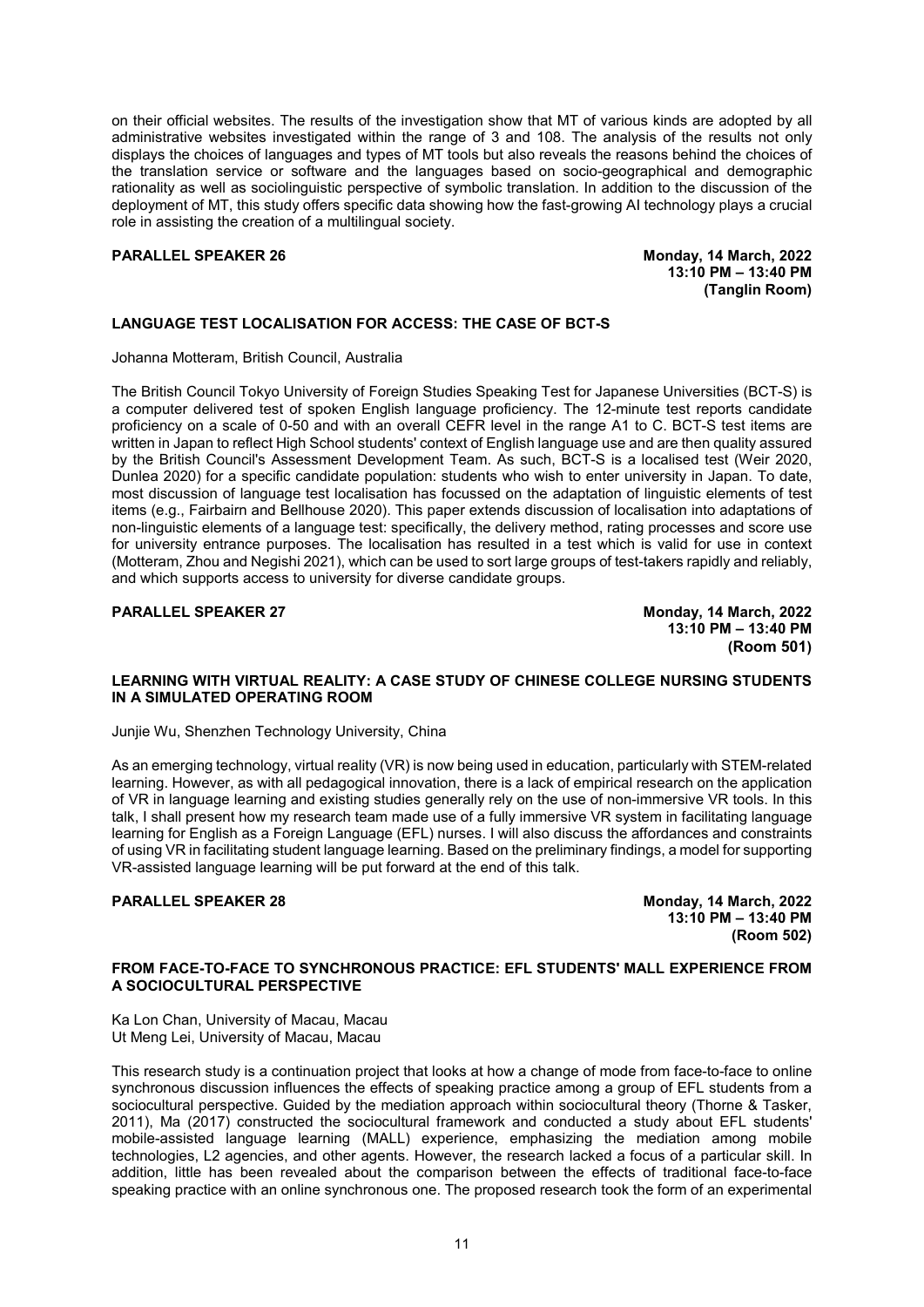study that attempted to address the limitations by focusing particularly on EFL students' speaking skills in face-to-face (F2F) communication and in online synchronous (Syn) communication. 13 EFL university students in Beijing joined a 6-month experiment and were divided into 2 groups: the control group with faceto-face (F2F) mode, and the experimental group with synchronous (Syn) mode. After the first half of the experiment, the control group shifted to synchronous mode like their counterparts. The study featured a mixed-methods approach with coding of practices, questionnaires, open-ended feedback, journals, and a semi-structured interview. Findings revealed that while participants of the two practising modes showed progress in their speaking competence, the F2F group made a bigger progress before the shift of the mode, and the shift brought negative influence to their progress. In terms of peer feedback, participants of the Syn group tended to respond more actively than their F2F counterparts. The presentation concludes with recommendations of which speaking practice mode brings a better outcome based on learners' expectations and their conditions.

# **PARALLEL SPEAKER 29 Monday, 14 March, 2022**

**13:10 PM – 13:40 PM (Room 503)**

# **AN ATTEMPT TO REFLECT RFCDC IN LANGUAGE COURSES OF JAPANESE UNIVERSITY**

Kahoko Matsumoto, Tokai University, Japan Takeshi Kitazawa, Tokyo Gakugei University

Reference Framework of Competences of Democratic Culture (hereafter referred to RFCDC) is a new European framework to prepare students as active global citizens in democratic societies by teaching democratic values and attitudes together with knowledge, language skills and critical understanding. Published in 2018, the framework has been widely used in Europe in various subjects at different educational levels. An attempt has been made to reflect or incorporate major descriptors of RFCDC in EAP/ESP courses and some applied linguistic courses at three Japanese universities with a future prospect of including global citizenship education in various language-related subjects. After establishing the original conceptualization and specifications with 3 project members, the piloting was done in 2021, with 8 classes taught by 4 teachers. Students' responses were generally better than those of the same classes of previous semesters, but teachers reported problems such as the misfit between some materials and corresponding descriptors to be achieved as well as the difficulty with a balanced use of domestic and international contents. Based on such feedback, we started the construction of more holistic curriculums involving a multiple number of courses offered in different departments, cumulatively integrating their contents.

### **PARALLEL SPEAKER 30 Monday, 14 March, 2022**

**13:10 PM – 13:40 PM (Room 504)**

# **INTERCULTURAL COLLABORATIVE LEARNING ONLINE: HOW THE LEARNERS REFLECTED ON THEIR LEARNING**

Kanae Murayama, Ritsumeikan University, Japan

Over the last thirty years, due to the national policies, the number of universities in Japan has been putting a great deal of effort into expanding their overseas networks and producing a variety of intercultural courses to accommodate various students' learning needs.

Since the COVID-19 outbreaks have started, web-based class delivery has been implementing rapidly worldwide. Now, collaborative learning in face-to-face synchronous instructions in class can replace online video conference styles. If the nature of the class consists of collaborative and intercultural learning, the learners in online classes will explore themselves into challenges in their learning processes; therefore, it is worthwhile to examine how the learners in online classes learn from their experiences in class. The presenter will explain a case study of how university students in Japan (N=224) reflected on their learning in online collaborative intercultural courses in AY2020 and AY2021. This presentation focuses on the students' selfreflective short essays and how the students with different language proficiency levels in English and Japanese reflected on their learning under the online and HyFlex courses. Implications for future possibilities of intercultural language education and learner support in the New Normal will be further discussed.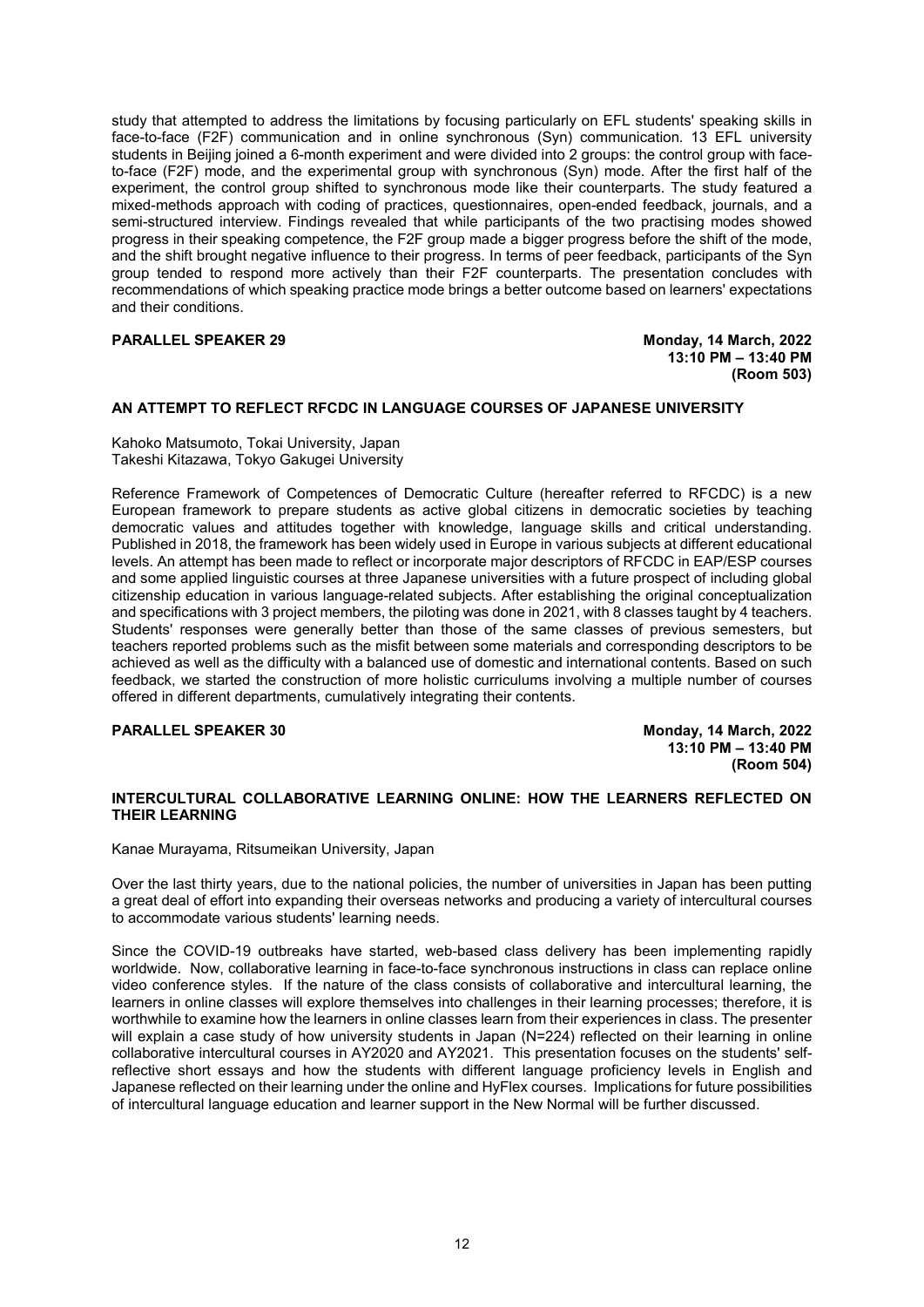# **PARALLEL SPEAKER 31 Monday, 14 March, 2022**

# **ANALYSIS OF BUSINESS ENGLISH TEXTBOOKS IN SPEECH ACTS AND POLITENESS**

Kimiko Koseki, Seijo University, Japan

Pragmatics studies appropriate/inappropriate use of a language in a social context (Taguchi & Roever, 2017). Moreover, "pragmatic failure could be more serious than grammatical errors for L2 users because it could be taken as insensitive or rude (p. 97)" specifically in intercultural context (Thomas, 1983). Therefore, introducing the findings in interlanguage pragmatics and intercultural politeness into L2 teaching is expected (Spencer-Oatey, 2010; Spencer-Oatey & Kadar, 2021). However, pragmatics has seldom been introduced to L2 teaching (Bardovi-Harlig, 2019). As a result, young university graduates struggle in using appropriate English at work (Koseki, 2021). Textbooks are an important source for L2 learners. Therefore, the author analyzed 25 recently published business English textbooks (five course books in CEFR A1-C2 levels) published by three major international publishers in terms of speech acts and politeness. The results showed that only 'suggestions' (68%) and 'requests' (64%) were taught in more than a half of the textbooks. Furthermore, detailed analysis revealed that few textbooks included contextual information such as relationships between interlocutors which is critical in choosing appropriate language in a certain context. In conclusion, more pragmatic entries with contextual information in English textbooks are highly expected to help L2 users in their global work.

**PARALLEL SPEAKER 32 Monday, 14 March, 2022 13:10 PM – 13:40 PM (Room 508)**

# **IS FORMATIVE ASSESSMENT CHALLENGING? TEACHER PRACTICES WITHIN SINGAPORE PRIMARY SCHOOLS**

Kiren Kaur, National Institute of Education, Singapore

Assessment, especially formative assessment, is an essential aspect in the evaluation of English language learning. It has however been found that teachers are not very confident in practices associated with formative forms of assessment. This session attempts to present recent assessment policy changes within the Singapore context alongside how this affected the enactment practices of six teachers in three primary school types in Singapore. Complexities associated with the enactment of policy will be discussed alongside varied teacher practices associated with formative vs summative assessments. The session will also discuss the complexities associated with the enactment of formative assessment within a cultural context that has largely favoured summative forms of assessments.

**INVITED SPEAKERS**

**INVITED SPEAKER 3 Monday, 14 March, 2022 13:50 PM – 14:50 PM (Auditorium)**

# **STUDENT CENTRED LEARNING IN LANGUAGE EDUCATION**

Willy A Renandya, National Institute of Education, Nanyang Technological University, Singapore

Learning takes place optimally when learners are fully engaged during the learning process, in which they actively construct and co-construct knowledge under the skilful guidance of an effective teacher. This type of learning can happen when educators adopt a student-centred teaching, i.e., an approach that enables the teacher to address the cognitive, affective, kinaesthetic and social needs of the students. In this presentation, I first explain what student centred pedagogy means in the context of teaching in the 21st century, where a huge amount of information is now accessible to both teachers and students. I suggest that a simple transmission model of teaching is no longer tenable. Instead, students need to learn how to access, select and evaluate information and more importantly, learn how self-manage and self-assess their own learning. In the second part, I argue that a student-centred pedagogy requires that the teacher use instructional strategies that spark students' genuine interest and motivation. By focusing more on the motivational aspect of learning, students can be expected to learn more in the classroom and continue learning beyond the classroom.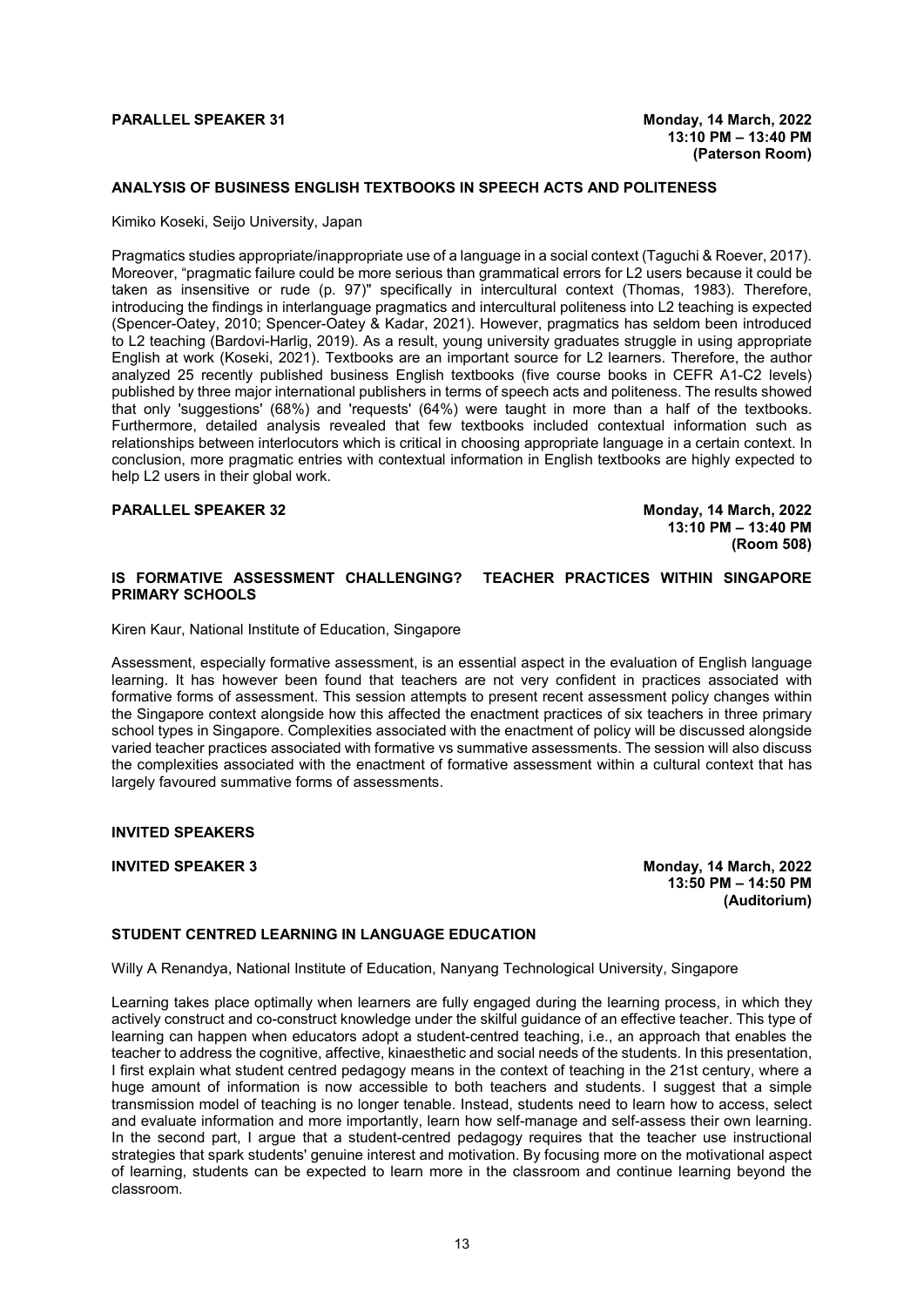# **LINGUISTIC INCLUSIVITY IN BASIC AND HIGHER EDUCATION**

Roy Cross (British Council), United Kingdom

My presentation will begin with an account of recent British Council-funded research into English Medium Education in both Higher and Basic Education, continue with a consideration of the questions for education practice that this research (and other research) raises, and conclude with suggested answers to some - not all - of those questions.

**INVITED SPEAKER 5 Monday, 14 March, 2022 15:00 PM – 16:00 PM (Auditorium)**

# **POST COVID-19: FROM RESILIENCE TO SUSTAINABILITY IN LANGUAGE EDUCATION**

Hanan Khalifa (Cambridge Assessment English), United Kingdom

Covid-19, a global pandemic, although disruptive, has given educators, decision makers, institutions, and governments a rare chance to accelerate technological innovations in education and change mindsets towards online learning, teaching and assessment which would have normally taken years to accomplish. The journey from response to recovery to sustainability, as a result of the pandemic has led to deeper thinking about what really matters in education. The talk starts with a reflection on common dilemmas which the field has faced during the response and recovery times as well as a reflection on the opportunities COVID-19 has created. The talk will then provide a response to a recurring question that has been on everyone's mind is "what is the future of learning and assessment?" and share some of the best practices for a sustainable future. It will outline key principles when reimagining the future of language learning, teaching and assessment, emerging trends to sustain in the ecology of learning, and implications for participants in language education, namely, policy makers, education leaders, teachers and researchers.

**INVITED SPEAKER 6 Monday, 14 March, 2022 15:00 PM – 16:00 PM (Tanglin Room)**

# **FOCUS ON LANGUAGE BELIEFS: (RE)IMAGINING LANGUAGE EDUCATION THROUGH THE LENS OF DECOLONIALITY**

Ruanni Tupas (UOL), UCL Institute of Education, London

In my talk, I argue that all discussion on and work towards innovative, equitable and inclusive language education and language teacher education should be imagined, first and foremost, as building transformative, decolonizing educational infrastructures grounded in the additive, inclusive, and empowered language beliefs of all stakeholders in the teaching and learning of language. Drawing on my research on and engagement with language education and language teacher education in Southeast Asia, especially Singapore, Indonesia, Vietnam and the Philippines, I show how educational policies and classroom practices aimed at explicitly promoting multilingualism and the plurality of English may still avowedly be implicitly and comfortably monolingualist and native-speakerist. Attitudes, beliefs and ideologies in education have been empirically linked with particular levels of teaching effectiveness and learning performance, thus it is important that core language beliefs are examined through the lens of decoloniality, and are placed at the center of projects of innovation, equity and inclusiveness in language education.

**PANEL DISCUSSION 1 Monday, 14 March, 2022 16:10 PM - 17:00 PM (Auditorium)**

# **PANEL TOPIC: REIMAGINING LANGUAGE AND LITERACY EDUCATION IN A POST-PANDEMIC ERA – SUSTAINABILITY, DIGITALISATION, STUDENT-CENTRED LEARNING**

Panel: Ruanni Tupas, Hanan Khalifa, Christoph Hafner & Willy Renandya Moderator: Alvin Pang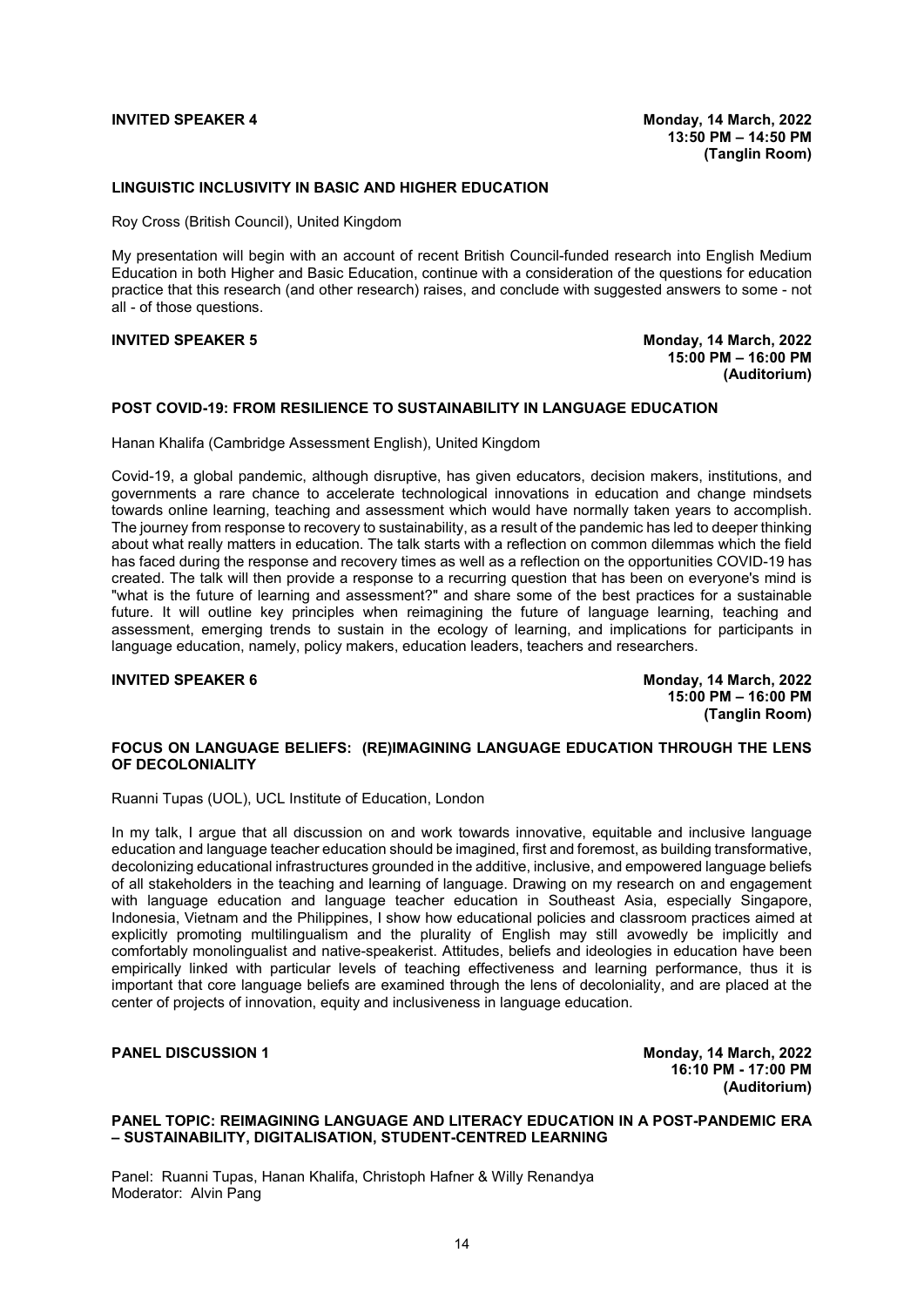**PROGRAMME**

**TUESDAY, 15 MARCH**

**PARALLEL SESSIONS**

**PARALLEL SPEAKER 33 Tuesday, 15 March, 2022 09:00 AM – 09:30 AM (Auditorium)**

# **COGNITIVE MODELLING: LEVELLING THE CRITICAL THINKING PLAYING FIELD IN LANGUAGE EDUCATION**

Thanasingam Santhakumari, Institute for Adult Learning - Singapore University of Social Sciences, Singapore

Nabeel Albashiry, Institute for Adult Learning - Singapore University of Social Sciences, Singapore Patricia Hubbard, University of Auckland, New Zealand

Critical thinking (CT), according to the world economic forum, is one of the top 10 marketplace skills required for success in the workplace. It is expected to grow in prominence over the next five years but educators and employers grapple with how to help students cultivate it in today's complex learning environments. Obstacles such as difference in language proficiency and culture, opposing theoretical and pedagogical views, and the tacit nature of CT knowledge are among common reasons that have for a long time hindered the successful cultivation of the skill. In this presentation, we will discuss how the cognitive modelling approach (CMA) was applied to facilitate the cultivation of critical thinking and communication skills in three masters-level courses. We will then report on the impact of the approach using findings from discourse analysis, interviews and conversations with the content experts of the courses. The findings indicate observable improvement in student thinking and writing skills within a short duration. Three categories of thinkers and writers were identified. Students generally felt the approach provided a useful framework to help them read, think, and construct well-structured and critical texts. The approach was effective but needed some tweaking to cater for student differences

# **PARALLEL SPEAKER 34 Tuesday, 15 March, 2022**

**09:00 AM – 09:30 AM (Tanglin Room)**

# **INCLUSIVE PRACTICES IN A TRANSNATIONAL MASTER OF ARTS IN TESOL PROGRAMME: A CASE STUDY**

Marie Alina Yeo, SEAMEO Regional Language Centre, Singapore Jonathan Newton, Victoria University of Wellington, New Zealand

English-medium programmes delivered transnationally by institutions from English-speaking countries to students in their home or a third country have the potential to level the playing field by providing access to quality education for teachers from a wider range of backgrounds, especially those who would otherwise not have the resources to study abroad. Yet there is a perception that the experience of transnational students may be 'inferior' or less fulfilling. In this presentation, we report on the impact of a transnational MA TESOL programme for teachers of English from the ASEAN region, delivered by a New Zealand university in partnership with an institution in Singapore. We discuss the reported impact of the program on the professional lives of the teachers and on their English language development. We then identify features of the design and delivery of the program that reflect the principle of inclusivity. This paper offers insights to students enrolled in postgraduate courses, teachers delivering language and content lessons in the medium of English, and administrators involved in setting up and managing transnational programmes.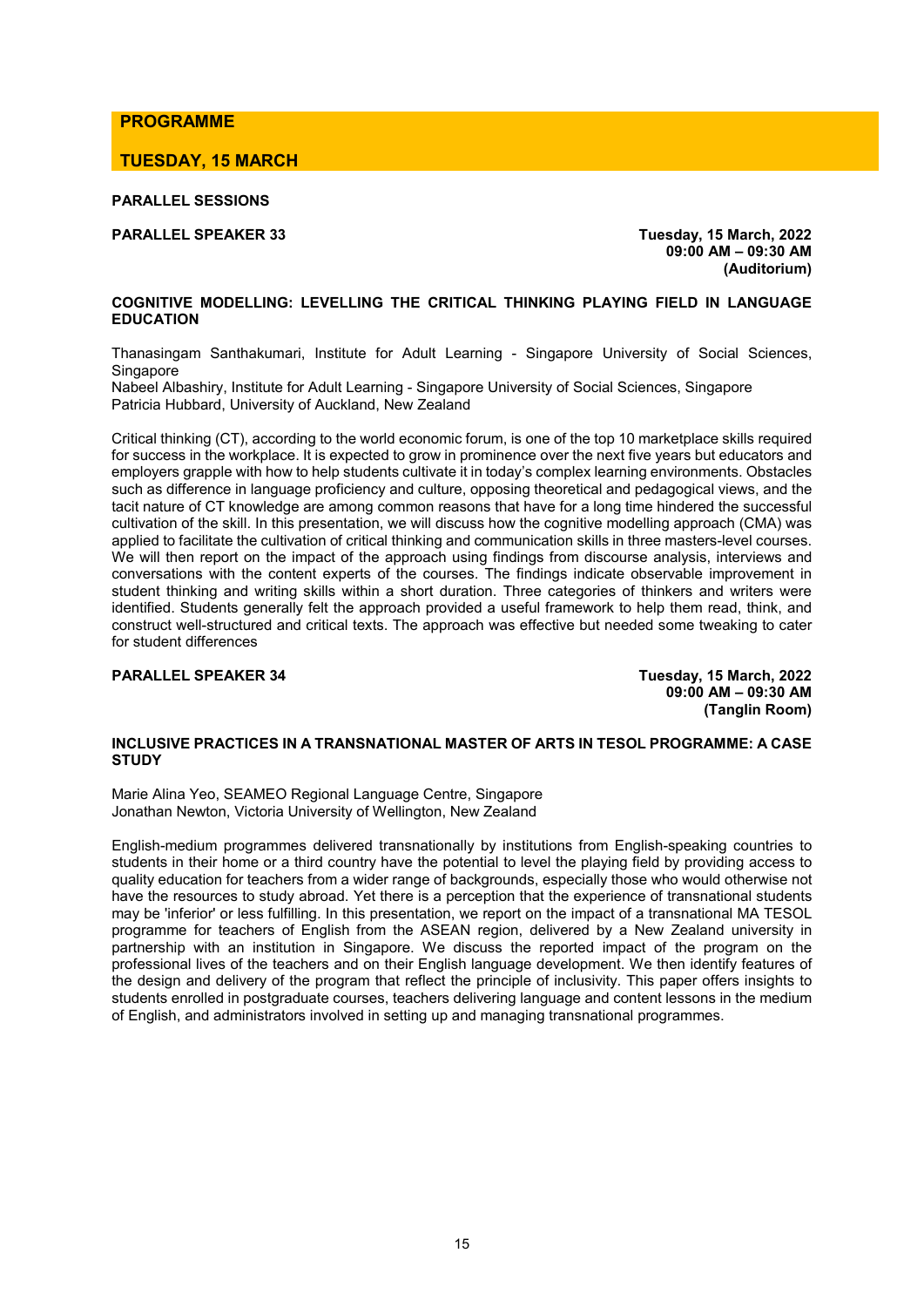# **PARALLEL SPEAKER 35 Tuesday, 15 March, 2022**

# **COLLEGE STUDENTS' PERCEPTIONS TOWARDS MOBILE DEVICE ASSISTED LANGUAGE LEARNING ON ENGLISH READING**

Ming Chang, Mingshin University of Science and Technology, Taiwan

Nowadays, technology has been integrated into English language courses since it is considered to be an effective way to promote language development. Mobile devices such as smart phones have changed the way college students learn because these devices provide a richer learning environment. One commonly used smart phone application, LINE, allows the students to form small groups and share instant messages with each other via the Internet. The interactive nature of the applications is able to engage the learners in conversation and communication. This project will incorporate the smart phone social software, Line Group, to provide the opportunities for the students to work on group interaction and discussion. It is aimed at increasing the students' interests and further enhancing their reading abilities. The findings of the study will play a crucial role in understanding the role Line Group plays in supporting the students to read in English.

**PARALLEL SPEAKER 36 Tuesday, 15 March, 2022 09:00 AM – 09:30 AM (Room 502)**

# **INVESTIGATING METHODS AND MATERIALS THAT FOSTER AUTONOMOUS, LIFELONG LEARNERS**

Mitaka Yoneda, Mukogawa Women's University, Japan Christopher Valvona, Okinawa Christian University, Japan

In this global society, the necessity to communicate in English has become ever more important in Japan, in both business and other parts of life. There is no indication that this will change post-COVID-19, merely that the means of communication will have evolved. However, the presenters have observed that once students graduate from college, many seem to lose motivation to continue learning English. Therefore, the presenters conducted research with English-major college alumni in Japan regarding their language learning after college, and what methods and materials in college had raised their motivation and enabled them to become more autonomous learners. This presentation will demonstrate that certain methods and materials appear to result in greater autonomy, and therefore a greater possibility of continued independent learning after college. The research involved individual and group interviews. The participants were asked how they had learned at college, if and in what ways they had continued learning after graduating, and what they believed had been most effective in college to allow them to do so. It is hoped that this research will help educators and course planners to design curricula that foster graduates to be more capable of engaging in continued language learning after college.

**PARALLEL SPEAKER 37 Tuesday, 15 March, 2022 09:00 AM – 09:30 AM (Room 503)**

# **ATTEMPTING TO EVALUATE AND IMPROVE NON-VERBAL COMMUNICATION SKILLS USING AN ONLINE PLATFORM**

Mutsuko Nagasaki, Ehime University, Japan Orimoto Sunao, Ehime University, Japan Kristin Armitage, Ehime University, Japan

Most people will agree that successful communication does not just rely on the verbal message but also the non-verbal communication (NVC) (e.g., facial expressions, eye contact, phonetic characteristics, gestures) that goes along with it (Knapp, Hall & Horgan, 2014). Although a lot of research has been conducted by academics, language associations, publishing and testing companies on evaluating speech, less has been done on how teachers, evaluators and students assess NVC. This presentation will outline the development of a NVC assessment rubric, and its effectiveness and sustainability when students in Japan are required to use a video-based online platform, Flipgrid, to communicate online, in response to the worldwide pandemic. A survey conducted at the end of the course showed that 93% of students (n=89) thought that Flipgrid helped them to improve their communication ability and 86% felt that it motivated them to learn how to change their NVC. More student views and results, learning opportunities and future possibilities will be discussed in the presentation.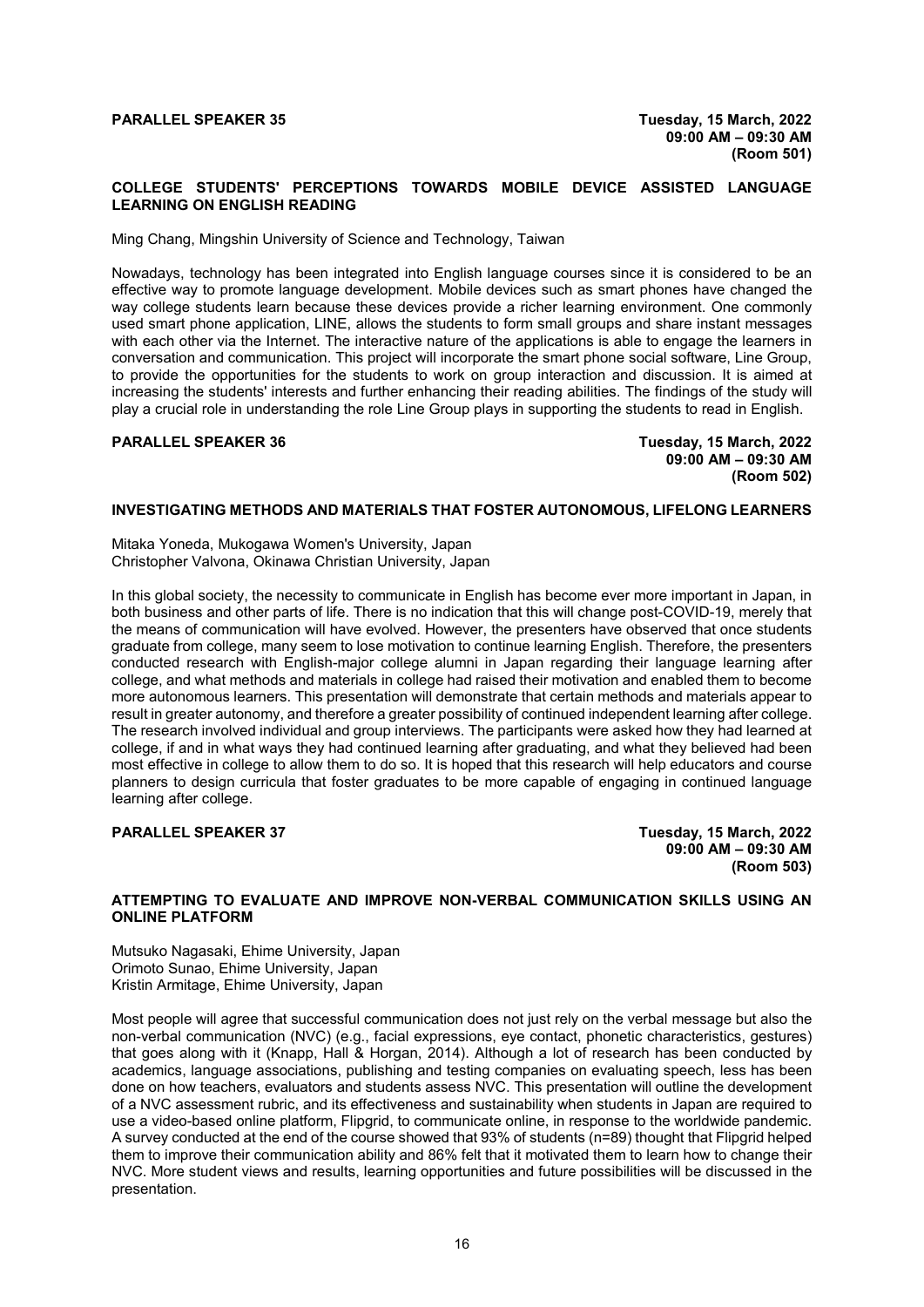# **PARALLEL SPEAKER 38 Tuesday, 15 March, 2022**

# **LEARNER JOURNAL REFLECTIONS: CLASSROOM INSTRUCTION AND SELF-LED INSIGHTS INTO LISTENING STRATEGY INSTRUCTION**

Naheen Madarbakus-Ring, Nagoya University of Commerce and Business, Japan

Research suggests listening journals help learners attend to their real-time listening difficulties (Chen, 2020). Learners encounter common difficulties, such as time commitments, repeated mistakes, and activities in their L2 listening (Siegel, 2011). Therefore, journals can help learners reflect on their performance and plan their approaches to listening. This presentation outlines 13 self-led and 11 classroom instruction learners' experiences of their respective instruction in a pre-sessional EAP course at a New Zealand university. Learners completed one journal after each of their five TED Talks-based listening lessons. Journal prompts asked learners to reflect on the lesson, the tasks, and their listening goals. The results showed that learners receiving different types of instruction experienced similar listening difficulties. In lesson reflection, learners were positive about their instruction and believed their listening improved. Learners also interacted with each other in self-led instruction and with each other in classroom instruction. In task reflection, all learners prioritised vocabulary activities but reported difficulty in writing notes as they listened. In listening goals, all learners viewed writing notes and prioritising vocabulary as important. The presentation concludes by providing practical listening techniques for educators to use in their own classrooms.

# **PARALLEL SPEAKER 39 Tuesday, 15 March, 2022**

**09:00 AM – 09:30 AM (Paterson Room)**

# **EXPLORING STRATEGIES FOR EFFECTIVE ACADEMIC PRESENTATIONS IN ENGLISH: FROM THE VIEWPOINTS OF NATIVE ENGLISH-SPEAKING SCIENTISTS**

Toyoko Shimamura, Osaka University, Japan

Due to the spread of Covid-19, scientific conferences are now moving to an online and/or hybrid mode. Although this shift has brought various changes to the conferences, speakers still need to follow the basic presentation style that includes both an oral presentation and a discussion session in English. Therefore, it is necessary to be fully prepared for all presentation elements in English, the same as before the covid-19 outbreak. This study focuses on scientific oral presentations and addresses which strategies are utilized as effective in preparation and delivery. The data was collected through expert interviews with five native English-speaking scientists at a prestigious scientific institute in Japan. The modified grounded theory approach was utilized to identify their strategies and beliefs. The results of the analysis revealed the strategies in four categories that includes: storyline, slides, ways to practice and delivery. The category of storyline conceptualizes effective strategies, such as: clearness of research purpose, logical structures, simple start with complicated story later, differentiation between hypothesis and results. The category of slides includes the concepts of: balance between speech and slides, conciseness, and connection of the slides. As for the category of ways to practice, concepts of: feedback from both specialists and nonspecialists, enough preparation time, anticipation of difficulties, and understanding contents were found. It was also revealed that intense and varied practice for difficult parts was key. Time management, emphasis, confidence, and intelligibility are identified as concepts of delivery. The educational implications can be applied to ESP (English for specific Purpose) education to improve the skills for effective oral presentations and strategies taught in classroom teaching in universities.

**PARALLEL SPEAKER 40 Tuesday, 15 March, 2022 09:00 AM – 09:30 AM (Room 508)**

# **DO TEST EFFECTS WORK IN IMPROVING STUDENTS' VOCABULARY POWER?**

Naoki Furuhi, Osaka Institute of Technology, Japan

Students' poor achievement in building up vocabulary knowledge leads to insufficient facility in the English language. To encourage them to obtain enough proficiency in English, a vocabulary test was planned to be conducted in each lesson. About seventy university students majoring in information science and technology took part in the study. Their TOEIC score being slightly less than 300 in average, in the end, marked 27.06 points on the revised Vocabulary Levels Test (Nation, 2001), its full score is 50, as of April 2019. Merely three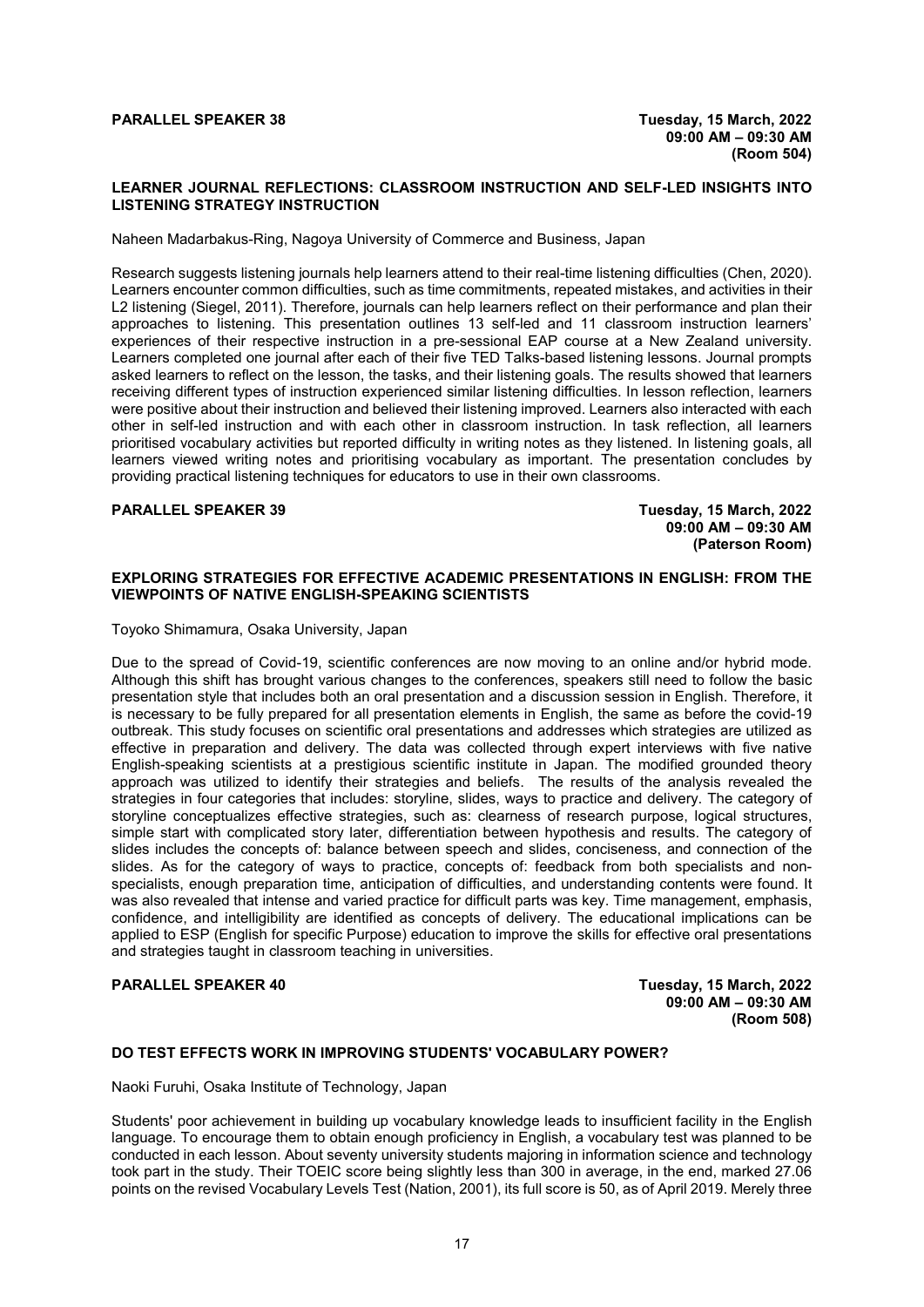months later, after fourteen vocabulary tests were done, they, however won 31.56 points on the same test in the last lesson of the semester in July 2019. The results show a significant difference,  $t(65) = 4.72$ , p = 1.28X10-5. Around seventy-four percent of the students boosted their scores. The attempt can be called successful. In comparison, their scores in the same test during their freshman period do not significantly fluctuate. They are going to take a TOEIC in November 2019. Furthermore, similar treatments are to be conducted in the second term ending in January 2020, therefore, the results will also be discussed to see if test effects work in improving students' vocabulary power in this presentation.

# **INVITED SPEAKERS**

**INVITED SPEAKER 7 Tuesday, 15 March, 2022 09:35 AM – 10:35 AM (Auditorium)**

# **TRANSLANGUAGING TO EMPOWER: BENEFITS OF INCLUDING DIVERSE MULTILINGUAL REPERTOIRES IN THE CLASSROOM**

Corinne Seals, Victoria University of Wellington, New Zealand

Translanguaging (fluid multilingualism) has become a popular topic in the area of language teaching and learning in recent years. However, there is still confusion and concern around what it means to allow diverse multilingual repertoires in the language classroom, with some teachers reporting fears that students will not learn the target language as well or will not engage. This talk will directly address these concerns and others, and offer insights from empirical research studies internationally. In particular, when addressing concerns as well as benefits of translanguaging in the classroom, this talk will focus on the ways in which translanguaging can empower learners from a variety of backgrounds while on their learning journeys. Drawing upon my own extensive research in translanguaging as the founding Director of Translanguaging Aotearoa, I will include a focus on the ways in which classroom translanguaging can empower heritage language speakers and learners, new speakers, and speakers of indigenous languages in both minority language classrooms and English language classrooms (e.g. Seals & Olsen-Reeder, 2019; Seals, Newton, Ash, & Nguyen, 20202; Seals & Olsen-Reeder, 2020; Seals, 2021).

**INVITED SPEAKER 8 Tuesday, 15 March, 2022 09:35 AM – 10:35 AM (Tanglin Room)**

# **CURRENT TRENDS IN ENGLISH AS A SUBJECT IN BASIC EDUCATION (ESBE) IN ASEAN**

Subhan Zein (British Council), Australian National University, Australia

In this presentation, I report on findings generated from a British Council-funded study on English in basic education (ESBE) in the Association of South East Asian Nations (ASEAN) First, I will show how ASEAN member states have undertaken various reforms focusing on the improvement of teaching facilities, development of national curricula, and enhancement of teachers' competence. Second, I will show how with the inclusion of English as a subject, ASEAN member states struggle for balanced basic education curricula. ASEAN nations implement ESBE policies in the context of complex sociolinguistic situations, with some nations such as Malaysia, the Philippines, Thailand, and Vietnam having more than 100 languages and Indonesia being home to more than 700 languages. Data from the study demonstrate that in all cases in ASEAN, English is either the only foreign language taught in basic education, or it is taught as a compulsory subject alongside other foreign languages which are made elective subjects. This presentation will indicate implications for the inclusion of English in ASEAN basic education curricula.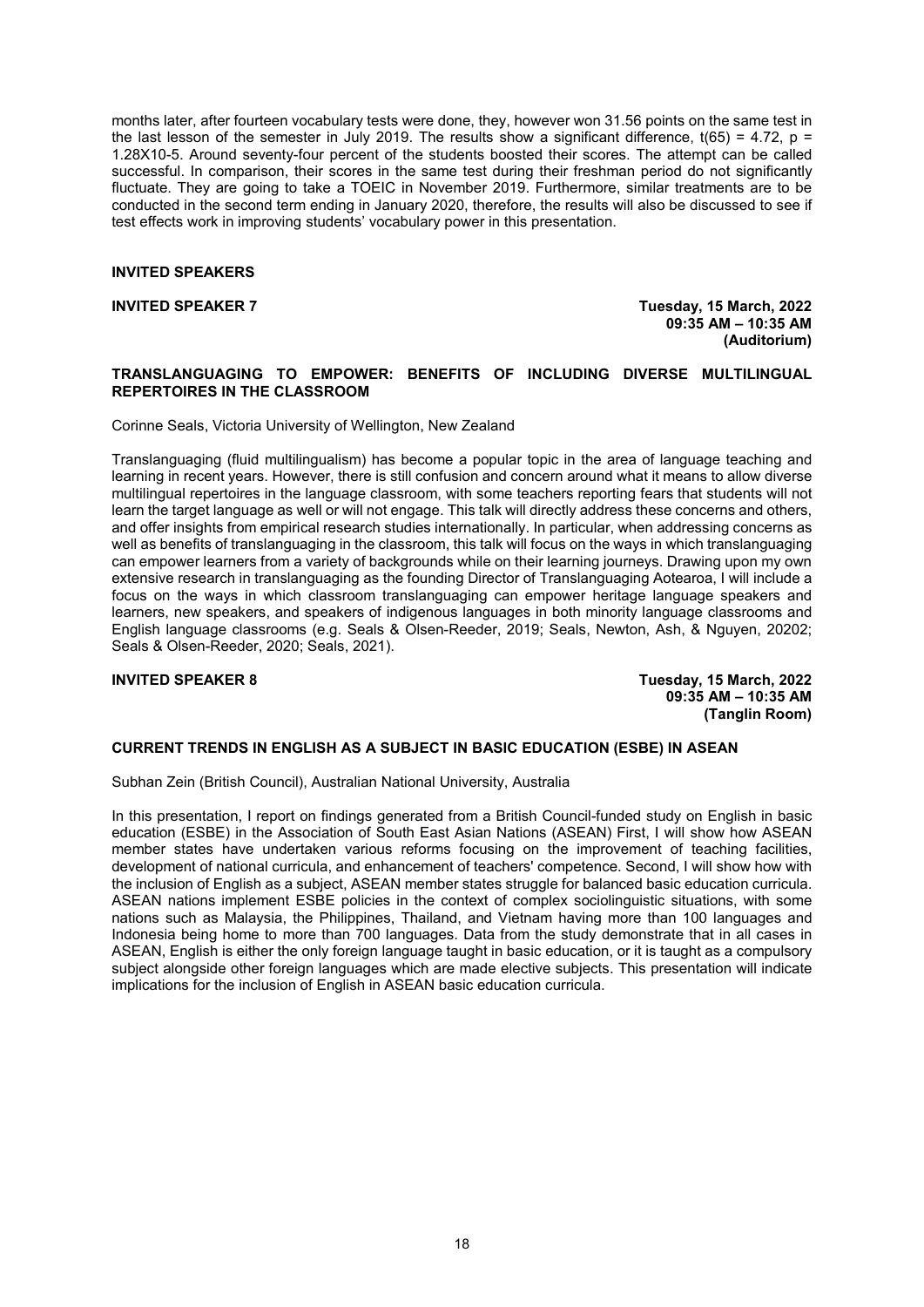**PARALLEL SESSIONS**

# **PARALLEL SPEAKER 41 Tuesday, 15 March, 2022**

**10:40 AM – 11:10 AM (Auditorium)**

# **RETHINKING EFL CONTEXT AND LEARNER AUTONOMY - NEW PARADIGMS OF EFL WRITING INSTRUCTION**

Jeongyeon Kim (Featured Speaker representing KATE), Ulsan National Institute of Science and Technology, South Korea

To date, studies of English as a foreign language (EFL) learners' motivational regulation have centered on traditional classroom settings with little consideration of context. Given the sudden transition to a full-scale online education since 2020, this study investigates the dynamic work of contextual factors contingent on videoconferencing-based EFL writing courses as shown in the ways tertiary-level Korean EFL writers regulate their motivation. These students' responses are further contrasted with their instructors' views on EFL videoconferencing-based writing instruction and a campus-wide English-medium instruction (EMI) policy. A mixed method was employed to analyze the questionnaire responses of 280 students from two Korean engineering universities and the interviews with eight students and ten instructors. Analyses revealed that the learners' uses of motivational regulation varied by proficiency levels. For example, their uses of instructor feedback and text processing, two prevalent strategies, significantly correlated with the contextual factors in the advanced group. The beginner group disfavored the videoconferencing platform the most, expressing a need for asynchronous programs. Notably, these overt differences in situated learner autonomy were hardly noticed nor problematized by the instructors. The findings are discussed to highlight EFL learner autonomy to be fostered in the post-pandemic era.

# **PARALLEL SPEAKER 42 Tuesday, 15 March, 2022**

**10:40 AM – 11:10 AM (Tanglin Room)**

### **PRAGMATIC FEATURES OF JAPANESE RETURNEES' SPEECH ACT PERFORMANCE IN ENGLISH**

Naoko Osuka, Meiji University, Japan Yuki Hino, Meiji University, Japan

This study aims to investigate the pragmatic features of Japanese returnees' speech act performance in English. The returnee participants are 19 Japanese college students who received English education abroad for 3 to 11 years (REs). During the sojourn, they used English at school and spoke Japanese at home, that is, they are bilingual and bicultural. The data were collected through the Oral Computer-Animated Production Tasks (CAPT). The CAPT contains 15 situations, including requests, refusals, apologies, thanking, response to compliment, and giving advice. Those situations were chosen from previous studies which reported different pragmatic features between English native speakers and Japanese learners of English. The REs' production data were compared with those of 14 English native speakers (NEs) and 15 Japanese learners of English (JEs) according to criteria of each situation, such as particular forms, modifications, and pragmatic routines. The results have revealed that the REs' speech act performance is similar to that of NEs in some situations while it is close to that of JEs in other situations, probably depending on the amount of their exposure to those situations during the sojourn. Further examination suggests that the length of stay is one of key factors which affect returnees' pragmatic features.

### **PARALLEL SPEAKER 43 Tuesday, 15 March, 2022**

**10:40 AM – 11:10 AM (Room 501) [WITHDRAWN]**

# **VALUE ORIENTATION OF CHINA'S ENGLISH TEXTBOOKS FROM THE PERSPECTIVE OF INTERNATIONAL UNDERSTANDING**

Ping Liu, The Education University of Hong Kong, China

To cope with the conflicts and collisions between different races, countries, and cultures, UNESCO first proposed the concept of Education of International Understanding (EIU) in 1946. EIU aims to call on all countries to correctly understand and deal with international issues such as economic competition and cooperation, ecological environment, multicultural coexistence, peace, and development, as well as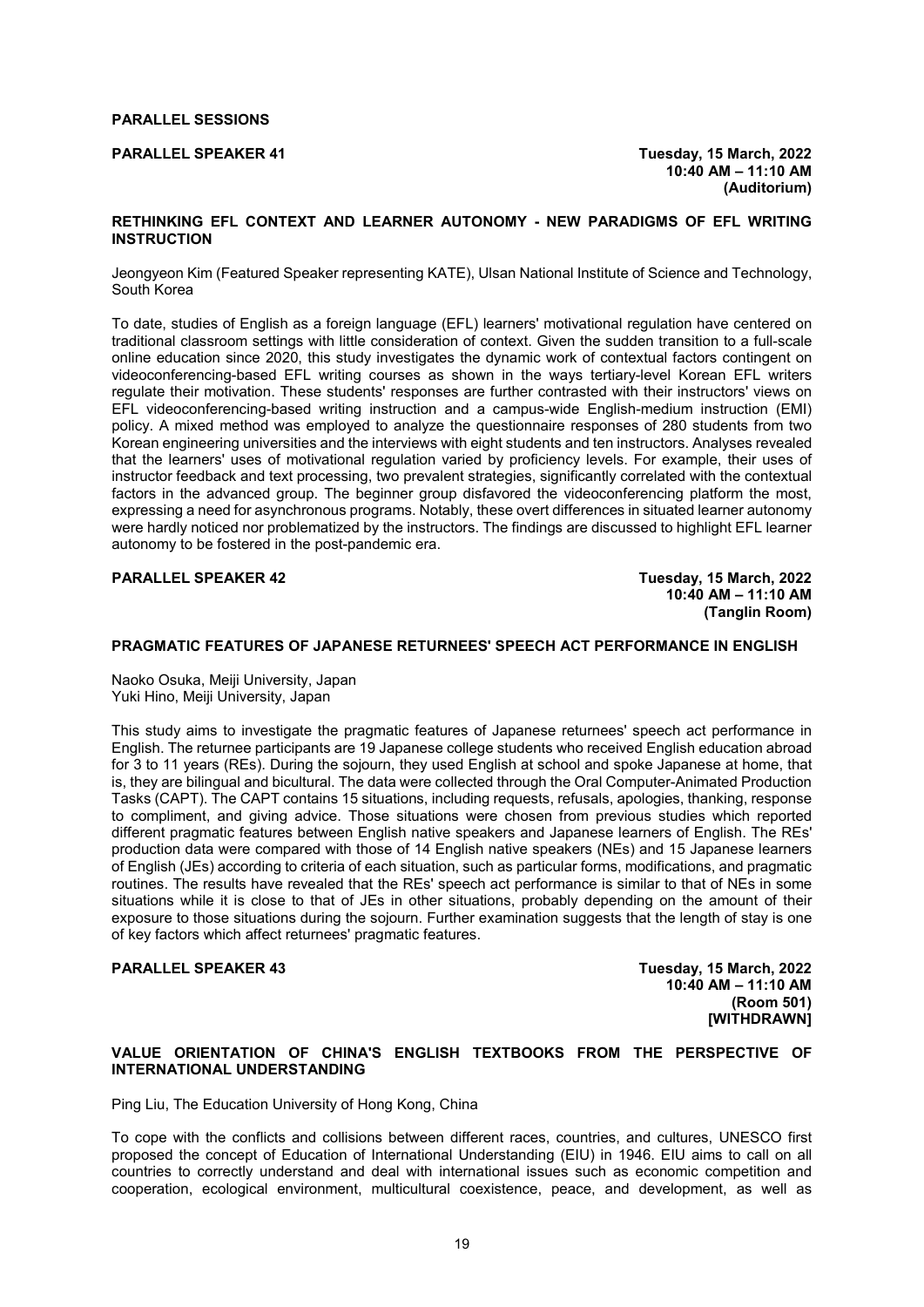cultivation of global citizens. Foreign language education, which intertwines language and culture, is considered an important medium for the development of positive values and international understanding among the younger generation. Language textbooks, which determine what students learn, play a key role in this respect. However, there has been scant attention to the examination of the value orientation related to international understanding in the English language textbooks published in China, despite the rapid expansion of English education there in these few decades. To fill this gap, this study, which involves multimodal critical discourse analysis, compares two very popular series of high school English language textbooks published in China in the 1990s and 2010s. The study aims to reveal what values related to international understanding are portrayed in the textbooks and whether there has been any change in the value orientation over these two decades.

# **PARALLEL SPEAKER 44 Tuesday, 15 March, 2022**

**10:40 AM – 11:10 AM (Room 502)**

# **ON THE AFFORDANCES OF CONCORDANCES**

# Oliver Ballance, Massey University, New Zealand

There has been an exponential increase in research on concordancing for language learning with the majority of papers reporting positive findings. Yet the number of teachers and learners that are making use of concordancing remains negligible. This presentation addresses this apparent contradiction by presenting a typology of the language learning affordances offered by concordancers. The paper synthesizes the empirical and theoretical literature on data-driven learning and draws upon recent empirical studies of concordancing (Ballance, 2016, 2017, 2021; Ballance and Coxhead, 2020). Previous discussion of the affordances of concordances has been at the level of concordances and macro-level educational theory (Flowerdew, 2015). This paper discusses the affordances of concordances from the perspective of pedagogical practice, identifying three main categories of affordance: concordances as a research tool, concordances as source of concentrated input text, and concordances as an index to ad hoc language learning resources. The paper presents a framework for assessing the potential value of concordances in relation to teachers' and learners' contexts.

**PARALLEL SPEAKER 45 Tuesday, 15 March, 2022 10:40 AM – 11:10 AM (Room 503)**

### **NARRATIVES OF NATIONHOOD FOR INCLUSIVITY IN A MULTI-ETHNIC SOCIETY: THE CASE OF ETHNIC REPRESENTATION IN MALAYSIAN PRIMARY 5 ENGLISH LANGUAGE TEXTBOOKS FROM 1968-2015**

Ngee Derk Tiong, University of Cambridge, Malaysia

The question of ethnic representation in textbooks has been a topic of concern for both analysts and educational stakeholders, raising questions about their suitability for the country's plural and multi-ethnic population. In this paper, we present a study analysing Malaysian Primary 5 English language textbooks published from 1968 to 2015, focussing specifically on ethnic representation(s) and how they change over time in these texts. We conducted content analyses of the seven national textbooks published over the period, which we argue reveal mixed messages in ethnic representation: although on the surface there is celebration of diverse ethnic and religious practices, this coexisted with problematic erasures and marginalisations of various groups. The problematic M-C-I (Malay, Chinese, Indian) formulation is favoured in these texts despite mapping poorly unto East Malaysian demographics, and rendering non-MCI groups across the country invisible. Malay portrayals were particularly dominant, frequently the only ethnic group with role model characters in the texts. Chronologically, we identify three distinct phases that project different models of ethnic representation: ethnic erasure (1968, 1973, 1979), a proliferation of ethnic-ness (1997, 1999, 2012) and finally what we argue are the beginnings of a "Malaysian" narrative (2015), marking a shift towards greater inclusion despite the residue of the problematic patterns from earlier phases. The study offers an empirical contribution to debates on ethnic representation in Malaysian education, as encoded in locally-produced English-language textbooks. We argue that the Malaysian case, embedded within its peculiar post-colonial, socio-historical conditions, speaks to the challenging task of designing genuinely inclusive education in a multi-ethnic society, a task with its attendant pitfalls and possibilities.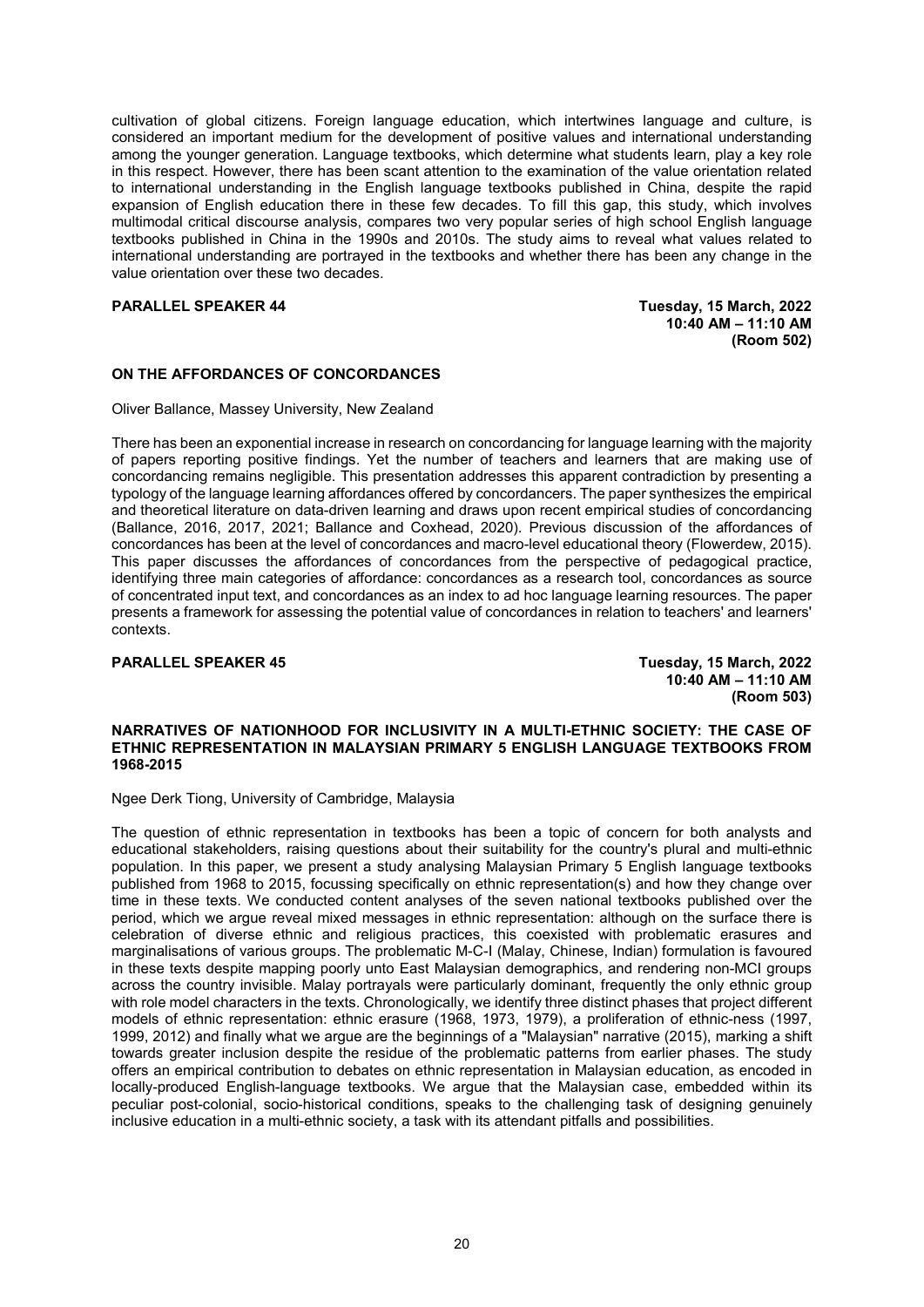# **PARALLEL SPEAKER 46 Tuesday, 15 March, 2022**

### **INTEGRATING QUIZIZZ APPLICATION IN FORMATIVE ASSESSMENT TO INCREASE THE ACHIEVEMENT OF STUDENTS**

Princess Grace Kim, Dagupan City National High School, Philippines

Assessment is the process of measuring the progress of the students in a particular content area or competency both in the old and new normal learning. The result of the assessment is the basis of teachers in profiling students in their mastery of the lesson and acquired skills and competencies. Due to the challenges in distance learning brought by the CoVid-19 pandemic and students' preference, online formative assessment is highly considered. The purpose of this experimental research is to find an effective way of administering the assessment in the new normal to increase the achievement scores and maximize the learning of the Grade 12 HUMSS students of DCNHS. This study focuses on formative assessment using online, interactive and gamified application Quizizz. This study utilizes a 50-item teacher-made Pretest and Posttest administered to both the control and experimental groups. A series 0f 10-item formative assessments are employed to the experimental group using the Quizizz application. The results showed that integrating application in the formative assessment is found to be more effective in increasing students' achievement than no integration at all. It is recommended that the intervention be adopted and utilized by the teachers.

**PARALLEL SPEAKER 47 Tuesday, 15 March, 2022 10:40 AM – 11:10 AM (Paterson Room)**

# **ACADEMIC RESILIENCE IN ONLINE LANGUAGE TEACHING IN THE COVID-19 PANDEMIC: THE PERSPECTIVES OF CHINESE COLLEGE STUDENTS**

Qianwen Joyce Yu, City University of Hong Kong, China Qing Huang, School of Foreign Languages, Huizhou University, Huizhou, Guangdong, China

The ongoing COVID-19 pandemic has significantly disrupted the instructional delivery of higher education institutions, with online teaching being implemented suddenly and unprecedentedly. Recent evidence suggests that this urgent move to distance education presents considerable challenges to students, leading to increasing concern over their academic resilience, and physical and mental well-being during the crisis. This study aims to investigate how Chinese college students cope with online teaching, focusing on the essential resilience strategies they adopt to overcome the academic difficulties. Semi-structured interviews were conducted with 32 college students from mainland China, who had attended over 20 online sessions in 2020. The data were analyzed using ground theory building and constant comparing method. This study contributes to the understanding of students' resilience in achieving academic success in times of crisis. Drawing on student perspective, the findings are expected to invite new thinking on support services aimed at helping students tackling unique challenges and enhancing resilience, and to respond to calls for fostering future online pedagogical development.

# **PARALLEL SPEAKER 48 Tuesday, 15 March, 2022**

**10:40 AM – 11:10 AM (Room 508)**

# **HOW ENGLISH AND ICT CAN EXCLUDE LEARNERS IN LOW-INCOME COUNTRIES**

Ram Giri, Monash University, Australia

Exclusion in education based on language operates at multiple levels. Learners of diverse ethno-linguistic backgrounds often have to learn through English and are pushed further down the learning ladder if they also have to access education through ICT. The presentation explores marginalized children's lived experiences in accessing education through English and ICT. Based on a multinational qualitative study, the paper reports on their barriers to learning.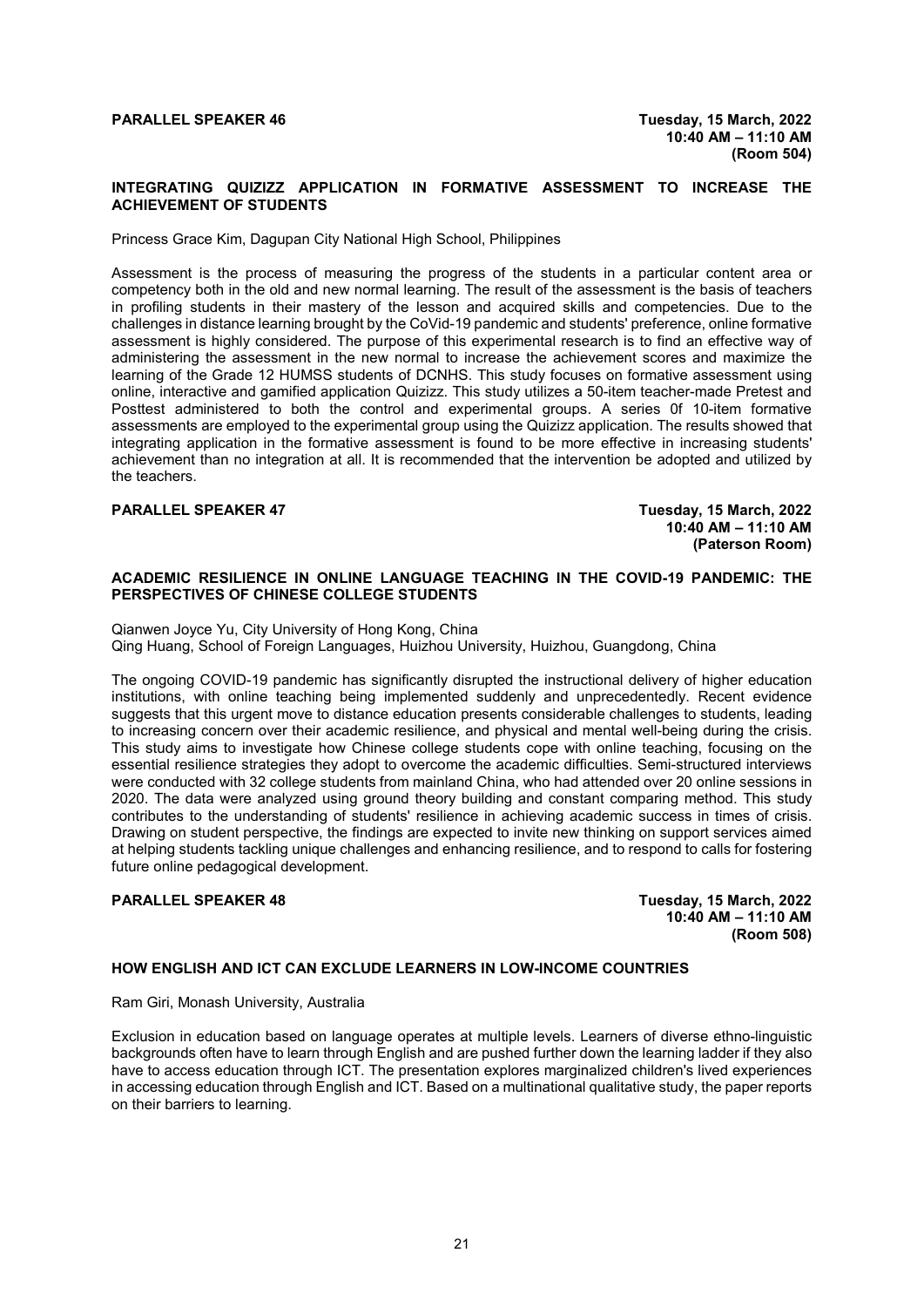# **REPRODUCING INEQUALITY WHILE CELEBRATING DIVERSITY: AN ETHNOGRAPHY OF INTERNATIONAL STUDENTS' EMI LEARNING EXPERIENCES IN CHINA**

Yawen Han (Featured Speaker representing 21st Century English Education Media – China Daily), Southeast University, China

The adoption of EMI has gained remarkable popularity in China as a result of the unprecedented globalisation of higher education. International students have mushroomed in Chinese universities and are celebrated as part of soft power projection to extend China's global impact. Despite these welcoming discourses of diversity, international students in EMI programs experience significant exclusion and inequality. The existing studies mainly focus on international students' EMI programs in China's metropolitan cities. It still remains unknown how EMI programs might be implemented in China's peripheral regions. Informed by Piller's concept of "monolingual ways of seeing multilingualism" (2016), this study explores the incorporation and EMI learning outcomes of international students at a university in China's Southwest borderland. The indepth interviews and ethnographic classroom observation reveal that English proficiency is seen as the prerequisite for EMI and linguistic capital for individuals; many optimistically envisioned benefits of EMI only serve the privileged; English embedded in EMI courses further marginalizes those who have a lack of the linguistic capital. EMI policy in China's higher education tends to perpetrate and accentuate educational inequalities despite celebratory diversity discourses. The study suggests that it is imperative to tackle the structural challenges confronting international students' EMI programs in China.

### **PARALLEL SPEAKER 50 Tuesday, 15 March, 2022**

**11:15 AM – 11:45 AM (Tanglin Room)**

### **DEVELOPMENT OF ONLINE LESSONS FOR WORK IN THE HOSPITALITY INDUSTRY**

Salinda Phopayak, Nakhon Pathom Rajabhat University, Thailand

This study aimed to develop and determine the effectiveness of online lessons on English for work in the hospitality industry and investigate learners' learning abilities before and after employing the online lessons. In addition, the research explored the learners' opinions toward the online lessons. The sample consists of laborers and entrepreneurs working in the hospitality industry in Thailand. The instruments used were the Online Lessons, an achievement test, and questionnaires on learners' opinions. The paired sample t-test was used to analyze the learners' achievement on learning before and after using the online lessons; the mean and standard deviation of items were used to evaluate the learners' opinions toward the online lessons constructed. The results revealed that the efficiency score of the Online Lessons was higher than the expected criterion. Also, the learners' ability at the 0.05 level, and the learners' opinions toward the online lessons constructed were generally high.

### **PARALLEL SPEAKER 51 Tuesday, 15 March, 2022**

**11:15 AM – 11:45 AM (Room 501)**

# **ENHANCING JAPANESE STUDENTS' MOTIVATION AND LANGUAGE PROFICIENCY IN CLIL IN A LONGITUDINAL STUDY**

### Rieko Nishida, Osaka University, Japan

The present research focuses on how students' proficiency, intrinsic motivation, future L2 self, English motivation intensity and perceived communication competency would change during a semester implementation of Content and Language Integrated Learning (CLIL) for Japanese tertiary students. The study was conducted in the year of 2018-2019 in the classroom settings. 249 students, aged between 19 and 21 years old, participated in the study. The proficiency test called Computerized Assessment System for English Communication (CASEC) was administered to students to measure students' listening, grammar and reading abilities, and also the questionnaire was administered to students. For the statistical analyses, descriptive statistics, repeated measurement of analysis of variance (ANOVA) and cluster analysis were conducted to see how students' proficiency, motivation and communication competency would change during one semester. In addition, in order to explore students' motivational fluctuations over a fifteen-week period utilizing a retrospective approach by listening to students' voices, they were asked to fill out a graph called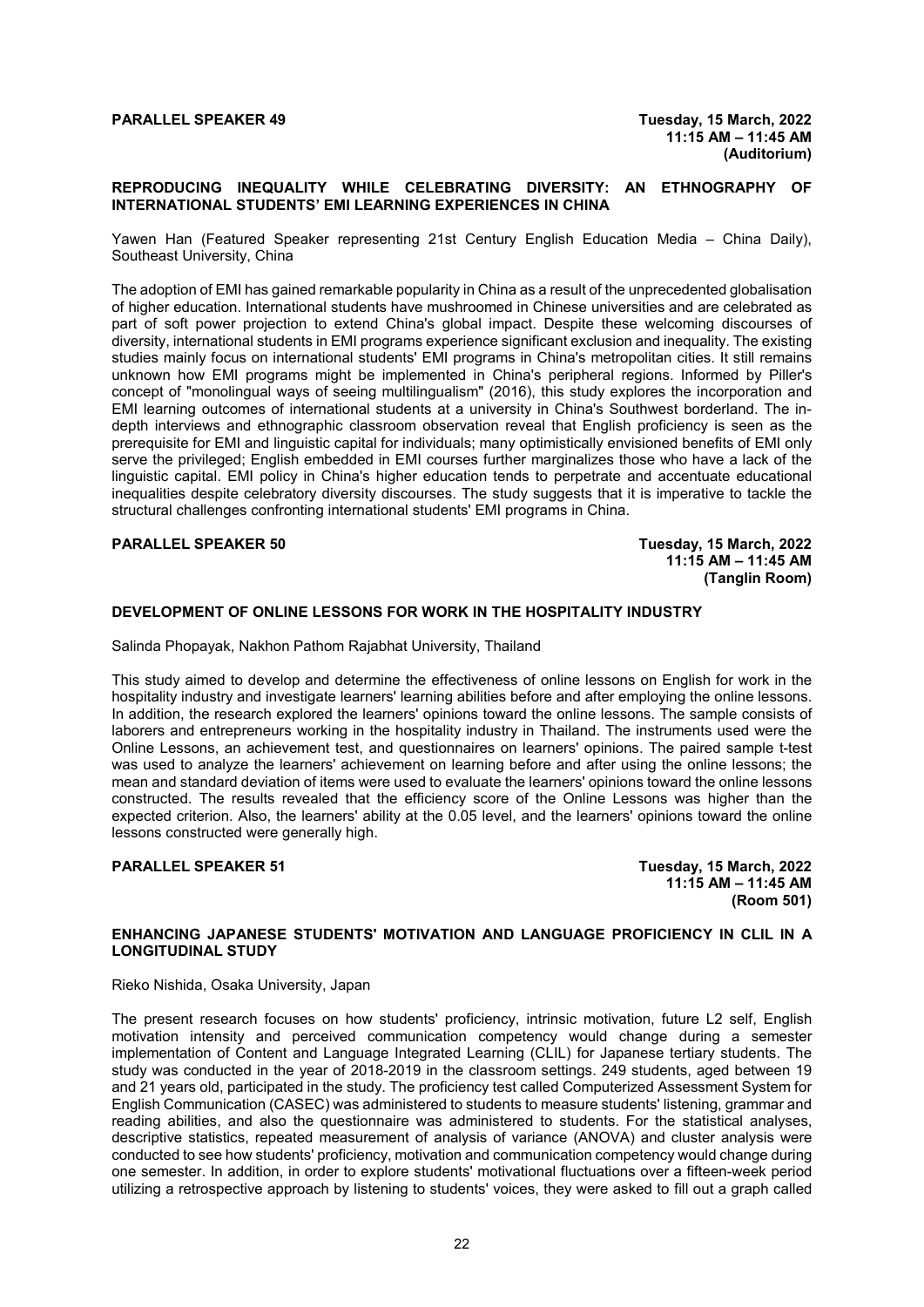the Motigraph. The study found out that students' proficiency increases toward the end of semester, though the study results did not have statistical significance, and also students seemed to show increasing tendencies in motivation and competency by the semester implementation of CLIL. In the Motigraph, students' motivational fluctuations showed increasing tendencies in motivational intensity around Week 8 and Week 15. This corresponds to the introduction of the CLIL research presentation on Week 7 and Week 8, and Week 14 and Week 15. The study concluded that CLIL has a positive impact on students and is one possible way to empower them in their language learning in the Japanese context.

**PARALLEL SPEAKER 52 Tuesday, 15 March, 2022 11:15 AM – 11:45 AM (Room 502)**

# **THE EFFECT OF ONLINE PEER ASSESSMENT ON LEARNER AUTONOMY IN SPEAKING ENGLISH**

Liya Liu, Huazhong Agricultural University, China

A considerable number of studies revealed positive impact of peer assessment on learner autonomy (LA) in boosting learners' self-regulation ability, independence on teachers and confidence in English learning (Lee, 2016; Shen et al., 2019; Xiang etal.,2021). However, not much research examined the effect of online peer assessment on LA in speaking English in a post Covid-19 era. The current paper reports a one-semester intervention study exploring the possible effect of online peer assessment upon LA in speaking English. 70 non-English major sophomores in a university of China were placed into the control and experiment classes respectively. Both online peer assessment and teacher's feedback were employed in the experimental group while only teacher's feedback was given in the control group. The T-test analysis indicates no positive effect of online peer assessment on LA with significantly increased learner dependence on teacher. However, learners from the control group showed positive changes in learning strategies. They are much clearer in the understanding of the rangefinder and the ways in improving their speaking. These findings imply that more targeted and sustainable pedagogical actions are in need to facilitate LA in speaking English after pinpointing students' speaking proficiency by online peer assessment.

**PARALLEL SPEAKER 53 Tuesday, 15 March, 2022 11:15 AM – 11:45 AM (Room 503)**

# **ASSISTING AND MEDIATING INTERACTION DURING SYNCHRONOUS ONLINE LANGUAGE LESSONS**

Benjamin Luke Moorhouse, Hong Kong Baptist University, Hong Kong Lillian L.C. Wong, The University of Hong Kong, Hong Kong

This paper reports on a five-stage research-cum-professional development project designed to explore how teachers use interaction mediated through technology in university level synchronous online language lessons (SOLLs) in Hong Kong to assist language learning while also supporting the professional development of the participants. The synchronous online teaching environment is distinctly different from the in-person classroom and teachers require different and additional competencies to effectively utilize interaction online in real time. The three competencies of e-CIC, or classroom interactional competence in synchronous online contexts, are used as an analytical framework for the study. Participants included five university level English language teachers from three universities in Hong Kong. The study expands our understanding of teacher digital literacies in the context of SOLLs. In particular, our data characterise and exemplify those competencies needed to assist and mediate interaction in the synchronous online classroom, and, by default, maximise language learning and learning opportunity. We propose that by improving their online interactional competency, teachers will be well-placed to not only help language learners achieve their learning goals, but facilitate their acquisition of specific competencies needed for communicating and meaning-making in synchronous online settings.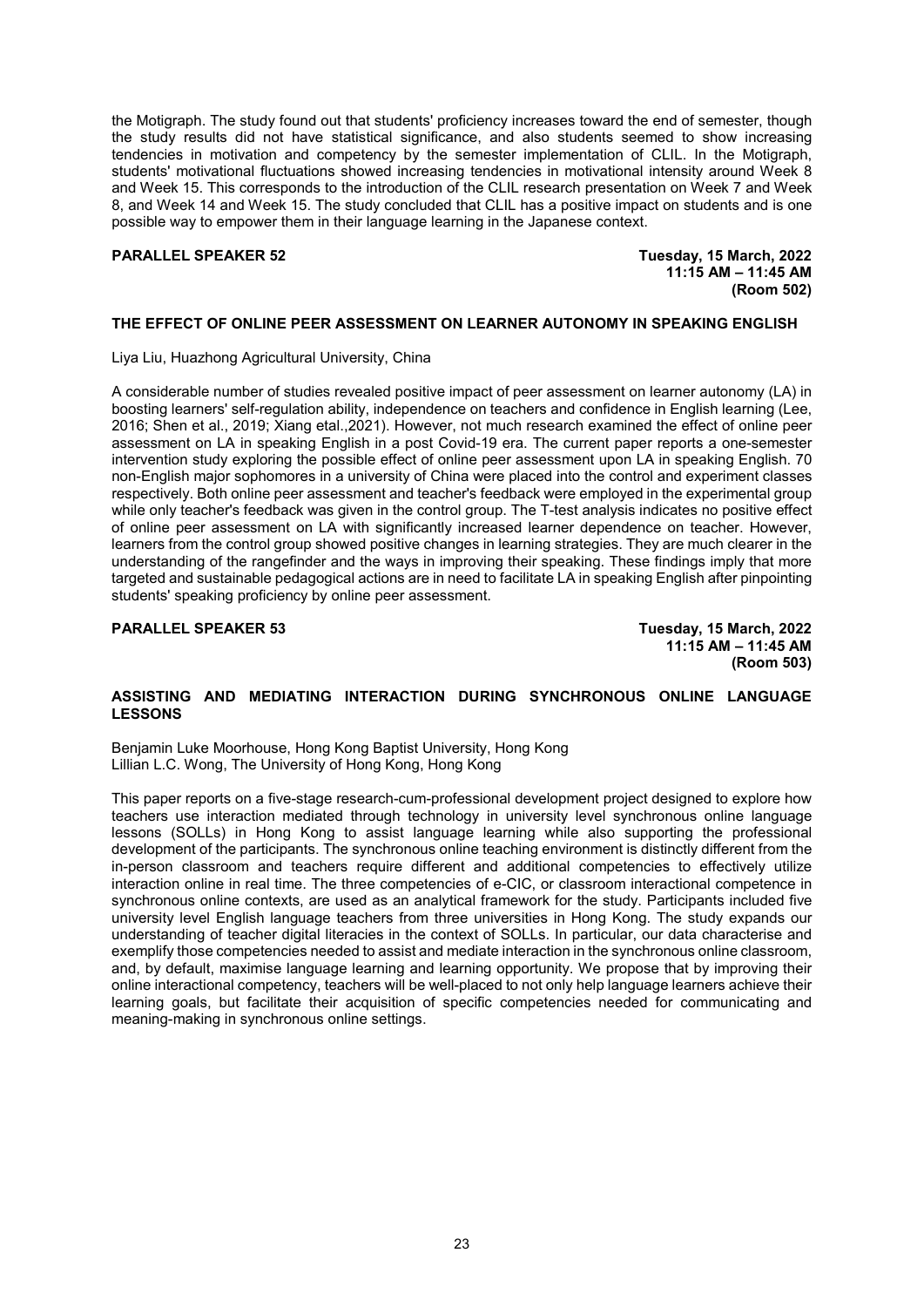## **APPLICATION OF ELO RATING SYSTEM TO SMALL-CLASS-SIZED ACHIEVEMENT TESTS**

Sei Sumi, Kwansei Gakuin University, Japan Tomomi Sumi, Kwansei Gakuin University, Japan

In this presentation, we present a new item response model and apply it to develop an automated test maker (ATM), which makes it possible to automatically generate a set of multiple-choice questions, reading comprehension tests, and computer adaptive tests under certain conditions. English education in Japanese universities has undergone significant changes. Commercialized standardized test scores are likely to be perceived with greater value than educational outcomes detailed in the original syllabi. However, there are major purpose and construct differences between standardized tests and educational attainments measured by in-class achievement tests. To close the gap, we developed an automated test maker that generates achievement tests with standardized scores. In general, item response models are utilized to estimate standardizes scores. However, the calibration procedure is time-consuming, expensive, and burdensome. Additionally, the sparse number of test takers and available items at any one time made stable calibration difficult. To alleviate these difficulties, we proposed the Elo rating system as an alternative scaling method and investigated the effectiveness of its use for small-class-sized achievement tests by comparing item response theory-based calibration methods.

# PARALLEL SPEAKER 55 Tuesday, 15 March, 2022

**11:15 AM – 11:45 AM (Paterson Room)**

# **CONCEPTUALIZING AND MEASURING EFL SPEAKING COMMUNICATIVE ADEQUACY FOR JAPANESE UNIVERSITY STUDENTS**

Shzh-chen Nancy Lee, Osaka University, Japan Chie Ogawa, Kyoto Sangyo University, Japan

In the field of Task-based language teaching (TBLT), researchers in the past three decades often measured second language (L2) speaking proficiency in terms of three constructs: complexity, accuracy, and fluency (CAF) (Ellis & Barkhuizen, 2005; Norris & Ortega, 2009). However, the measurement of second language (L2) speaking proficiency remains controversial because it varies depending on the objectives of the speakers and the contexts in which they are in (Housen & Kuiken, 2009; Norris & Ortega, 2009). Therefore, communicative adequacy is argued to be another measurement of speaking proficiency because it evaluates the degree to which speakers are successful in achieving the objective of their speaking task (Pallotti, 2009). However, similar to the previous CAF triad, the measurement of communicative adequacy is not without criticisms because the evaluation criteria for assessing the overall speaking performance of learners and the contribution of each criterion towards the overall evaluation remain controversial. This study aims to conceptualize EFL communicative adequacy and to develop rater evaluation rubrics for measuring the speaking performance of Japanese university students.

### PARALLEL SPEAKER 56 **TUESDAY** Tuesday, 15 March, 2022

**11:15 AM – 11:45 AM (Room 508)** 

# **EFFECTS OF VIDEOCONFERENCING AND THE CONTINUATION OF VIDEO DISCUSSION PLATFORM ON INTERNATIONAL POSTURE**

Sho Kobayashi, Osaka Kyoiku University, Japan Kanako Tabuchi, Sakainishi High School, Osaka, Japan

The purpose of this study was to explore the International Posture after experiencing (1) videoconferencing technology and (2) the continuation of an online video discussion platform after videoconferencing. Participants were divided into a Synchronous Computer-Mediated Communication (SCMC) group and a SCMC and Asynchronous Computer-Mediated Communication (ACMC) treatment group. Data were collected using a 28-item questionnaire on International Posture. It was a pre-existing questionnaire developed for the Japanese context and was administered to 158 senior high school students before and after lessons. Open-ended responses and participant reflections were analyzed using the co-occurrence network of words framework of a KH coder. Results showed that there was no significant effect on enhancing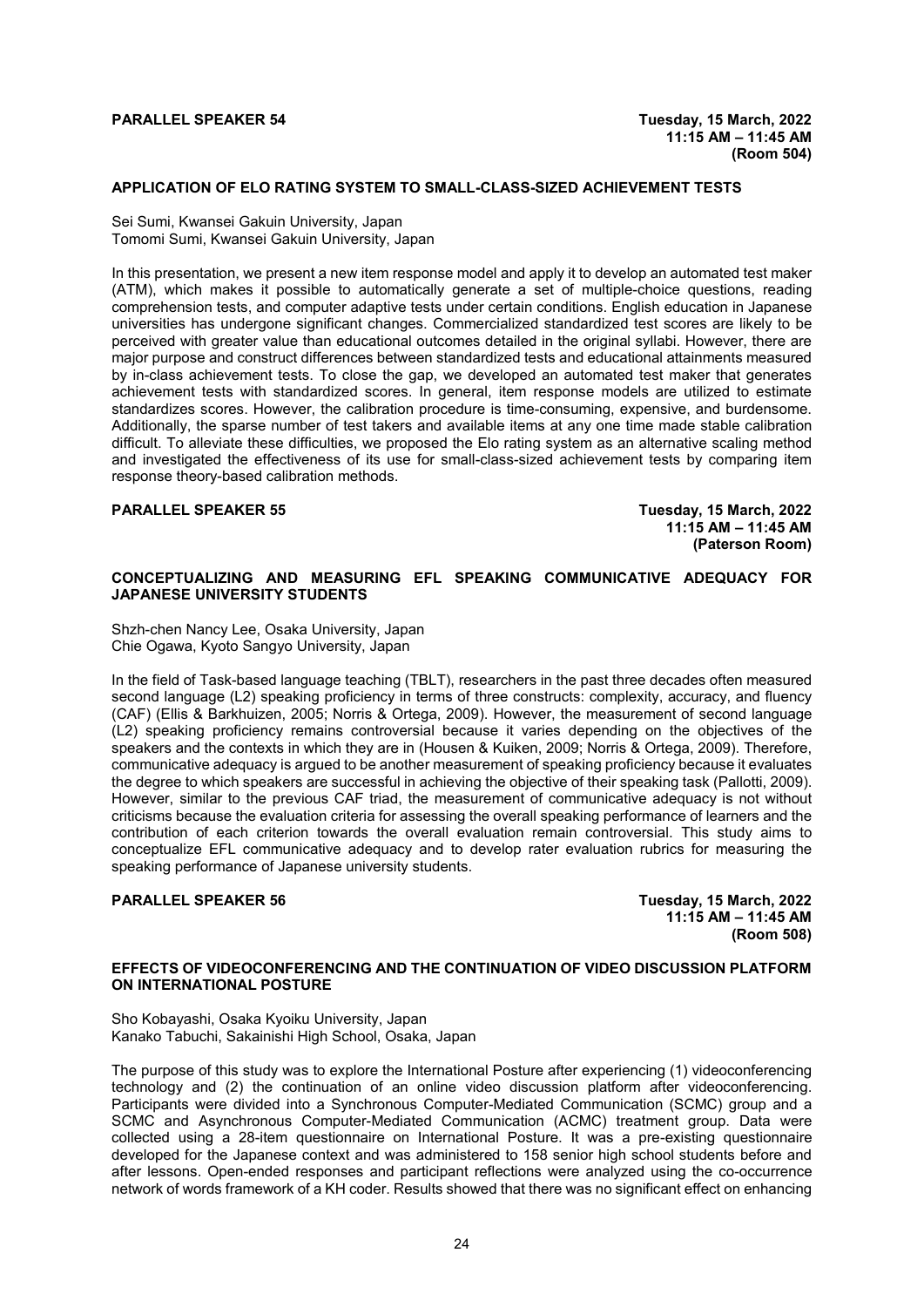International Posture of participants when experiencing a single use of videoconferencing technology. However, when compared to the SCMC group, the International Posture of the treatment group improved significantly when an online video discussion platform was added. In addition, positive communication experiences with cross-cultural partners led to a higher level of International Posture and learning motivation. These findings suggest that a combination of SCMC and ACMC may enhance International Posture.

**PARALLEL SPEAKER 57 Tuesday, 15 March, 2022 11:50 AM – 12:20 PM (Auditorium)**

# **PROJECT-BASED LEARNING FOR ACADEMIC LANGUAGE DEVELOPMENT IN EMI CLASSROOMS: A MODEL**

Yen-hui Lu, Chung Yuan Christian University, Taiwan Marie Alina Yeo, SEAMEO Regional Language Centre, Singapore

Research on English as a medium of instruction (EMI) has shown the need to teach academic language explicitly to reduce the gap between learners from different socio-economic backgrounds. This study integrates seven key principles of project-based learning (PBL) and four key elements of content and language integrated learning (CLIL) into a promising model of academic language development. The presenters will first review literature addressing the importance of academic language in the development of language and content in academic disciplines. Then, the presenters will illustrate the PBL-in-CLIL model and explain how to embed language strategies for developing academic language. Finally, the presenters will describe and evaluate the implementation of this model in a multidisciplinary EMI course at a university in Taiwan. This presentation will be of value to teachers involved in delivering English as well as content lessons to first and second language learners by providing a theoretically-sound practical model for application in the classroom.

# **PARALLEL SPEAKER 58 Tuesday, 15 March, 2022**

**11:50 AM – 12:20 PM (Tanglin Room)**

# **CALL AND SPEAKING FEEDBACK**

Simon Wilkins, Tokai University, Japan

This research used interactive videos to provide students with teacher feedback on their speaking, utilizing H5P software on the Moodle LMS platform. H5P software is available as an open-source plugin on the Moodle LMS. H5P interactive videos are an HTML5-based interactive video content type allowing users to add informational resources and other types of interactions to video files using only a web browser. Videos may be enriched with interactivities like explanations, pictures, links and audio files. The efficacy of this mode of feedback was investigated via a rigorous process of action research. Both qualitative and quantitative data were collected, analysed and triangulated via an emic perspective, with qualitative data analysed inductively and quantitative data analysed via the Rasch model. The presentation will summarize the main research and findings and offer other teachers information on accessing the software and using the feedback process themselves.

# **PARALLEL SPEAKER 59 Tuesday, 15 March, 2022**

**11:50 AM – 12:20 PM (Room 501)**

### **UTILIZING ENGLISH LOANWORDS IN JAPANESE AS A MEANS OF IMPROVING ENGLISH SKILLS**

Sumie Akutsu, Toyo University, Japan

The Japanese language has an extensive history of adopting words from foreign languages. These "loanwords" are an increasingly significant component of the Japanese language. While most standard loanwords entering the Japanese language have come from the English language (Daulton, 2011), a variety of new examples are constantly appearing in the news, advertising, games and politics, which means loanwords are also an integral part of major socio-economic functions. For learners of English with L1 being Japanese, however, loanwords can be a source of potential frustration due to their linguistic and phonetical aspects (Carroll 1992; Daulton 1998). This study aims to examine how loanwords can be better targeted and utilized in order to increase students' English writing skills by analyzing how these words can be a source of trouble for Japanese learners of English. To investigate the current issues with loanword usage, an analysis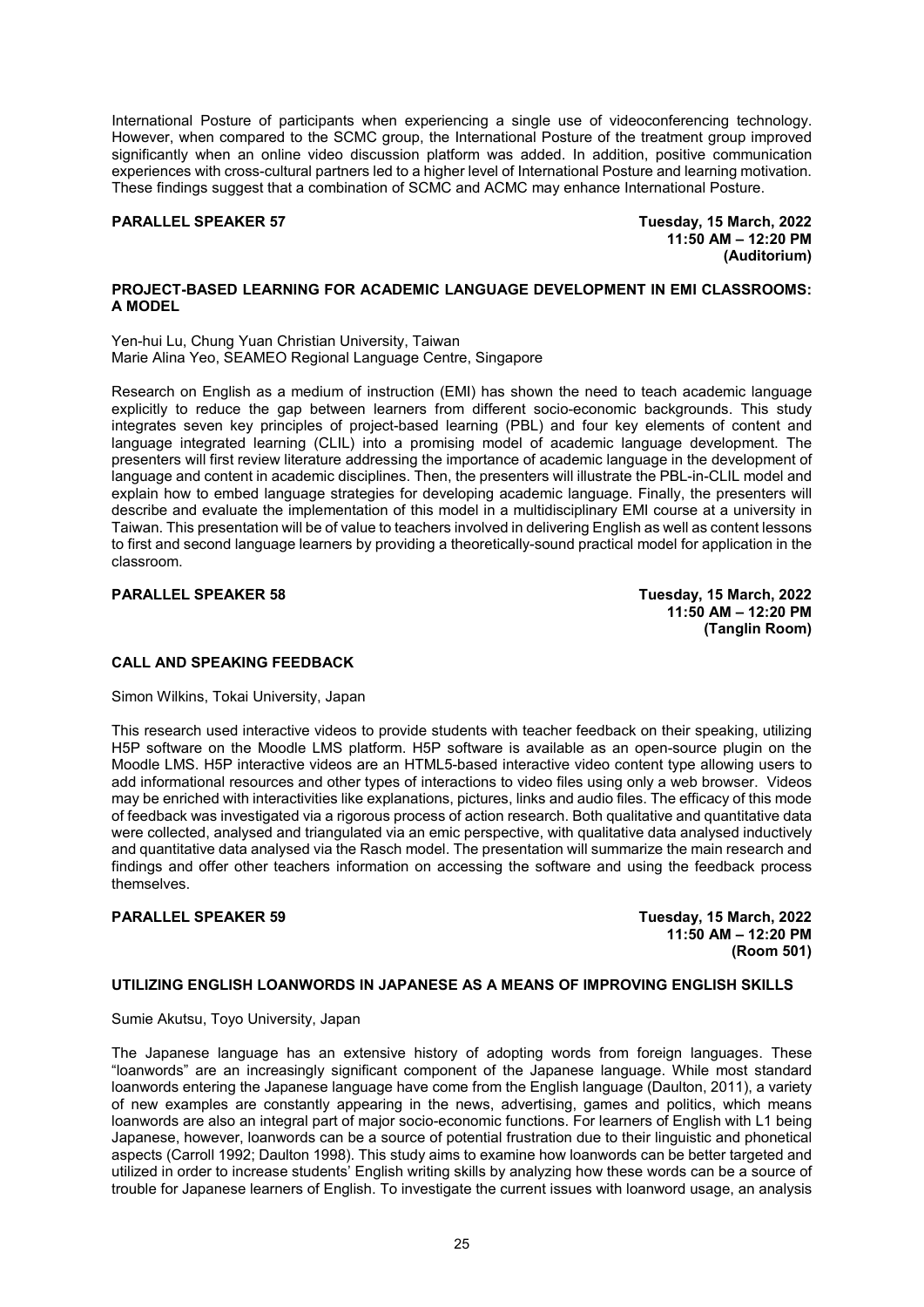was made of English learners' written works, and a follow up interview was conducted with selected learners. The results showed there are benefits to having a wider range of loanword vocabulary knowledge, while learners of English are not necessarily aware of the differences in meaning between the language of origin and the foreign loanwords in Japanese. This paper suggests that raising Japanese students' awareness of loanwords in Japanese, with an emphasis on linguistic differences, can be an effective means to help students improve their writing skills in English.

# **PARALLEL SPEAKER 60 Tuesday, 15 March, 2022**

**11:50 AM – 12:20 PM (Room 502)**

# **PLURILINGUALISM AND INCLUSIVE EDUCATION IN NEP 2020 IN INDIA: INSIGHTS AND CHALLENGES**

Suman Luhach, Bennett University, India

The revised three-language formula in the National Education Policy (NEP) 2020 of India envisions enhanced flexibility and non-interference in the selection of languages of instruction as well as additional languages by different state governments in India. NEP 2020 grants autonomy to the states that apparently involves certain benefits in the forms of equity, inclusion, and emphasis on students' conceptual and critical learning abilities through their native language in the formative years of their school education. This paper discusses a few transformational challenges that will entail the benefits of instruction in native languages such as the availability of regional language instructors, teacher training, and translation of textbooks into different languages. The paper also examines the practicality of implementation of the revised three-language formula and the prospects of promotion of plurilingualism in a multilingual nation. The nuances of plurilingualism like pluricultural competence, tolerance, and the ability to comfortably switch to different languages are analysed to understand the impact of NEP 2020.

### **PARALLEL SPEAKER 61 Tuesday, 15 March, 2022**

**11:50 AM – 12:20 PM (Room 503)**

# **NARRATIVE INQUIRY INTO ALT IDENTITY**

Takaaki Hiratsuka, Ryukoku University, Japan

For over three decades, hundreds of thousands of foreign nationals have set foot on Japanese soil as foreign assistant language teachers (ALTs) through the government-sponsored Japan Exchange and Teaching (JET) program. The job of the ALTs is to teach English in elementary and secondary schools, in tandem with Japanese teachers of English (JTEs). Although there is an apparent need for scrutiny of the lived experiences of ALTs in their situated contexts, empirical discussion and research addressing them have been remarkably insufficient, as previous studies have focused primarily on the advantages and shortcomings of individual teachers and the characteristics of their team-teaching practices. Against this backdrop, the study on which this presentation is based explored, via narrative interviews, the identities and their constructions of 25 ALTs in the JET program. It is of critical importance to understand the complexities of ALT identity because how we view ourselves, how we project ourselves to others, and how others perceive us impact all aspects of our professional and private lives, including our beliefs, emotions, development, and practices. The findings revealed that the gestalt of ALT identity is comprised of two primary categories, foreigner identity and dabbler identity, and their six incumbent sub-identities (i.e., celebrity, sojourner, English expert, assistant, greenhorn, and Japanese novice). The presentation concludes with implications for teacher education and identity research.

# **PARALLEL SPEAKER 62 Tuesday, 15 March, 2022**

**11:50 AM – 12:20 PM (Room 504)**

# **ONLINE LEARNING AND TEACHING: A CASE STUDY OF A LANGUAGE SCHOOL**

Thi Nhi Tran, The University of Newcastle, Australia Thi My Line Nguyen, The University of Newcastle, Australia

Due to the Covid-19 pandemic, many schools around the world have switched to online instruction. However, the efficacy of this mode of delivery is still in question, particularly in language classes that require a lot of interaction between teachers and students, and between students themselves. To investigate the facilitators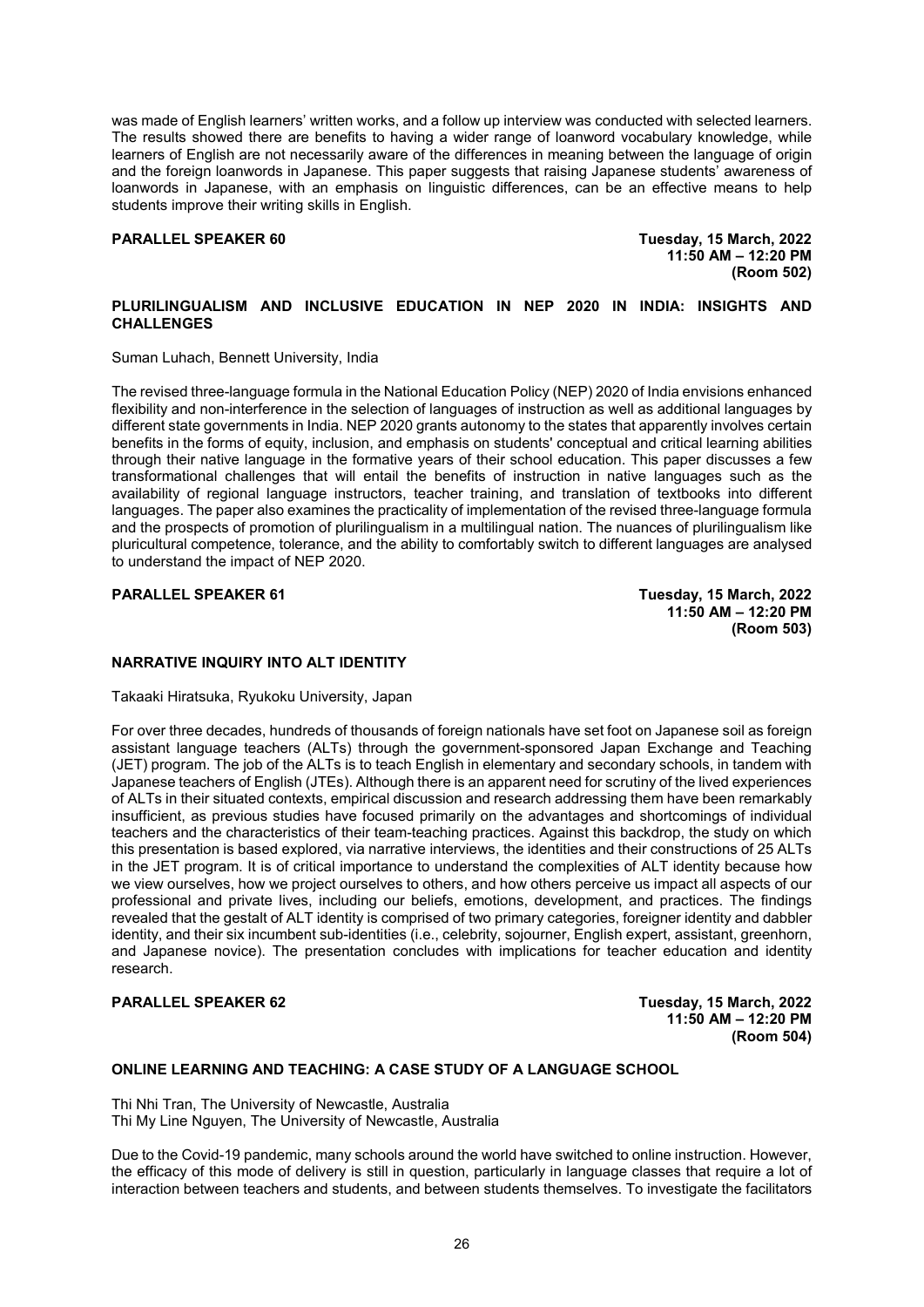and impediments to the organization of online classes at a foreign language college in Vietnam, we conducted a survey with the faculty and interviews with some teachers and students, examining their experiences in the transition from traditional to online learning and teaching. The findings of my study revealed that, while the teachers did not encounter significant difficulties as a result of the school's preparation and support, there were numerous obstacles that prevented the students from engaging in learning. Inaccessibility of devices, poor internet connection, lack of computer skills, and loss of motivation were common issues. Students from economically and geographically disadvantaged areas faced more difficulties. The research data also revealed some novel techniques used by the interviewed teachers to increase students' engagement in learning both during and after online classes.

## **PARALLEL SPEAKER 63 Tuesday, 15 March, 2022**

**11:50 AM – 12:20 PM (Paterson Room)**

# **DATA MINING APPROACH TO ASSESSING LEXICAL SOPHISTICATION IN JAPANESE EFL LEARNERS' WRITINGS**

Takeshi Kato, University of Tsukuba, Japan

Lexical sophistication (LS) is acknowledged as an important component of writing proficiency. Recent studies have suggested that the construct has multi-dimensional nature (e.g., Kim, Crossley, & Kyle, 2018); in addition to word frequency, various sub-concepts and linguistic features are proposed. Although the suggestion has provided novel insights into the study of L2 development, it is necessary to link them to L2 writing assessment practice. To fill the gap, this study investigates developmental patterns of LS in written data from Japanese EFL learners at different proficiency levels (from CEFR A1 to C1). By utilizing the Tool for Automatic Analysis of Lexical Sophistication (Kyle & Crossley, 2015), 29 LS features were computed from 9,945 essays. Then, the two methods of data mining, (i) principal component analysis and (ii) random forest, were conducted; the former was performed to understand how many sub-components consist of LS; the latter was conducted to clarify which LS features contribute to learners' essay qualities. The results indicated that LS is comprised of three sub-concepts (i.e., cognitive load, multi-word knowledge, and semantic specificity) and features of multi-word knowledge consistently contribute to the development of LS and writing quality. Based on the findings, the implications for L2 writing assessment will be discussed.

# **PARALLEL SPEAKER 64 Tuesday, 15 March, 2022**

**11:50 AM – 12:20 PM (Room 508)**

# **JAPANESE STUDENTS' MISCONCEPTION: ENGLISH DOES NOT HAVE POLITE EXPRESSIONS**

Tomoko Sugihashi, Showa Women's University, Japan

The presenter discusses Japanese EFL students' misconceptions of politeness in English and the levels of formality that arose from a business email writing activity in her class with the third and fourth-year college students. Students were assigned to write a collaborative email in English to explain a delay in data collection and to suggest to a senior teacher to postpone a business trip. The outcome seems to imply that students failed to comprehend the impact of the schedule change and misunderstood the level of politeness required in the target culture. The presenter suggests the failure may arise from the pragmatic differences between Japanese and English. The Japanese language has systematic honorifics while English does not, so students may think that English lacks polite expressions and that people communicate directly, even to people in senior positions. The presenter also assigned the same email writing activity in Japanese to the first-year students to see if the misconceptions arose from the difference in language use. A comparison of the two emails will be presented and the presenter will discuss further politeness in the two languages in view of cultural aspects.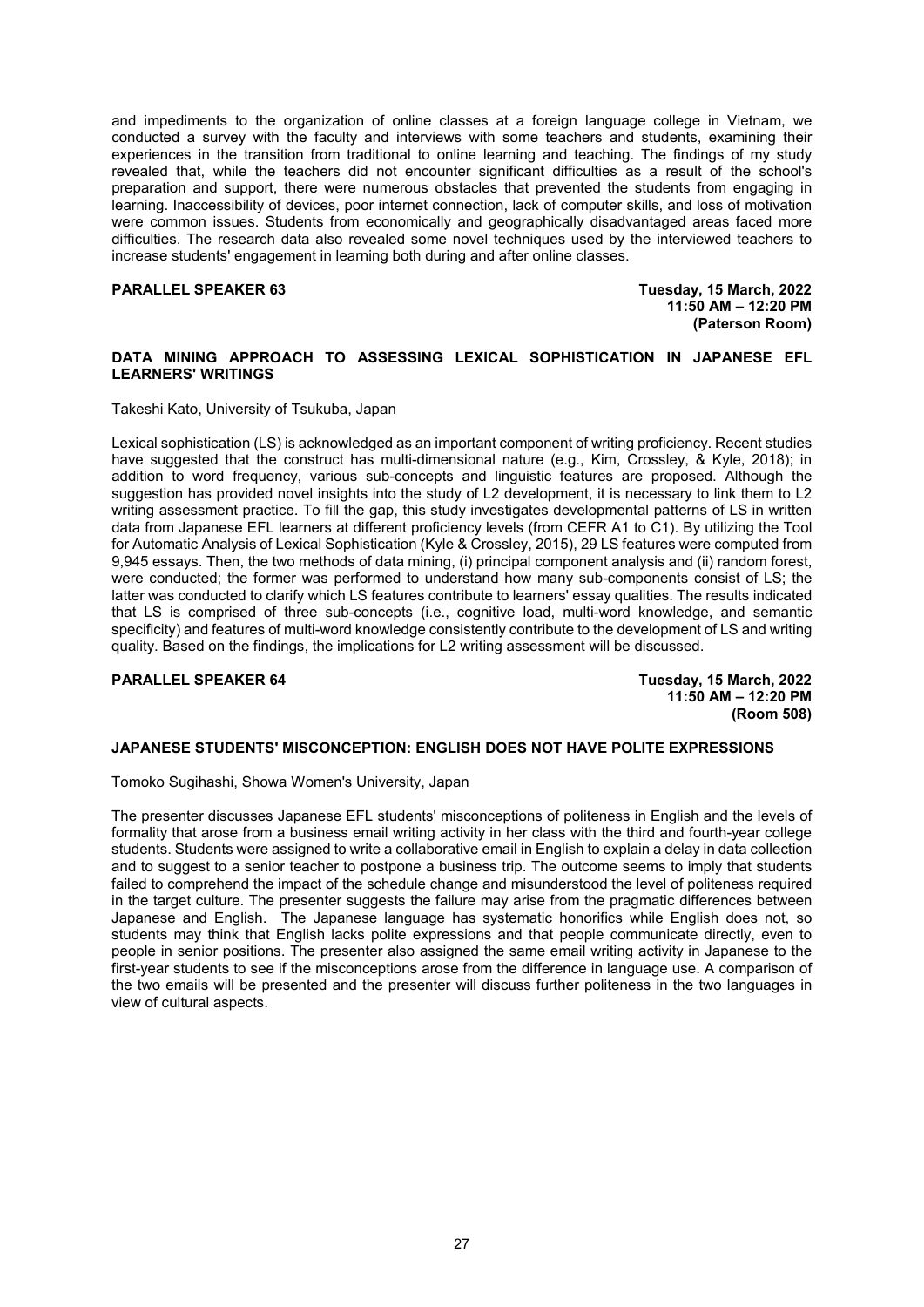# **PARALLEL SPEAKER 65 Tuesday, 15 March, 2022**

# **INVESTIGATING THE LEXICON OF TEXTBOOKS USING MULTIPLE WORD LISTS**

Stuart Benson, University of Aizu, Japan Naheen Madarbakus-Ring, Nagoya University of Commerce and Business, Japan

The popularity of using textbooks in second language programmes in tertiary-level institutions around the world continues to grow. Textbooks offer teachers support in their teaching using accessible materials and clear instruction. Additionally, learners are guided by familiar lesson frameworks (e.g., beginning, middle, end) to guide their independent study (Swales, 1986). However, with more research suggesting textbooks are not adequately covering the most important vocabulary for learners (Folse, 2004, O'Loughlin, 2012), further analysis is needed to ascertain the lexicon of textbooks, the suitability for specific learners, and measures to assist teachers and learners in the language classroom. This study investigates the lexicon of a commercially published and in-house ELT textbook using a general and context-specific word list. The preliminary results outline the vocabulary load of each textbook, followed by a lexical analysis of each unit. Analysis conducted using a general word list shows the lexical demands on second language learners. Additional vocabulary analysis using the context-specific word list identifies whether the textbook is suitable for learners in that context. Finally pedagogical implications of the analysis will be discussed.

**PARALLEL SPEAKER 66 Tuesday, 15 March, 2022 13:25 PM – 13:55 PM (Tanglin Room)**

## **CALIBRATION OF THE MALAYSIAN LANGUAGE ASSESSMENT LITERACY INDEX TO THE POST-PANDEMIC ERA**

Vahid Nimehchisalem, Universiti Putra Malaysia, Malaysia Xiao Xie, Universiti Putra Malaysia, Malaysia

Language assessment literacy is a relatively new area that has given birth to many new instruments that enable researchers and policymakers to measure pre-service and in-service language teachers' literacy. We completed one such project whose output was the Malaysian Language Assessment Literacy Index. However, the conclusion of the project coincided with the pandemic which necessitated further calibration of the instrument to make it relevant to the current teaching-testing settings. In this presentation, we will review the development and assessment process of the developed instrument. The index is based on Taylor's (2013) framework and consists of nine domains, namely 'core criteria of language assessment', 'language testinng approaches', 'language assessment', 'measurement skills', 'personal beliefs', 'local practices', 'designing assessments', 'language assessment methodologies', 'technical skills', 'scores, and 'decision making'. Then, we discuss the modifications that we have made to this instrument resulting in a new framework, the Online Language Assessment Literacy Model. This model can be taken as a basis for developing similar instruments which have significant pedagogical, theoretical, and assessment implications.

**PARALLEL SPEAKER 67 Tuesday, 15 March, 2022 13:25 PM – 13:55 PM (Room 501)**

# **APPLYING THE SCIENCE OF LEARNING TO LITERATURE EDUCATION: EXTENDING KNOWLEDGE ORGANISERS TO WRITING TASKS**

Wai Kit Ow Yeong, Academy of Singapore Teachers, Singapore

Recent research about the science of learning suggests that knowledge can be rendered more enduring by applying theories and principles derived from fields like cognitive psychology and neuroscience. The ways in which insights from the learning sciences could be applied to English literature education remain an exciting and burgeoning area of study. The acquisition of literary knowledge has also been shown to be aided through tools such as knowledge organisers, which are documents comprising all the key facts and information that students need in order to have basic knowledge of a topic or text. This project builds on an existing single case study involving the use of literary knowledge organisers at one secondary school, by extending the same strategies to English literature classes at five different secondary schools. Teachers in this networked learning community explored how best to tackle challenges in knowledge acquisition in the literature classroom, and how knowledge organisers could function as a useful tool for planning, teaching, and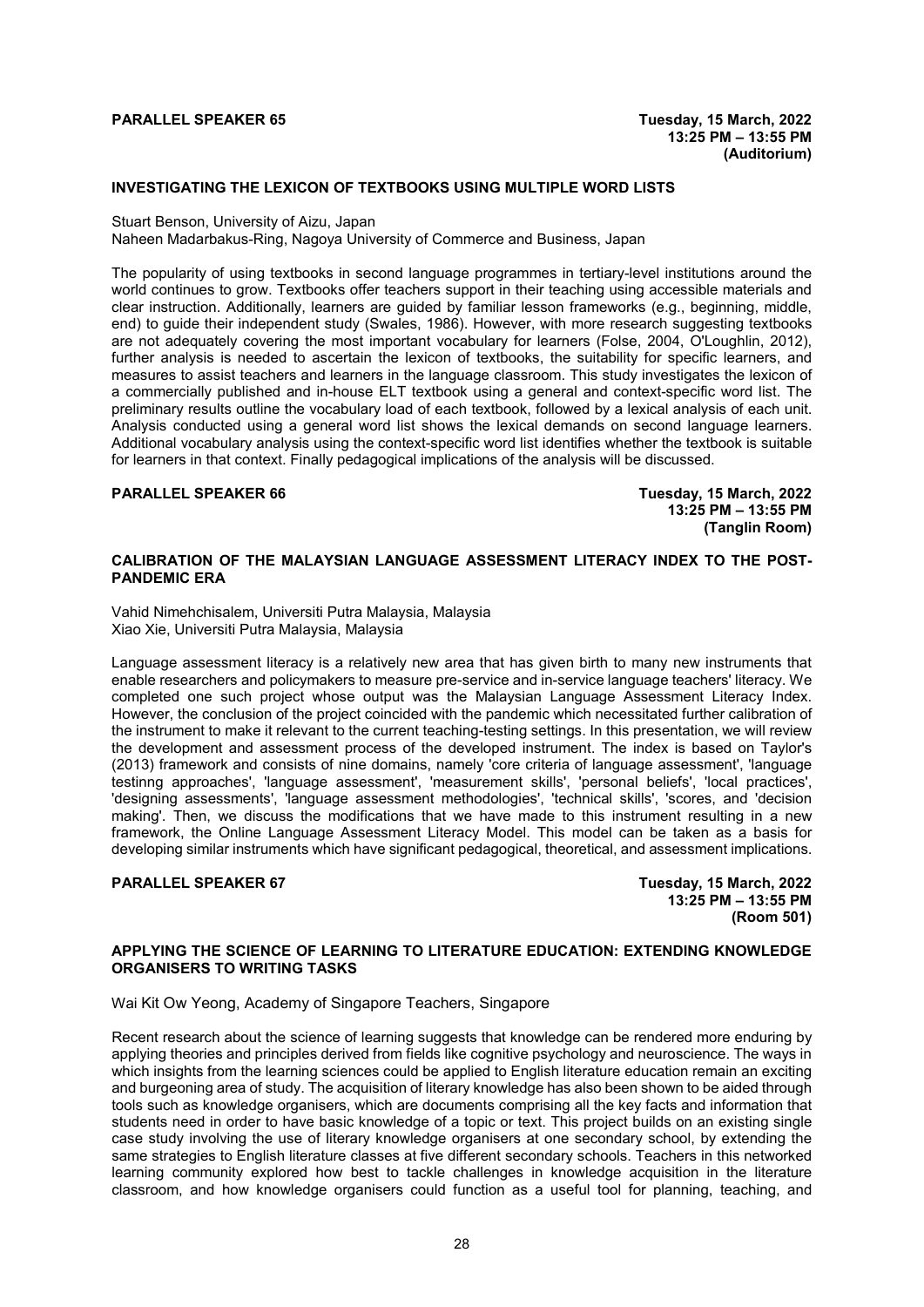assessment. In addition, they enacted teaching strategies that leveraged such organisers to promote collaborative learning, while encouraging student mastery and ownership of content knowledge of their texts. While the project remains ongoing, preliminary findings will be shared, and sample resources offered, which can aid students in developing a deeper level of knowledge and understanding of their literature texts as applied to writing tasks. While essay-writing in literature classes may appear daunting, tools like knowledge organisers can allow students to draw connections, practise spacing and interleaving, and engage in retrieval practice. Through the application of such research-based theories, students can cultivate critical skills and dispositions that would allow them to become more effective writers.

# **PARALLEL SPEAKER 68 Tuesday, 15 March, 2022**

**13:25 PM – 13:55 PM (Room 502)**

### **A TRI-METHOD APPROACH TO REVIEW EFL STUDENTS' ENGLISH ACADEMIC WRITING STUDIES**

Xiuwen Zhai, Universiti Putra Malaysia, China

This paper presents a tri-method approach analysis (i.e., bibliometric analysis, content analysis, and scientometric analysis) of studies on EFL students' academic English writing from 2017 to 2021 with the tool CiteSpace. The research data (i.e.,188 papers) were retrieved from the core collection of Web of Science, SCOPUS, ERIC, and Google-scholar. The status-quo, the developmental route, and the research frontier of EFL students' academic writing studies were identified and visualized. The main research findings include: 1) the top 3 countries in the number of paper publications are China (i.e.,30), Indonesia(i.e.,18), and the United States (i.e.,14); 2) the top 2 authors in the number of paper publications are Zhang, X.(i.e.,5), and Fahady, S.S.(i.e.,3); and 3) the top 3 strengthen-keywords are computer-mediated-communication, EFLlearner, and genre-analysis.

### **PARALLEL SPEAKER 69 Tuesday, 15 March, 2022**

**13:25 PM – 13:55 PM (Room 503)**

# **ENHANCING EFL LEARNERS' TEXT-IMAGE COMPETENCIES THROUGH A PEDAGOGY OF MULTILITERACIES**

Y. Gloria Lo, National Taiwan University of Science and Technology, Taiwan Chien-Dun Chuang, National Taiwan University of Science and Technology, Taiwan

Research has informed us about various functions and categories derived from different text and image relationships (March & White, 2003; Unsworth, 2006). What needs to be explored further is how to enhance EFL learners' knowledge about and competencies in text and image relationships, so they can conceptualize, analyze and transform their understanding in text-image composing process and product. Grounded in a pedagogy of multiliteracies (Cope & Kalantzis, 2015), this multiliteracies course took place at a college level in Taiwan in which twenty-five English majors with a high-intermediate English proficiency level participated in the study. Six groups (each with 4-5 students) were formed to create multimodal magazines for their target audience. The project went through four stages: (1) the text/language composing stage with the target audience, (2) the learning of text-image relationships stage, (3) the text-image composing stage, and (4) the reflection stage. The data sets include both the multimodal composing outcome (the created works) and the process (various text-image drafts) along with students' final reflections and interviews. SF-MDA system of language and image (Jewitt, Bezemer, and O'Halloran, 2016) was employed to further capture the discursive practices when the multimodal EFL authors juggled between text and images to create meanings for their target audience. The findings show that a pedagogy of multiliteracies (experiencing, conceptualizing, analyzing, and applying) enhanced EFL learners' text-image competencies; they had a better understanding of text-image relationships, and they were able to consider and articulate how the who-what-how of text interplays with the who-what-how of an image in the composing processes and in turn, their multimodal projects were improved. Based on the results of the study, both theoretical and pedagogical implications are discussed for multiliteracies education in general and for EFL pedagogy in particular.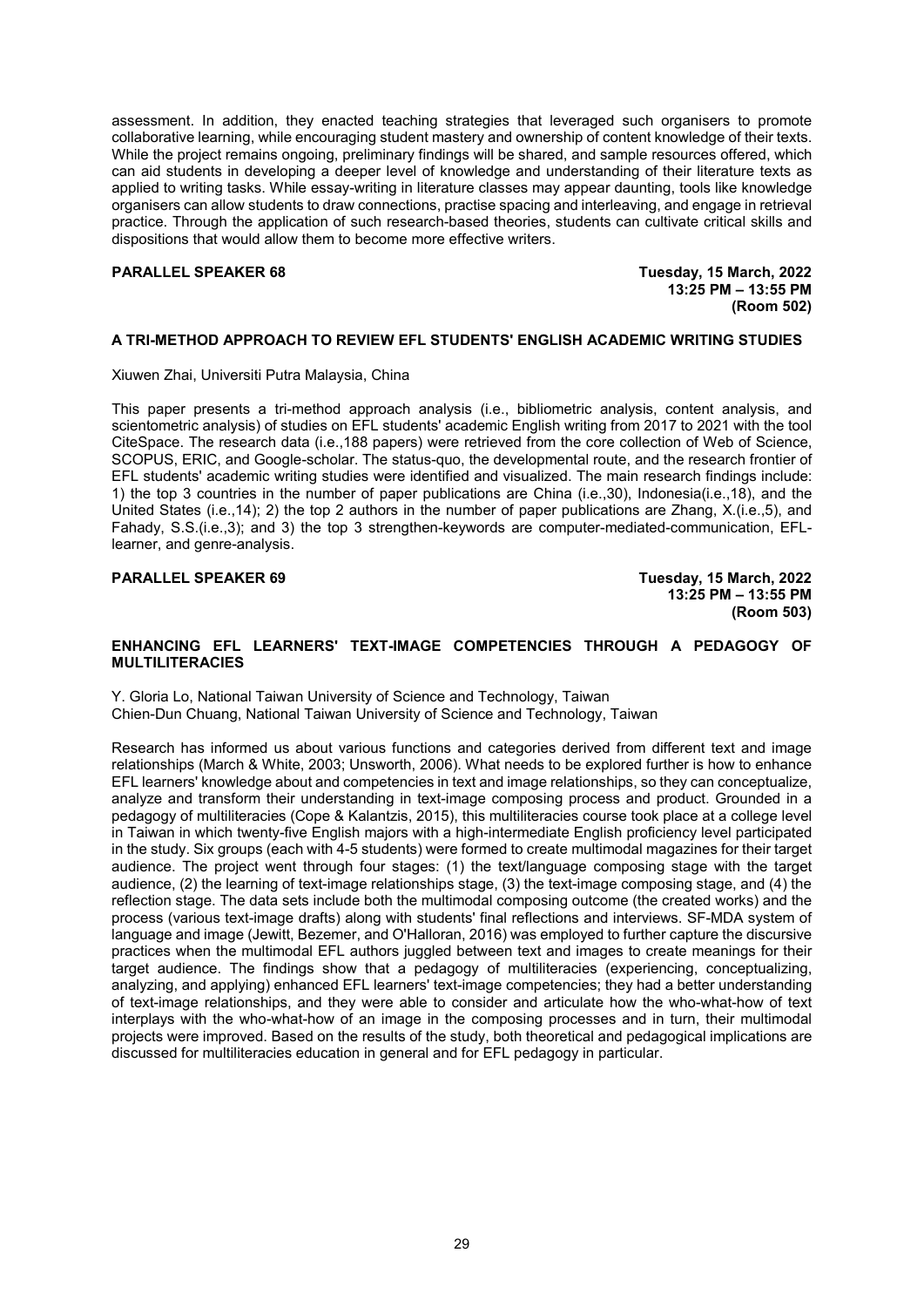# **ALL THOSE NOISES: ONLINE VS. FACE-TO-FACE INTERACTIONS FOR AUTONOMOUS MUTUAL LEARNING**

Yasunari Harada, Waseda University, Japan Miwa Morishita, Kobe Gakuin University, Japan Lisa Nabei, Tokai University, Japan

COVID-19 pandemic obviated the importance of keeping students healthy and happy. We need to offer class activities that would enhance their sense of security and belonging and help them understand that they are there to help and to be helped and that they perform better when they work with their peers. In our Englishlanguage classes before COVID-19, we implemented classroom activities that helped students work together and interact with each other in small groups and the classrooms were filled with voices, murmurs and noises of all kinds. In 2020, face-to-face modes of learning were severely restricted and use of breakout rooms with Zoom seemed like a natural solution, but each group was isolated, with no surrounding noises of other students talking to each other. Neither the students nor the teacher had any way of knowing how other groups were doing. Thus, some groups finished the tasks too soon and others do not come back to the main session until the teacher called them back. Class was fragmented, rather than unified, with breakout rooms. We need technological support to introduce "background noises" into breakout sessions in order to keep classes unified, details of which we will discuss in the presentation.

# **PARALLEL SPEAKER 71 Tuesday, 15 March, 2022**

**13:25 PM – 13:55 PM (Paterson Room)**

# **THE RELATIONSHIP BETWEEN AURAL AND ORTHOGRAPHIC VOCABULARY**

Yo Hamada, Akita University, Japan

Previous research has examined the relationship between L2 listening comprehension and vocabulary, and found that both aural (listening) and orthographic (written) vocabulary greatly contribute to L2 listening comprehension. However, few studies have studied the close relationship between aural and orthographic vocabulary; therefore, this study specifically investigated this relationship, dividing it by vocabulary levels (1000 to 5000-word levels and the Academic Word List). A total of 123 Japanese university students took identical aural and orthographic vocabulary tests: LVLT (Listening Vocabulary Levels Test) and NVLT (New Vocabulary Levels Test). A two-way ANOVA and post-hoc t-tests were conducted and the results showed that the participants' NVLT was statistically higher than their LVLT at all levels. They were correlated at 70.5. The results also showed that English words, already existing as loan words in Japanese, may be difficult for the participants to recognize when listening to them. The implication for teaching is that learners should study both aural and orthographic vocabulary, and they should pay extra attention to loan words.

### **PARALLEL SPEAKER 72 Tuesday, 15 March, 2022**

**13:25 PM – 13:55 PM (Room 508)**

# **THE INCLUSION AND EQUITY OF NON-ANGLOPHONE ALTS IN JAPAN'S DIVERSITY-NEEDED EFL EDUCATION**

Yoko Kobayahshi, Iwate University, Japan

Japanese policymakers have been aware that more diversity is needed in English classes so that Japanese students can experience 'real' internationalization. This awareness is evident in a JET (Exchange and Teaching) Programme eligibility criterion that categorizes six Outer Circle nations (e.g., the Philippines, Singapore) into 'English-speaking nations' together with Inner Circle countries, opening the door for the former group to work as ALTs in Japan. However, the former group of ALTs remains marginal, many of whom voice discrimination from Japanese and Anglophone English teachers on the basis of 'non-native' English accent and non-whiteness. Through the critical discourse analysis of Japan's English education policy texts, this study examines factors that challenge the promotion of diversity among ALTs in Japan. It argues that one of the underlying problems is the MOE's conflicting policy statement that Japanese students' communication with 'diverse' English-speaking people requires the learning of 'modern standard English,' which leaves room for mainstream English teachers to illegitimize Outer Circle ALTs. This study provides the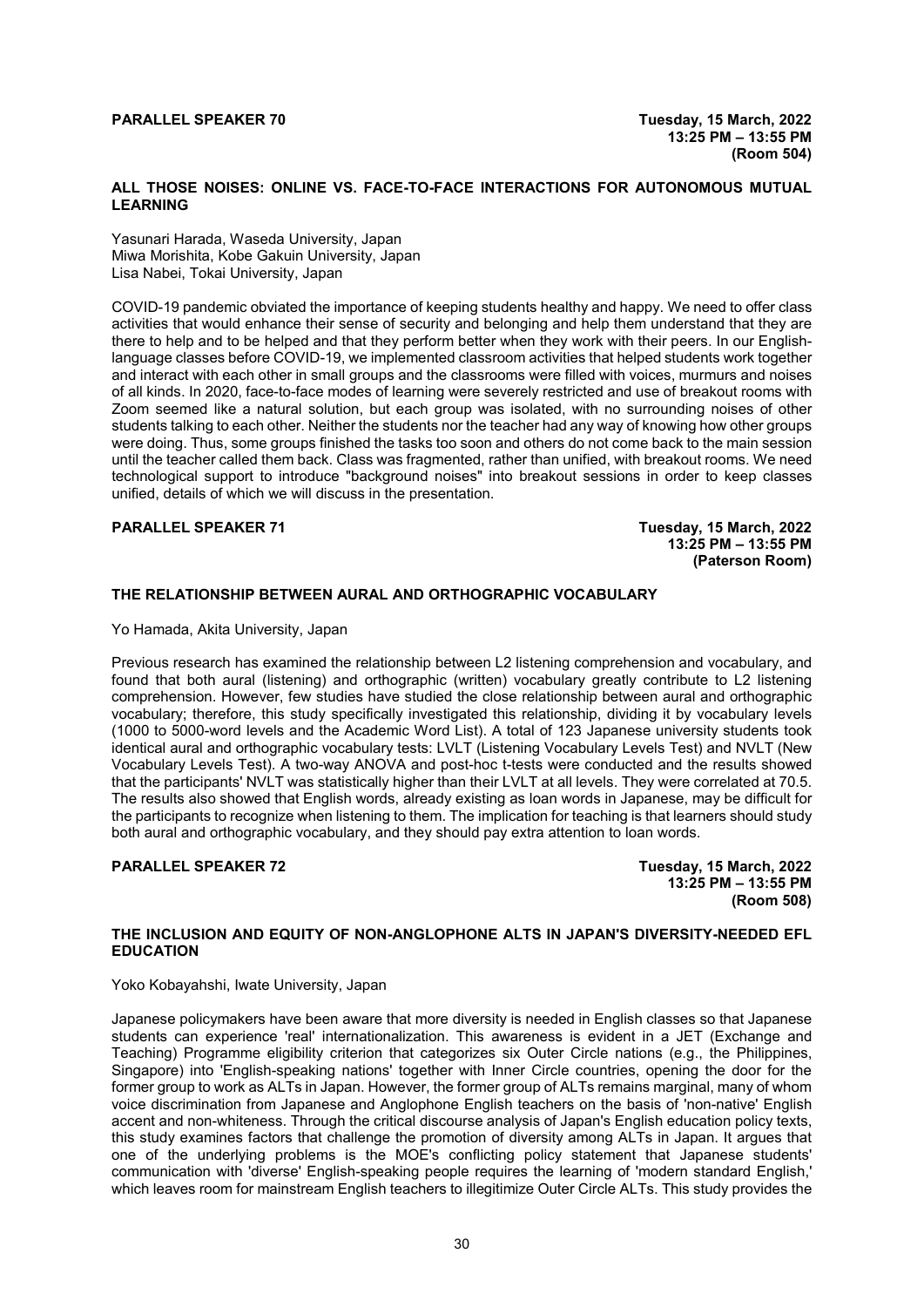insight necessary to bring Japan's English education close to the outside classroom where Japanese students have opportunities to interact with residents and visitors from Japan's neighboring Asian countries more frequently than their counterparts from the West.

## **PARALLEL SPEAKER 73 Tuesday, 15 March, 2022**

**14:00 PM – 14:30 PM (Auditorium)** 

# **EFFECTIVENESS OF THE WRITTEN AND ORAL MODES OF SELF-REFLECTION ACTIVITIES TO ENHANCE STUDENTS' LEARNING**

Yuki Togawa, Akita International University, Japan

"At the end of the semester, students will..." Such course objectives form the foundation of the class to ensure that enrolled students master the knowledge and skills upon the completion of the course as learning outcomes. However, how often do students have the opportunities to review their performance to see where they are in the learning progress during the semester? This presentation aims to explain how two different modes of self-reflection activities can be utilized effectively to review the class content as well as to enhance students' learning and critical thinking skills in the English for Academic Purposes (EAP) at an Englishmedium university in northern Japan. Through self-reflection activities, students can look back at what they have learned and at the same time what they have not completely mastered; meanwhile, teachers can benefit tremendously because they can learn what students have achieved and what should be reviewed in order to maximize their learning in the following lessons. The researcher has used two different methods, weekly video logs and an online reflection tool called Socrative. They will share how they have been using selfreflection activities in their classes and how students have benefited from them based on the student survey and interview data. Suggestions on how to implement self-reflection activities will be provided for teachers who are not familiar with self-reflection.

### **PARALLEL SPEAKER 74 Tuesday, 15 March, 2022**

**14:00 PM – 14:30 PM (Tanglin Room)**

# **REIMAGINING POLICY POSSIBILITIES: TOWARDS EQUITABLE AND INCLUSIVE LANGUAGE EDUCATION IN SOUTHEAST ASIA**

Huan Yik Lee, The University of Queensland, Australia

In recent decades, there has been an incessant push for English language education (ELE) throughout the multilingual Southeast Asian region, mainly for economic development and social mobility taking into account the prospect of English as a global language. What is currently observed across Southeast Asia is the dominance of monolingual foreign language education, almost entirely focused on ELE, ranging from preschool to university levels. The expansion of ELE is generally grounded on widespread fallacies of ELE, i.e., Earlier is better; more is better. Such fallacies have led most national governments to enact ELE policies by introducing English at an earlier grade as well as increasing the time for English language instruction in the school curriculum. From critical and ecological perspectives, these reforms have resulted in crowding out the curriculum for other languages, and may potentially have an adverse impact on basic literacy development, particularly among (pre-) primary education learners. Informed by findings gathered through interviews with global scholars, this presentation challenges the existing fallacies and offers possible educational policy alternatives for the region. The way forward is to reimagine more socially equitable, inclusive and responsible language policies in education, which better reflect the ethno-linguistic diversity and socio-cultural dynamics of Southeast Asia.

# **PARALLEL SPEAKER 75 Tuesday, 15 March, 2022**

**14:00 PM – 14:30 PM (Room 501)** 

# **IMPACT OF L1 USE ON THE PRODUCT AND PROCESS OF L2 COLLABORATIVE WRITING**

Yusa Koizumi, Meiji Gakuin University, Japan

This study investigates how students' L1 use during L2 collaborative writing influences its product and process. Fifty university EFL students in Japan engaged in a narrative writing task in pairs. Their interactions were transcribed, and turns containing any L1 (Japanese) were identified. Their compositions were assessed for content, organization, complexity, accuracy, and fluency. For determining L1's impact on the product, the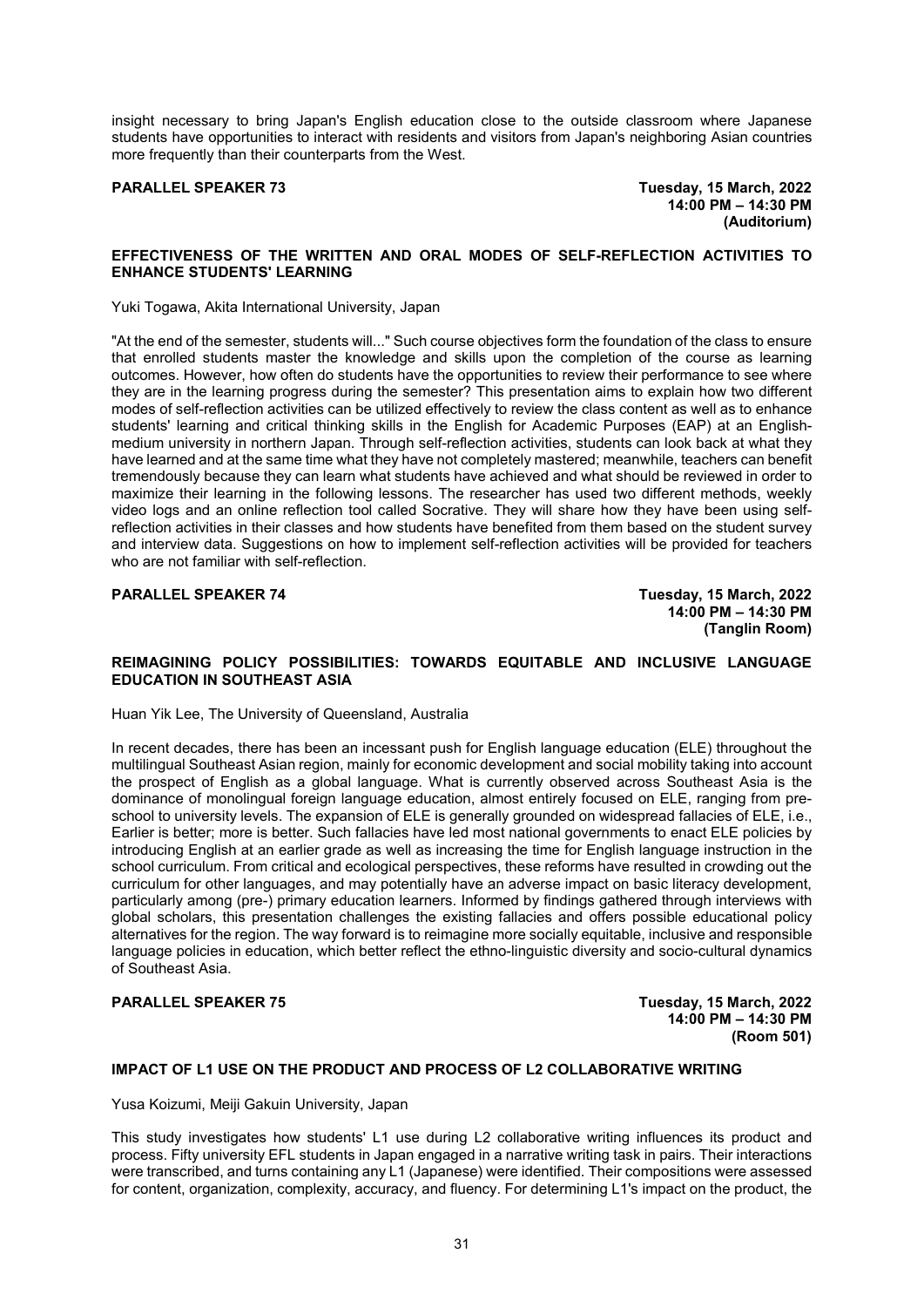percentage of L1 turns was correlated with the composition ratings, but no significant relationships were found. For exploring L1's impact on the writing process, the transcribed interactions were compared qualitatively between pairs that employed L1 most frequently and pairs that employed L1 least frequently. This analysis revealed that the former pairs often stopped writing to discuss issues of content or form explicitly in L1, and presumably because of this, they barely completed their story in the given time. The latter pairs concentrated on writing and finished early with time for review. The results indicate that L1 use influences the way students work on collaborative tasks, if not the quality of the product. Whether to make L1 available for L2 tasks may depend on which goal to prioritize: successful task completion or in-depth discussion of content and form.

## **PARALLEL SPEAKER 76 Tuesday, 15 March, 2022**

**14:00 PM – 14:30 PM (Room 502)**

# **CANTONESE ESL LEARNERS' INTERPRETATION OF ENGLISH ARTICLE USE FOR GENERIC REFERENCE**

Alice Yin Wa Chan, City University of Hong Kong, Hong Kong

This paper investigates Cantonese ESL learners' interpretation of the use of English articles for representing generic reference. A grammaticality judgement task and a truth-value judgment task were conducted with a total of 57 advanced Cantonese ESL learners in Hong Kong. Results of the study showed that learners were confused about the structures of noun phrases for representing generic reference. Some learners had a tendency to use the + plural or bare singular noun phrases for representing generic reference, although others could recognize the correct use of ZERO + plural and other relevant structures. The + singular, known as the definite generic, was largely unnoticed. It is argued that the absence of structural equivalents of English articles in Cantonese interacts intricately with the infrequent use of plural marking in the language, resulting in learners' problems with the structures. It is recommended that ESL teachers put more pedagogical efforts onto this area of learner difficulty. Explicit teaching is needed to help learners recognize the variant structures used for representing generic reference.

### **PARALLEL SPEAKER 77 Tuesday, 15 March, 2022**

**14:00 PM – 14:30 PM (Room 503)**

# **CHANGE IN NURSING STUDENTS' KNOWLEDGE OF METACOGNITIVE STRATEGIES AFTER LEARNING IN ENGLISH**

Sachiko Takahashi, Himeji University, Japan

Nursing education is expected to be globally oriented. In the pandemic, teachers have been successfully teaching through ICT skills. Using these skills, students are encouraged to visit related sites and collect information from countries overseas. The present study aimed to clarify the change in nursing students' metacognitive strategy use after learning an English course for one semester. One hundred freshman nursing students in western Japan participated in this study. The authors provided the students with an English course with subjects on health and medical care, including dealing with addiction and facing the COVID-19. A questionnaire was used twice, at the beginning and the end of the course about the knowledge and use of metacognitive strategies, which are believed to work as pivots in learning processes. Twenty-three items were chosen based on the results of previous studies. The participants responded on a Likert-type scale from 1 (strongly disagree) to 4 (strongly agree). An opt-out question was prepared for each item. The questionnaire was linked to the university chat-platform. One open-question was added regarding the aspect of the online learning they considered the most difficult. The research of this study clarified that learning in English influenced the students' metacognitive use, and at the same time, responses from the students gave ideas for curriculum revision in nursing education.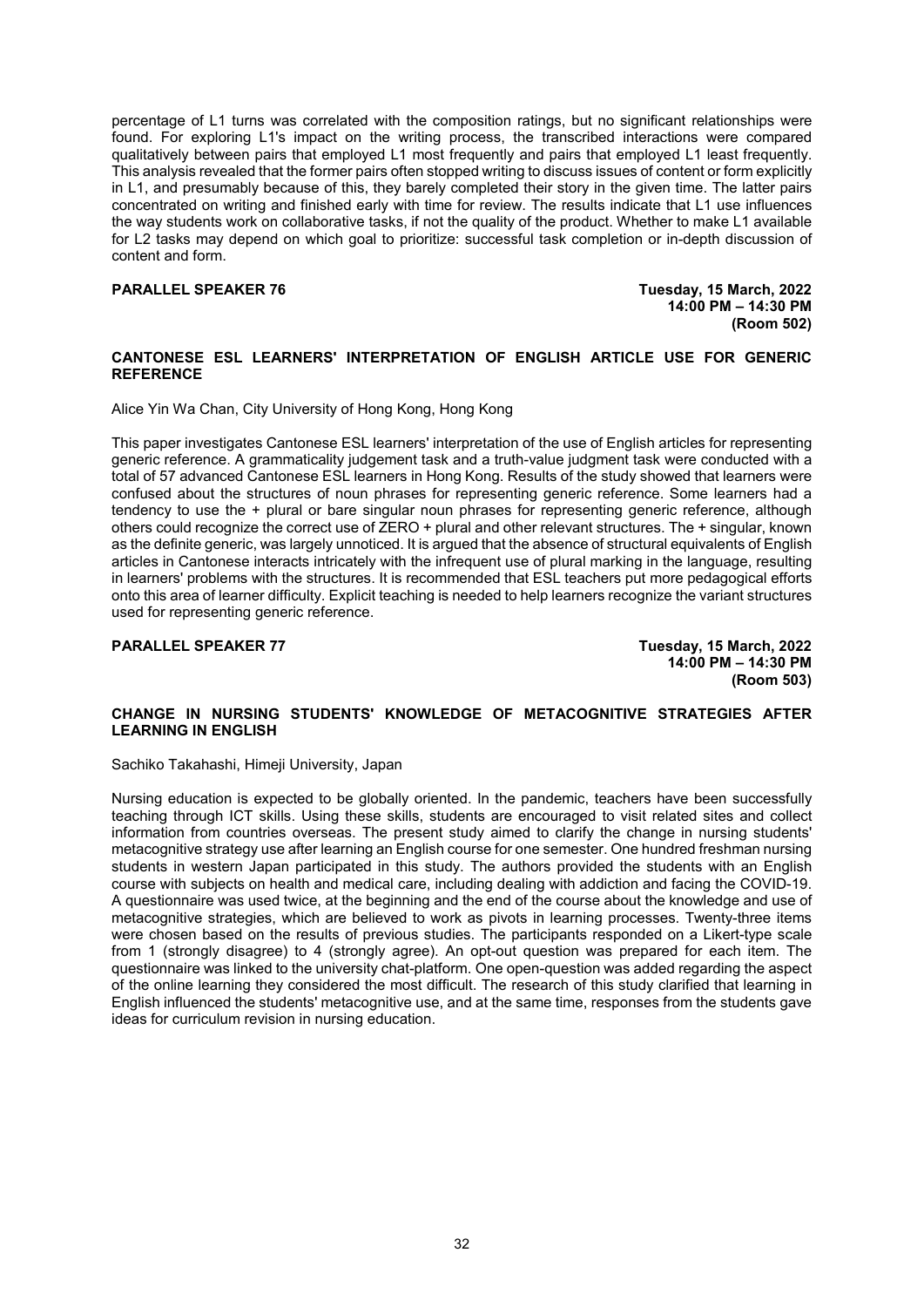## **GLOBALIZATION OF ENGLISH EDUCATION FOR MEDICAL STUDENTS TO FOSTER RAPPORT**

Yukiko Ideno, Kanagawa Dental University, Japan Yoko Sakamoto, Kanagawa Dental University, Japan

The development of communication skills is an essential element for medical students, and the formation of rapport with patients is now considered to be a part of treatment. Dokkyo Medical University, based in Mibumachi, Tochigi Prefecture, is surrounded by Utsunomiya City, Oyama City, and Tochigi City, where 25,000 foreign workers, about half of the foreign population of Tochigi Prefecture, live. On the other hand, Kanagawa Dental College is located in Yokosuka City, which is an international city with about 6,000 foreign residents in Yokosuka alone. Even in this cosmopolitan city, the university and the general hospital are located next to a US military base. Since both universities are located in a cosmopolitan area, rapport in English with patients is essential for hospital training. In this article, I will discuss the practice of English education for students who aim to practice medicine in such a region, focusing on the curriculum of the first and second year.

### **PARALLEL SPEAKER 79 Tuesday, 15 March, 2022**

**14:00 PM – 14:30 PM (Paterson Room)**

# **EXPLORING AN INTERDISCIPLINARY TECH-ENABLED LEARNING ENVIRONMENT FOR TODAY'S LEARNERS**

Chermaine Goh, Kranji Secondary School, Singapore Rebecca Chow, Kranji Secondary School, Singapore

The recent global pandemic has accelerated the use of online learning, and new technologies have changed how we teach English Language. To enhance learning in the Singapore Secondary school classroom, every student was given a Personal Learning Device, with the aim to support self-directed and collaborative learning. The opportunity for the Singapore language teacher is to design a new learning environment with technology, one that is 'participatory, connected and reflective', a goal provided by the Educational Technology Division of the Ministry of Education. In this exploratory study, we unpack what seamless access to learning anytime, anywhere, and at one's own pace could look like in the Secondary school classroom. We explore how to embed technology to support various interactions among student, content and community. Finally, we reflect on how the design of a technology-enabled environment affects student engagement, and specifically, in increasing the 'effortful involvement in learning' (Reschly & Christenson, 2012). We situate this exploration within two Secondary 1 English Language classrooms at Kranji Secondary School, and specifically draw on our experiences with lower-progress learners to design a more inclusive learning environment, one that supports increased engagement through an interdisciplinary design approach.

**PARALLEL SPEAKER 80 Tuesday, 15 March, 2022 14:00 PM – 14:30 PM (Room 508)**

# **LESSONS DRAWN FROM COLLABORATIVE LEARNING: REFLECTIVE PRACTICE FOR PROFESSIONAL DEVELOPMENT**

Kayoko Kinshi, University of Hyogo, Japan Christopher Valvona, Okinawa Christian University, Japan Akiko Tsuda, University of Hyogo, Japan

With the influx of international students, English as a Lingua Franca (ELF) is in high demand in Japanese higher education. Meanwhile, Japan's Ministry of Education encourages universities to use English as a medium of instruction to meet prescribed global standards, so educators in Japan need to create new pedagogical approaches for language learners. However, opportunities for ongoing teacher training are limited and the responsibility for undertaking such training is largely on the educators themselves. One way to overcome this situation is for educators in Japan to collaborate to prepare for specific learners' needs. By utilizing reflective practice, this study examines the experience of three educators (two Japanese and one British), who teach and research at different Japanese universities. They have also been working together for two years as co-researchers of a collaborative learning project among Japanese and international students. Regarding an email exchange project conducted during the COVID-19 pandemic, teachers' self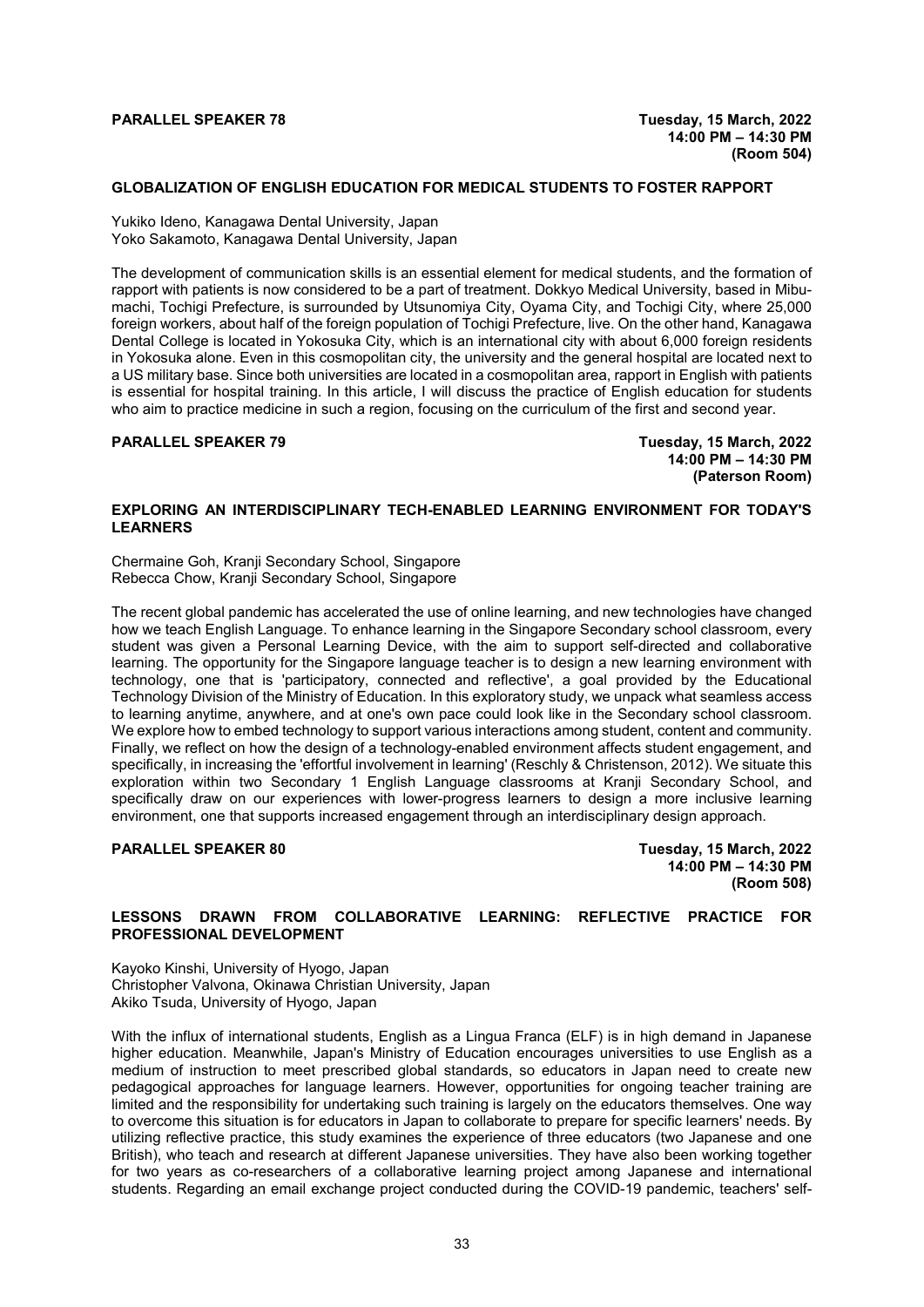reflection diaries, semi-structured interviews, and discussions reveal outcomes including 1) engagement in class, 2) awareness of inclusive education, 3) development of teaching skills, 4) materials development, and 5) educational philosophy. The results of this study could lead to pedagogical guidelines for teacher development in the post COVID-19 era.

# **PARALLEL SPEAKER 81 Tuesday, 15 March, 2022**

**14:35 PM – 15:05 PM (Auditorium)**

# **UNDERSTANDING THE LISTENING TEST-TAKING STRATEGIES OF BILINGUAL TEST-TAKERS: AN EYE TRACKING STUDY**

Ester Dominguez Lucio, National Institute of Education (NIE), Singapore Vahid Aryadoust, National Institute of Education (NIE), Singapore

Listening comprehension is a complex process involving many different steps. Listeners extract meaning from stimuli by decoding the message they receive and re-coding it again using their previous knowledge. Traditionally, these processes have been elicited and assessed by using listening tests, and the results of these tests have been used as proof of the knowledge of the test-takers. However, oftentimes, students use different test strategies that can affect test scores. This study examines physiological aspects of 28 bilingual students using eye-tracking, to investigate if students use strategies to pass the tasks affecting their final scores. Although the versatility of eye-movement methodologies has been extended to language research and assessment, few studies have been done on listening under test conditions and examination of testtakers' strategies to pass the tests. To address this gap, we used eye-tracking technology in our research to examine the gaze behaviour patterns of bilingual students. We used two English tests that were equated at linguistic features and items levels so students did not have more difficulty in one test than the other. The tests were while-listening performance (WLP) tests, meaning the students needed to listen, read and fill the gaps at the same time. The results showed that in both tests, there was no significant difference in fixation or visit duration. There was, however, a significant difference in fixation and visit counts. We found from the gaze behaviour pattern that students spent more time on the word preceding the answer's gap than in the rest of the question. One possible explanation for these findings is that participants are likely to have used the keyword matching strategy, which is used by test-takers in this kind of tests (Field, 2012). Understanding the possible test's strategies, teachers and developers can create tests more similar to real listening skills to help students with their listening skills.

### **PARALLEL SPEAKER 82 Tuesday, 15 March, 2022**

**14:35 PM – 15:05 PM (Tanglin Room)**

# **TEACHING OBSERVATIONS FROM THE PRE-SESSIONAL LISTENING CLASSROOM: A PRACTICAL INSIGHT**

Naheen Madarbakus-Ring, Nagoya University of Commerce and Business, Japan

Research identifies the importance of teachers active roles to model strategies or address errors in listening instruction. However, teachers still face challenges when teaching listening, often restricted by their teaching context, a lack of training, or pedagogical knowledge. Previous studies report that teachers prioritise vocabulary-based and problem-solving opportunities to attend to learners real-time listening difficulties and give grammar and background knowledge a lower priority to omit potential comprehension difficulties for learners. This presentation outlines three teachers listening practices in a pre-sessional EAP course at a New Zealand university. Three classroom observation lessons identified what the teachers do in their listening lessons. In interviews, teachers elaborated further on their teaching decisions. The results showed that teachers plan their lesson from the textbook. They reported using supplementary materials to complement textbook activities and offer learners extra listening practices. The teachers prioritised learnercentred and vocabulary-based activities to make the listening text more accessible for learners. Additionally, they provided learners with both immediate and delayed feedback. The teachers reported on time limitations when teaching, difficulties in selecting supplementary resources for learners, and being indecisive about using transcripts/subtitles in listening lessons. The presentation concludes by providing educators with listening-based task suggestions for their own classrooms.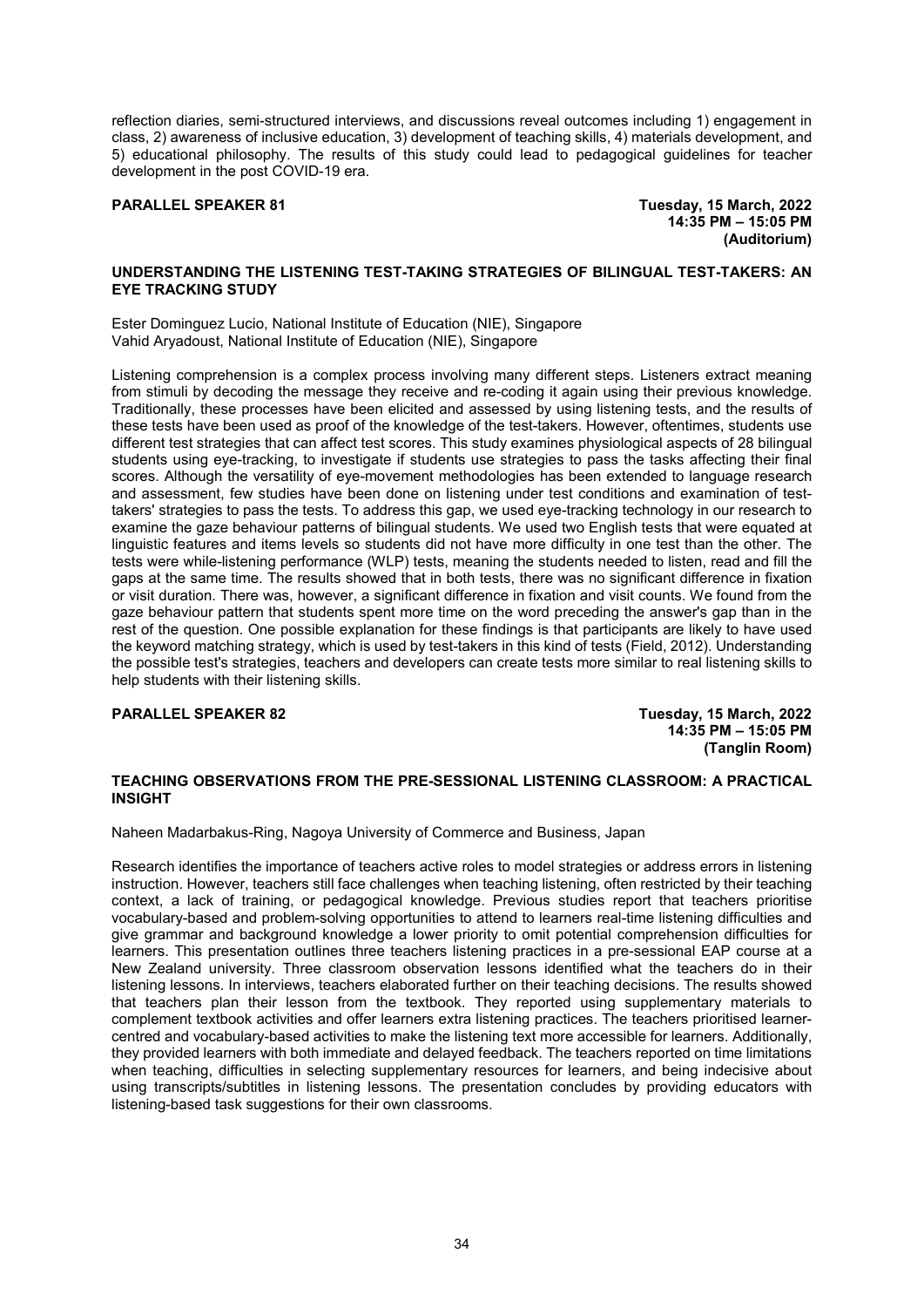# **EXPLORING A FUNDS OF KNOWLEDGE APPROACH TO ELT FOR REFUGEES**

Ivy Chan, Singapore Management University, Singapore

This study explores the use of a Funds of Knowledge (FoK) approach to teach English language to asylum seekers and refugees' (ASRs) in a refugee learning center in Malaysia. FoK is an asset-based approach to teaching that capitalizes on an individual's knowledge, skills, experiences and practices that can contribute to one's well-being. The study uses a case study approach to gain an in-depth understanding of five ASRs' FoK over a period of 11 months from 2019 to 2020. The five ASRs were selected via maximal variation sampling based on their age, gender, and country of origin. Data comprised interviews with the five ASRs, their parents/guardians, their English teachers, in-school and out-of-school observations, and artefact collection. The data collected were digitized and uploaded to NVivo 12 Plus for ease of coding, which was conducted using both open and axial coding methods. The findings revealed five types of FoK shared by the five ASRs: Interest, Literacy Practices, Family, Religion and Aspiration. The paper will provide examples of how these five types of FoK can be used to support the ASRs' EL learning in the refugee learning center and discuss the implications of using an FoK approach for ELT to ASRs.

**PARALLEL SPEAKER 84 Tuesday, 15 March, 2022 14:35 PM – 15:05 PM (Room 502)**

# **A PROFESSIONAL DEVELOPMENT PROGRAM FOR GERMAN LANGUAGE TEACHERS IN SOUTHEAST ASIA**

Lawinee Puranasakul, Ramkhamhaeng University, Thailand

Data recently collected by the Federal Foreign Office of Germany show that there are more than 170,000 students in Southeast Asia who are learning German as a foreign language in the schools. However, some countries still encounter a shortage of qualified German language teachers. The program Learning to Teach German (Deutsch Lehren Lernen) has been developed by the Goethe Institute with the goal of narrowing the gap between theory and practice for German teachers worldwide. The aim is that they can significantly enhance their teaching qualifications and credentials by conducting action research in their classrooms and ultimately reflecting on their own practice, as well as gaining benefits through exchanges with other teachers. The DLL-Programs addresses the topic area Inclusion and equity in teacher training and development by aiming to provide teacher in-service training to teachers with little or no access to university teacher education. This study intends to analyze the DLL program within the context of the Southeast Asia Teachers Competency Framework (SEA-TCF), endorsed by the Southeast Asian Ministers of Education Organization (SEAMEO) in 2017 with the goal of discovering conceivable options that can facilitate the recognition of this program as a teaching profession degree by local authorities.

### **PARALLEL SPEAKER 85 Tuesday, 15 March, 2022**

**14:35 PM – 15:05 PM (Room 503)**

# **EARLY STAGES IN ASSESSING THE UTILITY OF A NEW STRATEGIC LEARNING MODEL**

Nathan Thomas, UCL Institute of Education / University of Oxford, United Kingdom

Theoretical development has not kept apace with research in the field of language learning strategies (LLS). Thus, achieving legitimacy in SLA has been a challenge. To address this challenge, this presentation will outline the early stages of a project that aims to develop and assess the utility of a theoretical model for LLS in formal education settings. Situated within an evolving theoretical framework that integrates cognitive and socially oriented perspectives, the model consists of an action-oriented component and a positioning component that represents the driving forces behind LLS. After a cursory tour of the model, the presentation will report on the first in a series of studies designed to assess the utility of the model, enabling modification through each round of data collection and analysis. Via in-depth interviews and think-aloud protocols, this first study was able to describe the decision-making processes of eight undergraduate students regarding strategy use during hypothetical academic tasks. The findings demonstrate that while the model generally aligns with their self-reported processes, there are aspects of equifinality that still need to be addressed in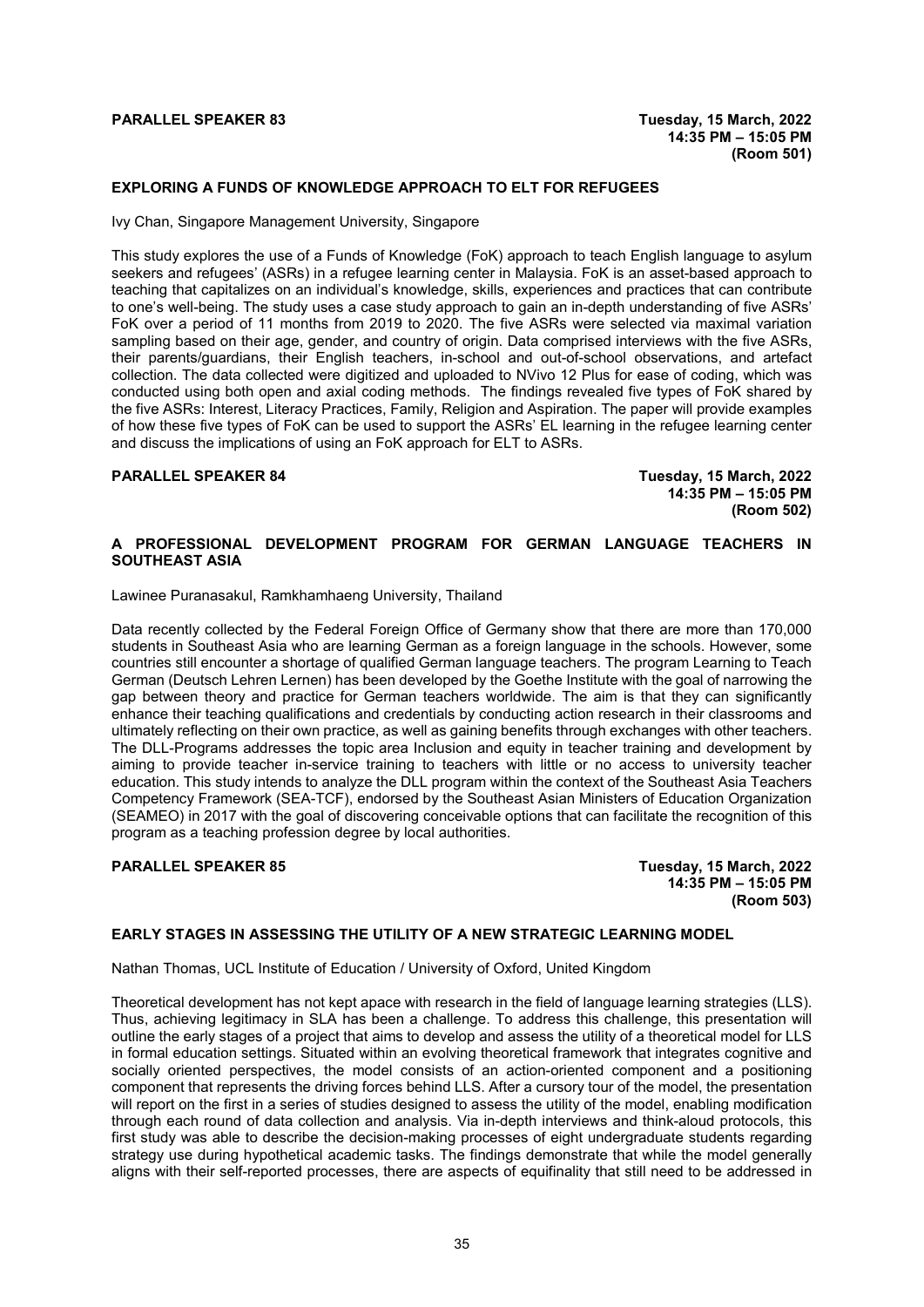future iterations. It is hoped that this presentation will generate discussion on opportunities for adapting the model to best represent the empirical findings and help to guide pedagogy in the future.

**PARALLEL SPEAKER 86 Tuesday, 15 March, 2022 14:35 PM – 15:05 PM (Room 504)**

# **HYBRID LEARNING IN EFL TEACHER EDUCATION**

Juergen Kurtz, Justus Liebig University Giessen, Germany

TEFLhybrid@JLU (TEFL = Teaching English as a Foreign Language; JLU = Justus Liebig University, Germany) is a newly developed project which seeks to explore the potential of hybrid learning whithin the language teacher education program at Giessen University. A hybrid format of course delivery combines face-to-face instruction with collaborative, increasingly self-regulated online learning in virtual space to transform and enhance students' learning experiences, competencies, and skills (see: https://www.unigiessen.de/faculties/f05/engl/tefl/teflhybrid). In this talk I will briefly present the project which is based on nine dimensions of hybridity and discuss some empirical data illustrating how EFL teacher students can benefit from increased temporal and spatial flexibility for their study, from wider and easier access to learning resources, and from a higher level of student autonomy and self-regulation.

**PARALLEL SPEAKER 87 Tuesday, 15 March, 2022 14:35 PM – 15:05 PM (Paterson Room)**

### **EFFECTIVENESS OF ONLINE FEEDBACK ON STUDENTS' WRITING**

Shu Yun Li, Nanyang Technological University, Singapore

Research has shown that instructors' feedback is an integral part in effective language teaching and learning. It is especially so in the context of writing and therefore researchers have been actively investigating various aspects of feedback on writing, i.e., effects of direct and indirect feedback on errors in writing; peer feedback in writing classrooms; effectiveness of computer-based feedback systems; students' responses to feedback given in their essays and so on. Based on the research findings, teachers/instructors have been incorporating or integrating different effective approaches while giving feedback on their students' essays or writing assignments, hoping their students would learn and benefit from the feedback given. In this preliminary study, the author examines how effective some direct and indirect feedback is on students' written assignments in a language classroom at a tertiary institution. Specifically, the results are analyzed in relation to the accurate use of language and in the context of the current COVID-19 situation in teaching and learning. The analysis leads to some significant findings and reflections on the effectiveness of feedback on writing by instructors. Despite the limitations of the study, the findings yield some important implications not only for language teaching and learning in the context of Singapore but also far beyond.

### **PARALLEL SPEAKER 88 Tuesday, 15 March, 2022**

**14:35 PM – 15:05 PM (Room 508)**

# **EMPOWERING SECOND-LANGUAGE LEARNERS TO (RE)SHAPE TEACHER FEEDBACK THROUGH PARTNERSHIP, CHOICE AND REFLECTION**

Nicole Tavares, The University of Hong Kong, Hong Kong Holly Ho, Good Hope School, Hong Kong

Situated within the context of a Hong Kong mainstream secondary school, this paper traces the pedagogical growth of an English teacher in her action-research journey of experimenting with and refining her strategies of empowering students to be self-directed language learners. Inspired by 2012 Toastmasters World Champion Ryan Avery's Level 1-2-3 Feedback introduced for speech evaluation, this teacher innovated the Peanut-Butter-Jelly, Classic-Feedback-Sandwich and Hot-Chili approach in providing comments to Grade 10-12 students on their compositions based on their personal choice of feedback type which may be adjusted each time. This practice is guided by theories of empowerment and Students-as-Partners principles (Healey et al., 2014) with a proven impact on learning through shared power, decision-making and mutual goals (Kirl et al., 2016). Data of the two-year study is collected through artifacts of students' work and the teacher's marking, questionnaires, semi-structured student interviews and the teacher's diary. Findings indicate that this feedback choice gives students equitable learning opportunities in accordance with their psychological,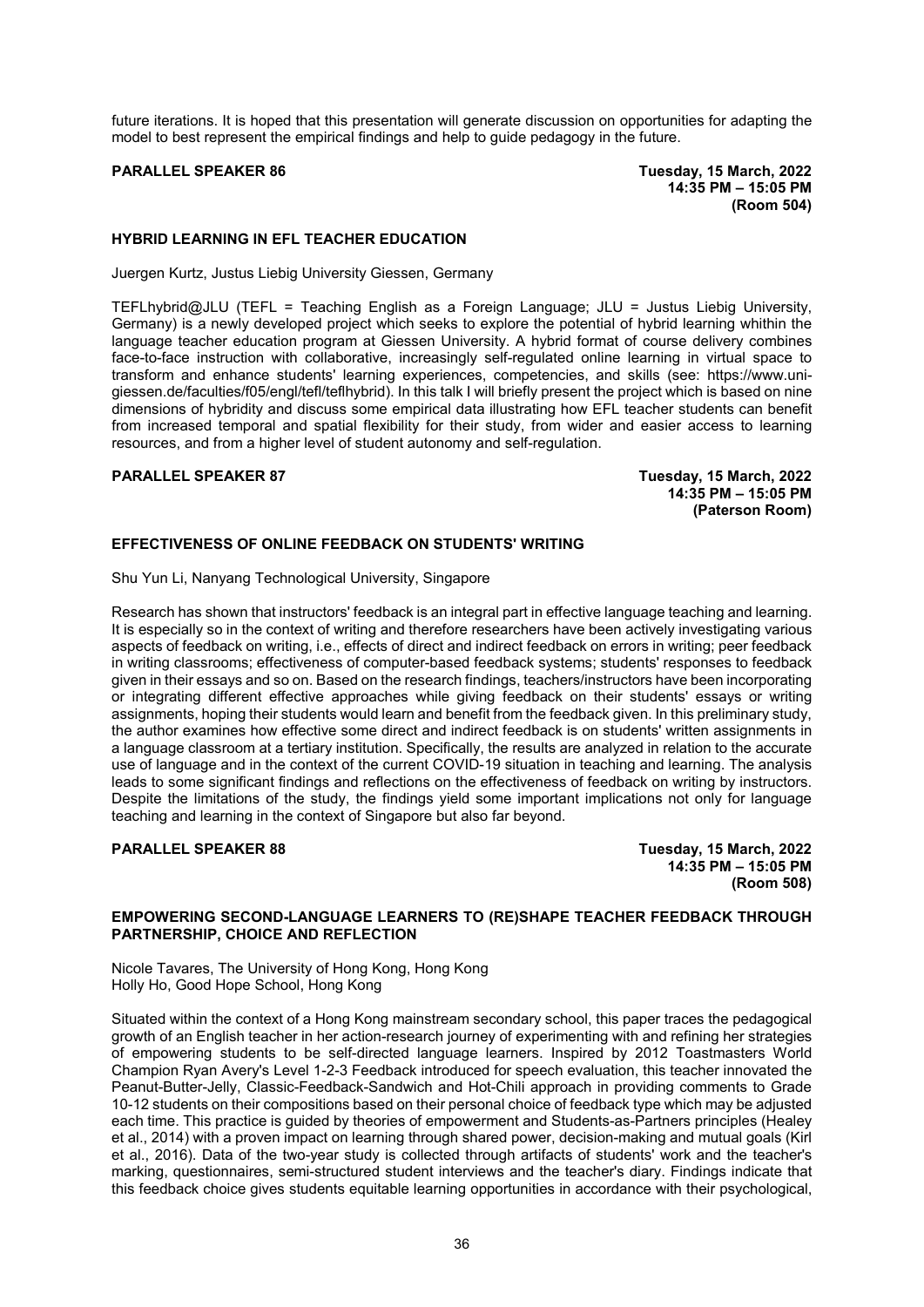emotional and language learning needs. Learners' voices on the significance of the approach in promoting autonomy, motivation to write and engagement with feedback are highlighted. Challenges experienced and new possibilities offered by the approach are also discussed.

# **INVITED SPEAKERS**

**INVITED SPEAKER 9 Tuesday, 15 March, 2022 15:10 PM – 16:10 PM (Auditorium)**

# **MINORITY LANGUAGE USE THROUGH ENGLISH MEDIUM INSTRUCTION FOR A MORE EQUITABLE AND INCLUSIVE LANGUAGE EDUCATION**

Fan Fang, Shantou University, China

The status of English as a global language has generated various issues related to language ideologies and the use of English in English language education (ELE) through the complexity of language contact. In particular, the Global Englishes (GE) paradigm has challenged the ownership of English, however; the importance of the English language has also accelerated its promotion as the medium of instruction in both ELE and content learning in higher education. This creates an invisible linguistic hierarchy of privilege and marginalisation in relation to language use. Therefore, it is worthwhile to explore how multilingual speakers perceive language use in English medium instruction (EMI) programmes if equitable and inclusive language education is recognised. However, it is taken for granted that the 'E' in EMI refers to Anglophone English, which neglects linguistic diversity and students' linguistic and semiotic resources. Many minority languages are marginalised as they lack social status and support in language use, let alone in educational settings. This presentation reports how Chinese ethnolinguistic minority university students taking EMI courses perceive the effectiveness of EMI and how they construct and negotiate their identity through language use. Given the above context, this presentation argues the need for incorporating minority languages and recognising translanguaging practices for a more equitable and inclusive language education. However, such inclusion should be negotiated by the stakeholders instead of unintentionally reproducing disadvantages and reinforcing educational inequality in language education. Finally, this presentation argues that unquestioned adherence to adopting EMI in higher education does not benefit linguistic diversity but rather would endanger the L1s of ethnolinguistic minority people, calling for an ecological perspective of viewing language in relation to students' identity construction.

**INVITED SPEAKER 10 Tuesday, 15 March, 2022 15:10 PM – 16:10 PM (Tanglin Room)**

# **INCLUSIVITY IN HIGH-STAKES LANGUAGE ASSESSMENT**

Louise Gilbert (Cambridge Assessment English), Cambridge University Press & Assessment, United Kingdom

As assessment professionals we recognise that test content has impact. The way that we represent people in our assessments has the power to affect the way that learners see themselves in the world, how they see each other, and how the world sees them. We recognise, too, that our learners and candidates include people from every background - ethnic, cultural, linguistic, social, economic, religious - and from across the spectrum of gender identity, sexual orientation, physical ability, neurodiversity, political belief, and personality. The accessibility of input material and content is of crucial importance in ensuring fair and valid tests. This paper will consider what Equality, Diversity and Inclusion means to us as assessment professionals; highlight its importance; consider what we as test providers can do to promote EDI; explore the complex nature of such initiatives and the interaction of equality and inclusivity. I will conclude by sharing an overview of recent activities and experiences of working on such initiatives at Cambridge Assessment: English.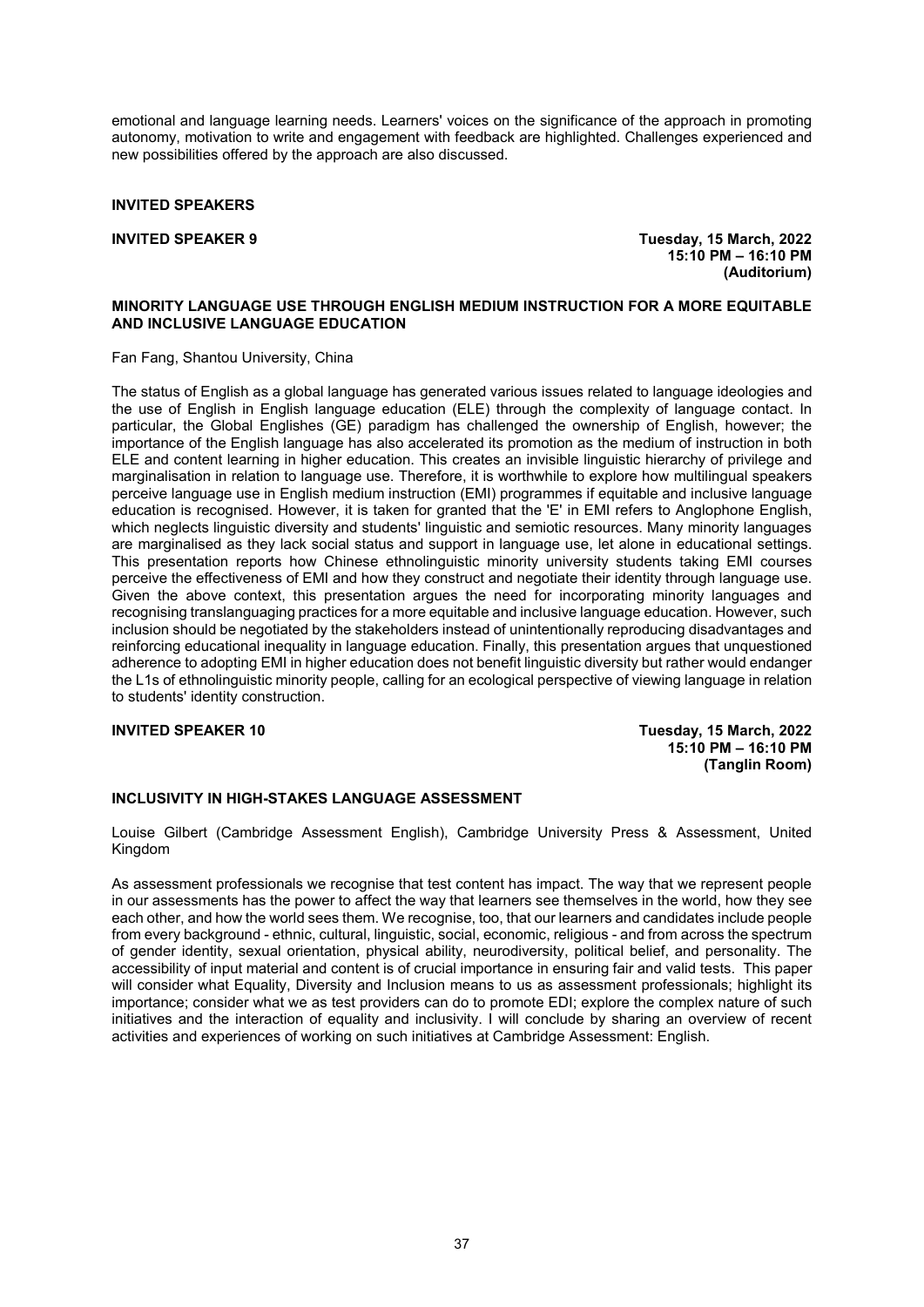# **DEVELOPING EQUITY THROUGH LANGUAGE TEACHER EDUCATION: A LONG SHOT OR A SURE THING?**

David Gerlach (Geothe-Institut), University of Wuppertal, Germany

The goal of equitable and inclusive education has become paramount in many educational systems around the world. However, large-scale studies have shown that the implementation of certain educational ideas depends heavily on the teachers, their knowledge, skillset, and beliefs. Based on my research in the European context, I would like to show the chances and limitations of developing more inclusive and equitable settings in foreign language classrooms through language teacher education and development. Part of my argument will address both the limitations of transfer from academic discourse on diversity to inclusive classroom practice and the roles of teacher knowledge, language teacher identity, and teacher beliefs within these separate contexts. Especially a broader conceptualization of inclusive language education should take into account not only learners with different backgrounds but also critical issues such as fighting racism or raising the need of gender awareness. These aspects need to be integrated into language teacher education. The question remains, though: How do we make sure these measures have an impact on classroom practice and on our learners? And how do we find out what is relevant (or not) for an engaging, context-sensitive inclusive language teacher education?

**PANEL DISCUSSION 2 Tuesday, 15 March, 2022 16:20 PM - 17:10 PM (Auditorium)**

# **PANEL TOPIC: MULTILINGUALISM, TRANSLANGUAGING AND EMI IN FOCUS**

Panellists: Tomokazu Ishikawa, Corinne Seals, Fan Fang, Peter De Costa & Subhan Zein Moderator: Ton Nu Linh Thoai

# **PROGRAMME**

**WEDNESDAY, 16 MARCH**

**PARALLEL SESSIONS**

**PARALLEL SPEAKER 89 Wednesday, 16 March, 2022 09:00 AM – 09:30 AM (Auditorium)**

# **"THIS IS HOW WE TEACH": DILEMMA AND CONTRADICTION IN THE SOCIAL LEARNING OF EARLY CAREER ENGLISH TEACHERS IN A REFORM-MINDED MALAYSIAN SCHOOL**

Ngee Derk Tiong, University of Cambridge, Malaysia

Pedagogical reform is often seen as a necessary condition for improving the quality and equity of public educational provision, yet practitioners and policymakers alike face the reality that meaningful and sustainable pedagogical change, rooted in authentic teacher learning, is challenging to attain. This problematisation applies also to English-language teaching in second/foreign language contexts, such as Malaysia. One component to support pedagogical change, which this study deals with, is the induction of early career teachers into the workplace, where there may already be well-established pedagogical norms that both align with and diverge from the intent of pedagogical reform. To shed light on this issue, I examine the lived experiences of novice English-language teachers in a reform-minded Malaysian secondary school, whose teachers were attempting to arrest and turn-around the perceived decline in English-language standards. The paper's data comes from a larger ethnographic project comprising videos of teacher meetings, interviews and non-participant observation in two schools over a nine-month period, analysed through the lens of social learning theory, i.e. Lave and Wenger's concept of "legitimate peripheral participation". Through the analyses, I demonstrate, empirically, how "becoming" a teacher is partially a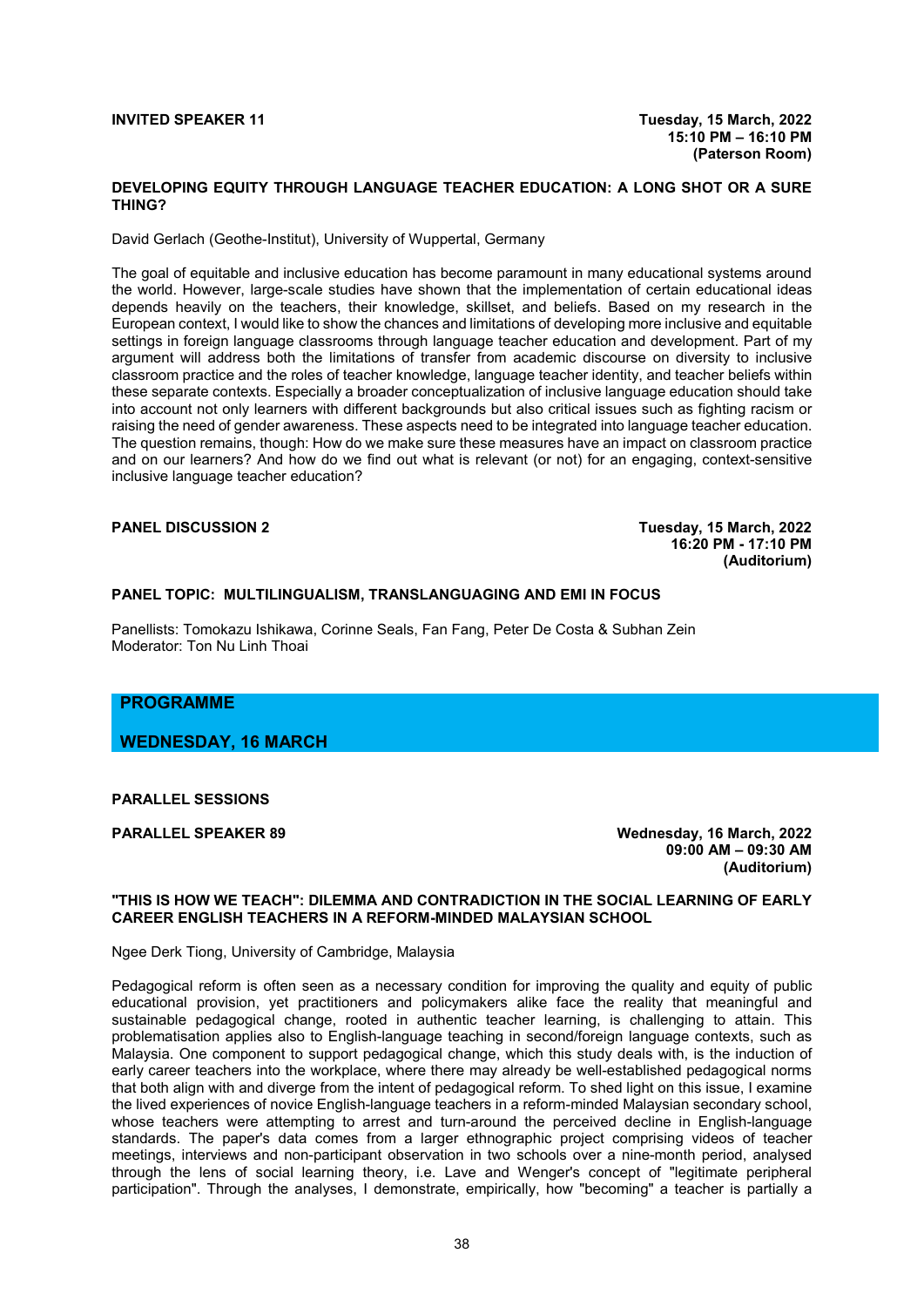process of socialisation into a community of practice with its institutionally shared repertoires and meanings. The data reveals hitherto "hidden" contradictions in the socialisation process of novice teachers, which arguably function to both support and hinder pedagogical reform. These findings depict pedagogical reform as a "wicked problem" that requires policymakers' deep understanding of the stakeholders involved, offering insights for more coherent policymaking to serve the interests of greater equity and inclusion in Englishlanguage teaching.

**PARALLEL SPEAKER 90 Wednesday, 16 March, 2022 09:00 AM – 09:30 AM (Tanglin Room)**

# **DEVELOPING, EXAMINING, AND USING A LEARNER CORPUS IN AN EAP PROGRAM**

Brent A. Green, Brigham Young University-Hawaii, United States Anne McCarrey Tobon, Brigham Young University-Hawaii, United States Lee Chin Wai Gordon, Brigham Young University-Hawaii, United States Luo Xi Lin, Brigham Young University-Hawaii, United States

Learning management systems in higher education provide opportunities for ready access to English learner writing in the form of English learner corpora. While English corpora and corpus linguistic tools and methods have been used and applied for quite some time in the development of English learning and teaching materials, learner corpora are only just beginning to impact the fields of language teaching and language testing. This is very surprising because corpus information can help us to see what learners can and cannot do at different levels of proficiency (Granger 2015). And, learner corpora can ultimately be very useful for pedagogical and assessment purposes. For instance, findings from learner corpus analyses can help teachers to consider language use features that are over, under, or misused by certain L1 populations and thus put special emphasis on these over others. In this presentation, we will discuss our efforts in developing a learner corpus of written academic English in our EAP program, examining three specific English language analysis projects designed to evaluate learners' needs, and using corpus-based teaching methods at our institution.

**PARALLEL SPEAKER 91 Wednesday, 16 March, 2022 09:00 AM – 09:30 AM (Room 501)**

# **PEDAGOGICAL CODE-SWITCHING IN PHILIPPINE TERTIARY MATHEMATICS CLASSROOMS: TOWARDS LINGUISTIC INCLUSIVITY IN HIGHER EDUCATION**

Karizza Bravo-Sotelo, Universiti Brunei Darussalam, Philippines Romylyn Metila, Universiti Brunei Darussalam, Philippines

Some tertiary institutions in the Philippines use English for mathematics instruction even as their students struggle in understanding it and are more skilled in another language, such as Tagalog. This study looks into functions of the Tagalog-English code-switching (CS) of four mathematics teachers in a state university in Occidental Mindoro, the Philippines, where English is the prescribed language of instruction in a predominantly Tagalog community. Using data from class observations and interviews and survey with teachers and their students, this study identified the functions of Tagalog-English code-switching using Halliday and Matthiessen's categories, namely ideational, textual, and interpersonal. This led to the creation of 14 CS function subtypes. Findings show that mathematics teachers used CS for ideational purposes, and while some CS were not directly pedagogical, they were nonetheless instrumental in promoting inclusivity in classroom discourse. Also, findings provide insights on the positive and negative implications of CS in classroom interaction and rapport, which may impact students' communication with teachers and fellow students. Therefore, the principled use of CS in tertiary-level mathematics classrooms can lead towards inclusive and equitable language use.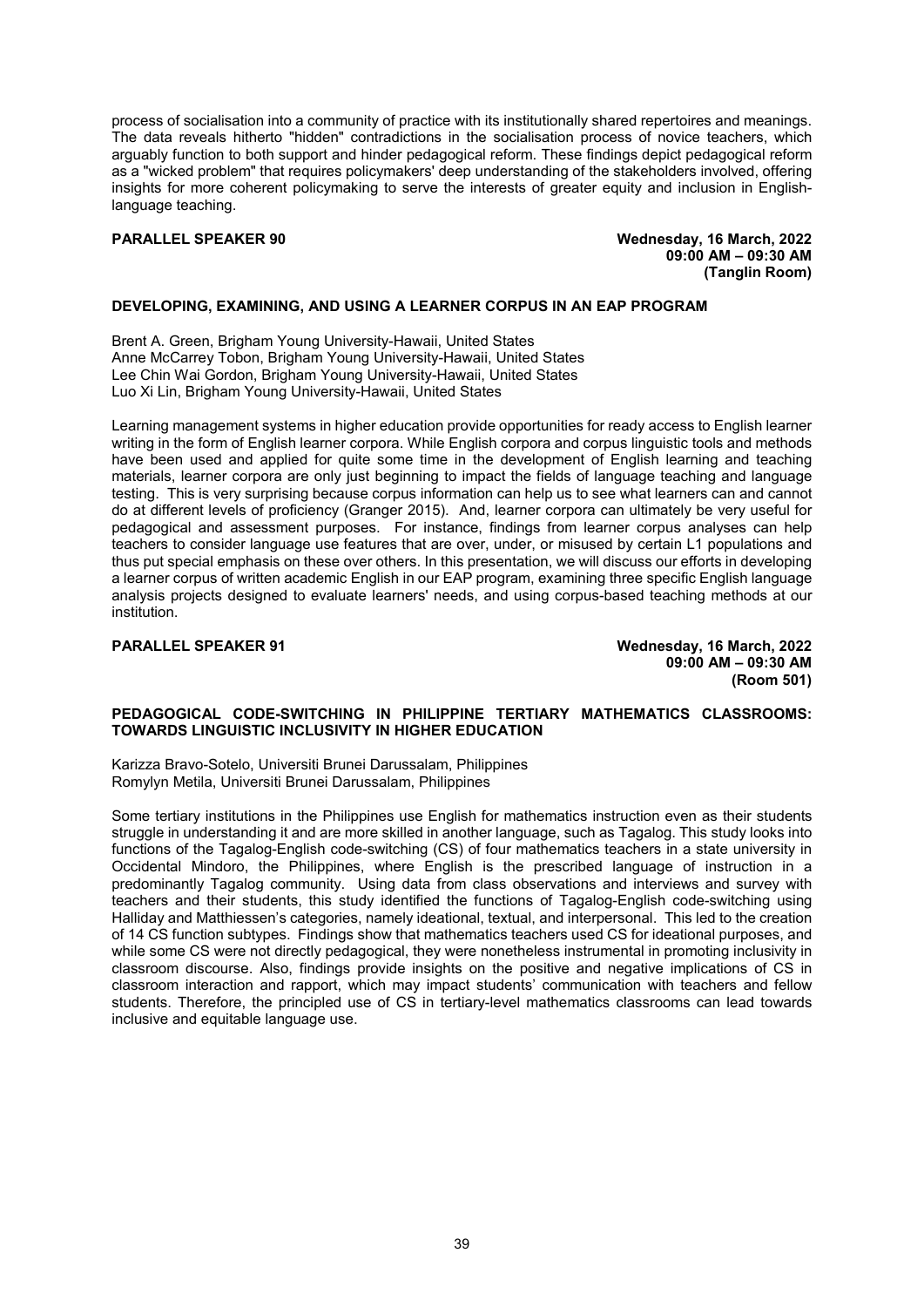# **THE USE OF DIALOGIC TEACHING IN THE TEACHING OF ACADEMIC WRITING ACROSS LEVELS OF ABILITY**

Mohammad Hasbullah, Universitas Brawijaya, Indonesia

This study investigates the impact of dialogic teaching as a core pedagogy in the higher education, especially the teaching of academic writing. Discussion-based pedagogic activities were used to help the students with different abilities to develop their critical thinking and produce better ideas for their final paper. Employing a case study, this research involved 2 higher achievers, 2 mid achievers, and 2 lower achievers who are taking Thesis Proposal Writing which is required for the fourth-year students in which they are developing a proposal for their future final paper. The findings of the study show that the mid-achiever students were relatively more active in the discussion compared to the high and low achievers; that culture plays an important role when using discussion-based pedagogical activities; that the high achievers play the role of a facilitator for the low achievers in the discussion when the latter got stuck understanding the topic discussed; that low achievers needed more time to be more engaged with the discussion. The implication of the study is discussed further in this paper.

**PARALLEL SPEAKER 93 Wednesday, 16 March, 2022 09:00 AM – 09:30 AM (Room 503)**

# **CULTIVATING HOSPITALITY ENGLISH FOR HUMAN RESOURCE DEVELOPMENT**

Naoko Tanaka, Hokusei Gakuen University Junior College, Japan Reiko Fujita, Hokusei Gakuen University Junior College, Japan Kyoko Morikoshi, Hokusei Gakuen University Junior College, Japan Nobumi Nakai, Hokusei Gakuen University Junior College, Japan

The Japan Tourism Agency asserted that the country should accelerate human resource development to strengthen its tourism industry in anticipation of the industry's recovery after the pandemic. It established a preparatory committee for creating high-quality inbound tourism services, declaring an urgent need to improve the environment for the purpose of attracting affluent travellers to Japan. Given these developments, non-native English-speaking human resources working in Japan's hospitality industry are expected to require skills that advance their delivery of exceptional services using English. In this presentation, we will share data on guest services that are provided using English; the data were derived from interviews with six Japanese hotel staff. We will also discuss native English speaker's comments on model conversations between hotel guests and employees. The results revealed the necessity for prospective staff to learn terminology and phrases specific to the hotel industry, understand the cultural and pragmatic aspects of English, and master competencies in using polite English as well as the verbal and non-verbal elements and skills required to provide excellent guest services. The findings implied the needs for developing appropriate materials and teaching methodology. These implications from the findings for programs on English for Specific Purposes will be discussed.

**PARALLEL SPEAKER 94 Wednesday, 16 March, 2022 09:00 AM – 09:30 AM (Room 504)**

# **BUILDING READING SKILLS FROM THE BOTTOM UP**

Neil Anderson, Brigham Young University Hawaii, United States

A common instructional outcome of explicit instruction in a second language classroom is to facilitate the development of fluent readers; readers who can read at an appropriate rate with adequate comprehension. However, learning to read is challenging for many students and is even more so when the process is unclear. Building strong reading skills involves many different elements. One often overlooked element in second language reading instruction is building strong bottom-up reading processes. Bottom-up reading processes begin with the smallest units of language and build up from there: phonemic awareness, blending of sounds, sound/symbol knowledge, decoding skills, and sight word recognition. These processes are often classified as part of phonics instruction. To help readers be successful, the explicit instruction of bottom-up processes is essential. This session will introduce teachers to the rationale for explicit instruction in bottom-up reading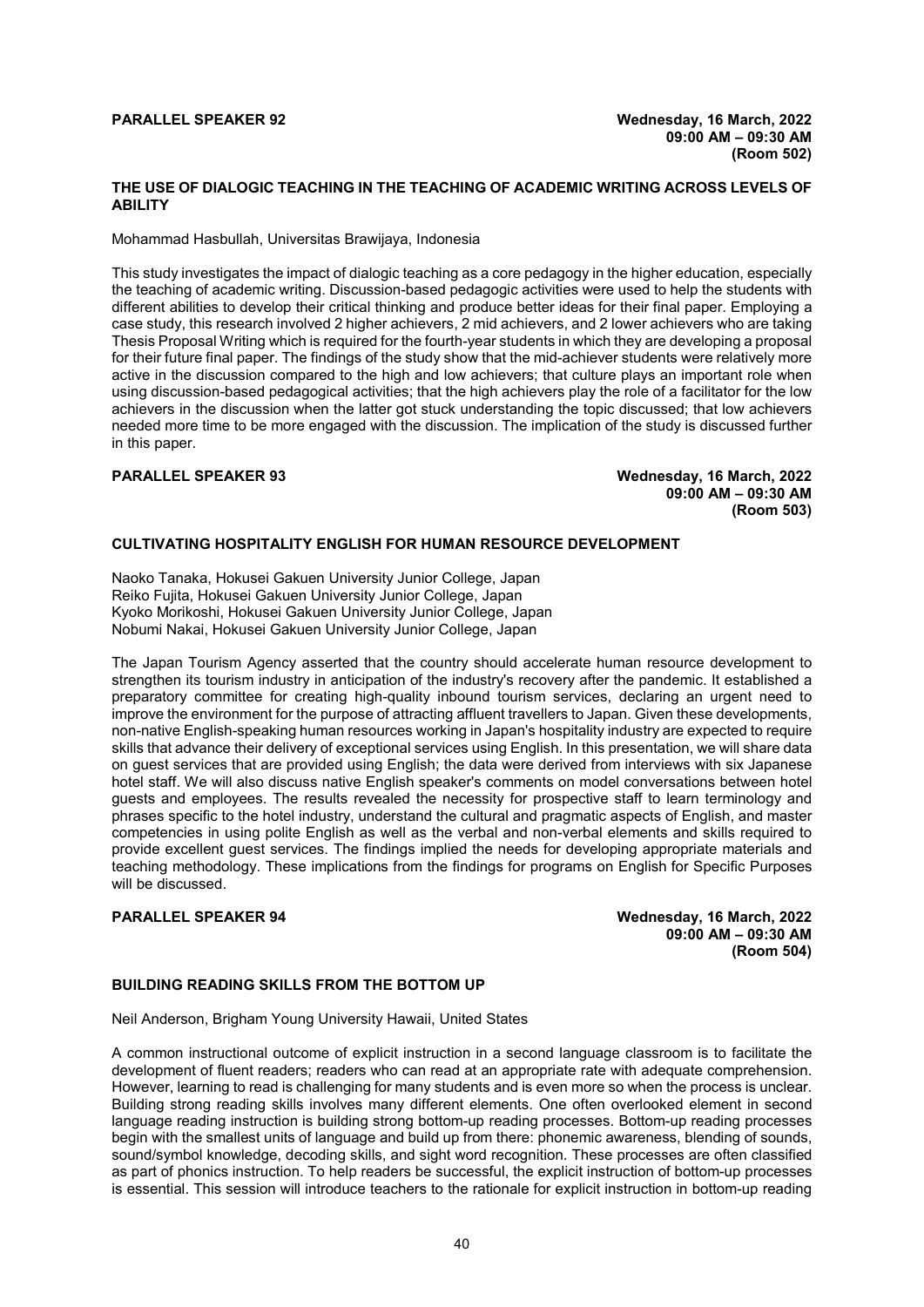processes. I will introduce you to a systematic approach for teaching these processes and provide an interactive tool for learning this approach.

**PARALLEL SPEAKER 95 Wednesday, 16 March, 2022 09:00 AM – 09:30 AM (Paterson Room)**

### **IMPORTANCE OF EXPOSITORY TEXTS IN PRIMARY SCHOOLS**

Mohammed Kassim Bin Abdul Karim, Haig Girls' School, Singapore Marhainie Kamarudin, Haig Girls' School, Singapore Farizah Hamdan, Haig Girls' School, Singapore

In their early years in school, children develop a wealth of knowledge about language, print, and relationships between language processes. However, at upper primary levels, with greater emphasis on content learning, their ability to progress in writing often declines (National Assessment of Educational Progress, 1986). One possibility is that they are not being taught how to read and learn from information or content area texts, expository writing (Raphael, Englert, Kirschner, 1988). Children, immersed in the digital world, are massive consumers of media. The question is - what are the skills needed for them to comprehend digital texts? The answer lies in understanding expository texts (Schmar-Dobler, 2003). Currently, within the English Language syllabus, the teaching of expository writing is only introduced in the upper primary levels (MOE, 2010). Seeing that comprehending and writing expository texts are critical media literacy skills, we seek to explore ways to teach expositions to help students develop better comprehension and communication skills. In our Expository Writing Programme, we draw upon students' prior knowledge on text types (Procedural Texts, Information Reports, Factual Recounts, and the Stimulus-Based Conversation). Students are introduced to the structure of expository texts and writing practices before they are assessed on expository text writing.

### **PARALLEL SPEAKER 96 Wednesday, 16 March, 2022**

**09:00 AM – 09:30 AM (Room 508)**

No paper is scheduled for presentation.

### **WORKSHOP SESSIONS**

**WORKSHOP W1 Wednesday, 16 March, 2022 09:35 AM - 10:35 AM (Auditorium)**

### **HARNESSING E-PEDAGOGY AND LEVERAGING A SPEAKING PROCESS FRAMEWORK TO ENHANCE STUDENTS' SPEAKING AND ELABORATION SKILLS**

Carolyn Quek Sue Wen, Northbrooks Secondary School, Singapore

This workshop focuses on how secondary school students' speaking and elaboration skills can be enhanced, with reference to outcomes stated in MOE's EL Syllabus 2020 (Secondary). The workshop explores the use of various e-Pedagogical tools such as Google Classroom, Google Suite tools, Parlay, Padlet and iPad multimedia functions as well as the teaching-speaking cycle framework by Goh and Burns, to bring about the enhancements.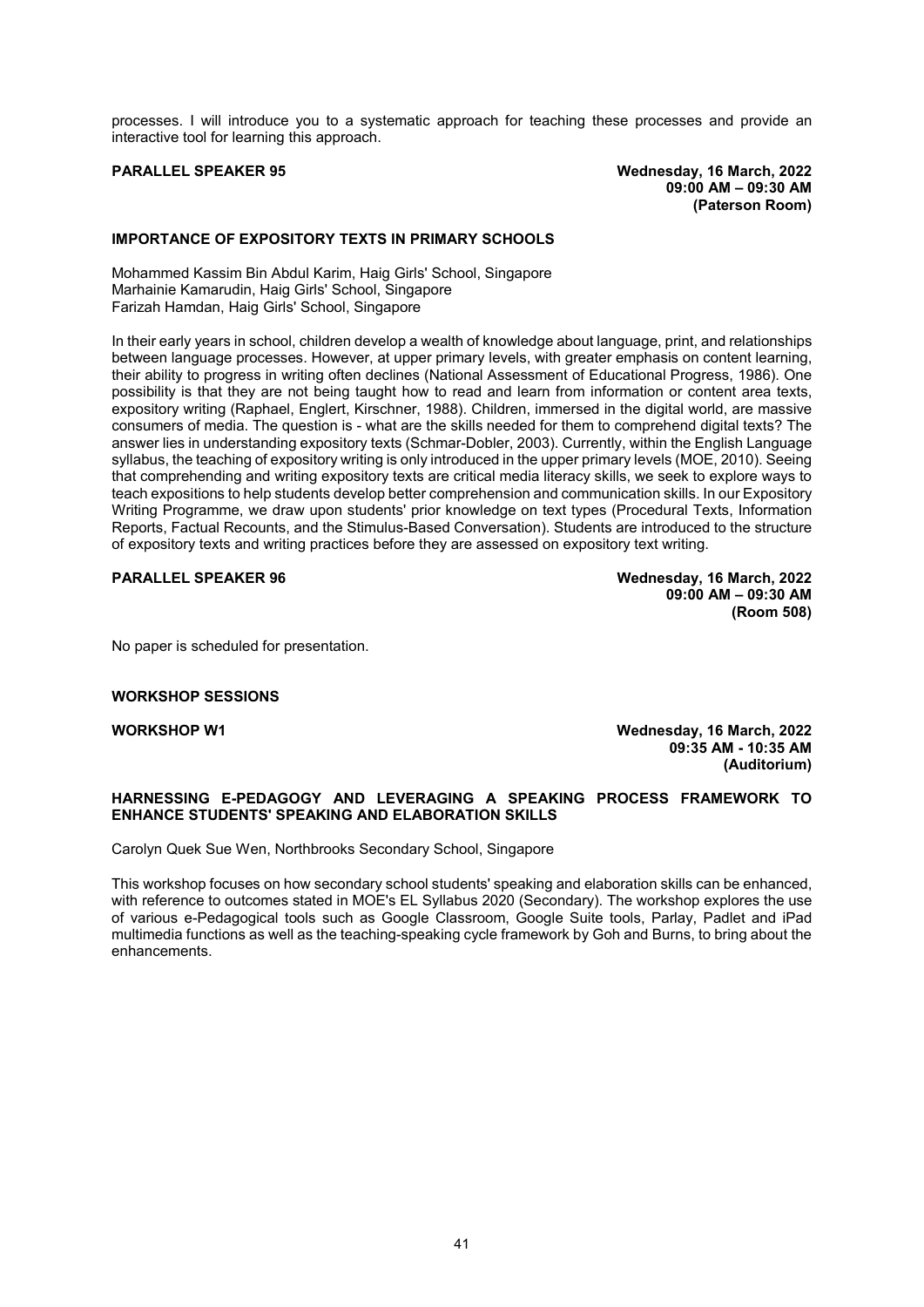## **IMPROVING EQUITY LITERACY TO INCLUDE POSTSECONDARY EFL STUDENTS WITH SPECIFIC LEARNING DIFFICULTIES**

### Davey Young, Sophia University, Japan

Inclusive education is a human right that is internationally recognized by the United Nations' Convention on the Rights of Persons with Disabilities and its ratifying countries (Graham et al., 2020; Hunt, 2019). Thus, educators worldwide have an ethical obligation to provide inclusive education, and postsecondary English language educators are no exception. There is a heightened need for such educators to actively include students with specific learning difficulties (SpLDs) for three main reasons. Firstly, students with SpLDs experience unique barriers to language learning compared to their abled peers (Kormos, 2017). Secondly, English language teachers regularly lack sufficient training to include students with SpLDs (Smith, 2018). Finally, higher education institutes often have different policy and legal provisions for inclusive education compared to primary and secondary schools (Young, 2020). Additional complicating factors include the fact that students often become legal adults during their postsecondary schooling, potential language barriers faced by EFL teaching staff who wish to create more inclusive learning environments, and persistent attitudinal and structural barriers to inclusion. Indeed, educators aiming to realize inclusive education for students with SpLDs in postsecondary EFL environments will encounter a number of unique, contextdependent challenges, but such challenges can be overcome. This workshop aims to improve participants' equity literacy by using the equity literacy case analysis approach (Gorski & Pothini, 2018) to analyze three short narrative cases modeled after the presenter's experience managing a postsecondary EFL program. Participants will be invited to position themselves within the narratives, imagine just and transformative outcomes, and improve their equity literacy. The presenter will also outline several key concepts in inclusive education that appear within the three cases.

**WORKSHOP W3 Wednesday, 16 March, 2022 09:35 AM - 10:35 AM (Room 502)**

# **UTILIZING DIGITAL TOOLS TO PROMOTE INTERCULTURAL COMMUNICATION**

Tan Eng Hai, Meio University, Japan

In this workshop, participants will be introduced to the utility of Telegram and Flipgrid in a virtual intercultural communication project that connected more than 100 tertiary students from countries including Brazil, Israel, Japan, Mexico, Spain and Turkey. This project leveraged on the versatility of social media apps that allow students to engage in authentic conversations using video presentations, voice recording and texting. The 10-week project was divided into two blocks of 5 weeks each. In each block, students were placed in small groups and the members were swapped between groups after five weeks. During each block, students were expected to engage in daily conversation, upload videos based on the topics given and plan three synchronous online meetups with their group members. The videos created were used as conversation starters and they were also uploaded to Flipgrid, an asynchronous educational platform for video postings, which connected them with students from Malaysia, Algeria and more countries. An overview of the project will be presented in the first half of the workshop and the second half of it will be devoted to hands-on activities. Participants will experience using Telegram and Flipgrid to connect with students from other countries in real-time. To fully benefit from this workshop, participants are advised to download Telegram and Flipgrid apps onto their mobile devices.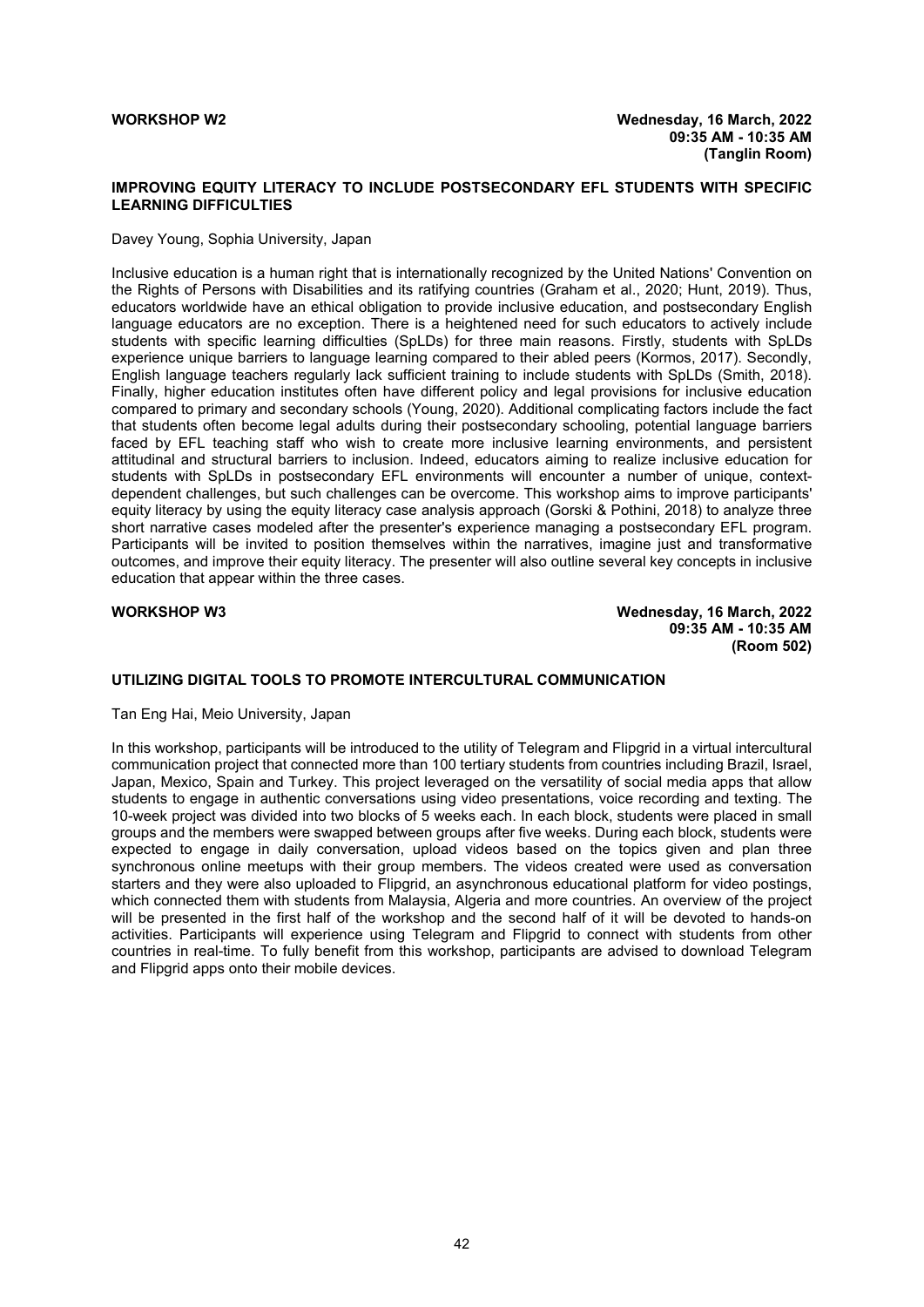# **COGNITIVE MODELLING: HOW TO PROMOTE CRITICAL THINKING THAT CAN HELP TO LEVEL THE CRITICAL THINKING PLAYING FIELD IN LANGUAGE EDUCATION**

Thanasingam Santhakumari, Institute for Adult Learning - SIngapore University of Social Sciences, **Singapore** 

This workshop provides hands-on experience for practitioners who want to learn how to apply the cognitive modelling approach (CMA) for cultivating critical thinking and communication skills in their disciplines or contexts of learning. In the first part of the session, I will use examples of critical thinking processes from the literature to show how they operate in writing and demonstrate how they can be made visible to learners using the CMA. In the next part, you will be guided through a step-by-step process to re-design one of your existing courses to embed the cognitive modelling approach. This will involve articulating the task students need to complete, identifying communication and critical thinking outcomes related the tasks, designing activities with corresponding critical thinking processes to achieve the outcomes, executing and evaluating their effectiveness. We will also discuss how CMA can be tweaked to cater for student differences. The session will be interactive with participants working collaboratively on their design and sharing their ideas for refinement and feedback. Please come prepared with a course or subject you want to apply the CMA to facilitate critical thinking and writing or presentation skills.

**WORKSHOP W5 Wednesday, 16 March, 2022 09:35 AM - 10:35 AM (Room 504)**

# **DIFFERENTIATION IN ELT - TALK MOVES AND THINK ALOUD STRATEGIES FOR WRITING**

Jayletchimi d/o Ramasamy, Queensway Secondary School, Singapore

English operates at many levels and plays many roles in Singapore. A proficient command of the language will enable pupils to access, process and keep abreast of information. In Queensway Secondary School, we saw English Language teaching depended on the entry profile, needs and abilities of the students. Teachers used Talk Moves to demonstrate Think Aloud in the writing process. They used the Gradual Release of Responsibility model to develop the English lesson packages for the different needs and abilities of the students. The lessons were structured to examine the content, organization and language use. The lessons also factored in ICT to allow students to be actively engaged with the text in a collaborative manner. From the results of their written assignment, it could be seen that students moved from model essays to a deeper appreciation of the language. It also enabled the teachers to use ongoing collaborative inquiry dialogues with peers to continually learn together.

**WORKSHOP W6 Wednesday, 16 March, 2022 09:35 AM - 10:35 AM (Paterson Room)**

### **EMPOWERING STUDENTS THROUGH TECHNOLOGY IN THE ORACY CLASSROOM**

Khim Gek Pei Fiona, Jing Shan Primary School, Singapore Valerie Morier, Jing Shan Primary School, Singapore

Speaking is one of the most important skills in the learning of English as it allows students to communicate and express their thoughts and feelings. Based on research, production practice, using speaking exercises and immediate feedback, may boost students' ability to speak the language and to understand others speaking it (Hopman and MacDonald, 2018). The English Department at Jing shan Primary School uses digital technology to enhance students' oracy while providing voice and choice to our language learners. With the digital tool Flipgrid, students are empowered to practise their language skills independently. The design of the lessons and the use of the tool enables students to review and monitor their own learning. Prompt and individualised feedback is given to sharpen their speaking skills while equal opportunity to participate, create and share content at their pace and time has provided a unique learning experience for students at Jing Shan. We will share the process of how the oracy lessons have led to an innovative way of conducting independent online oral assessment where students get to submit their best possible work. This transformative practice equips students with the competence and autonomy within an authentic learning environment that forms the foundation for self-directed learning.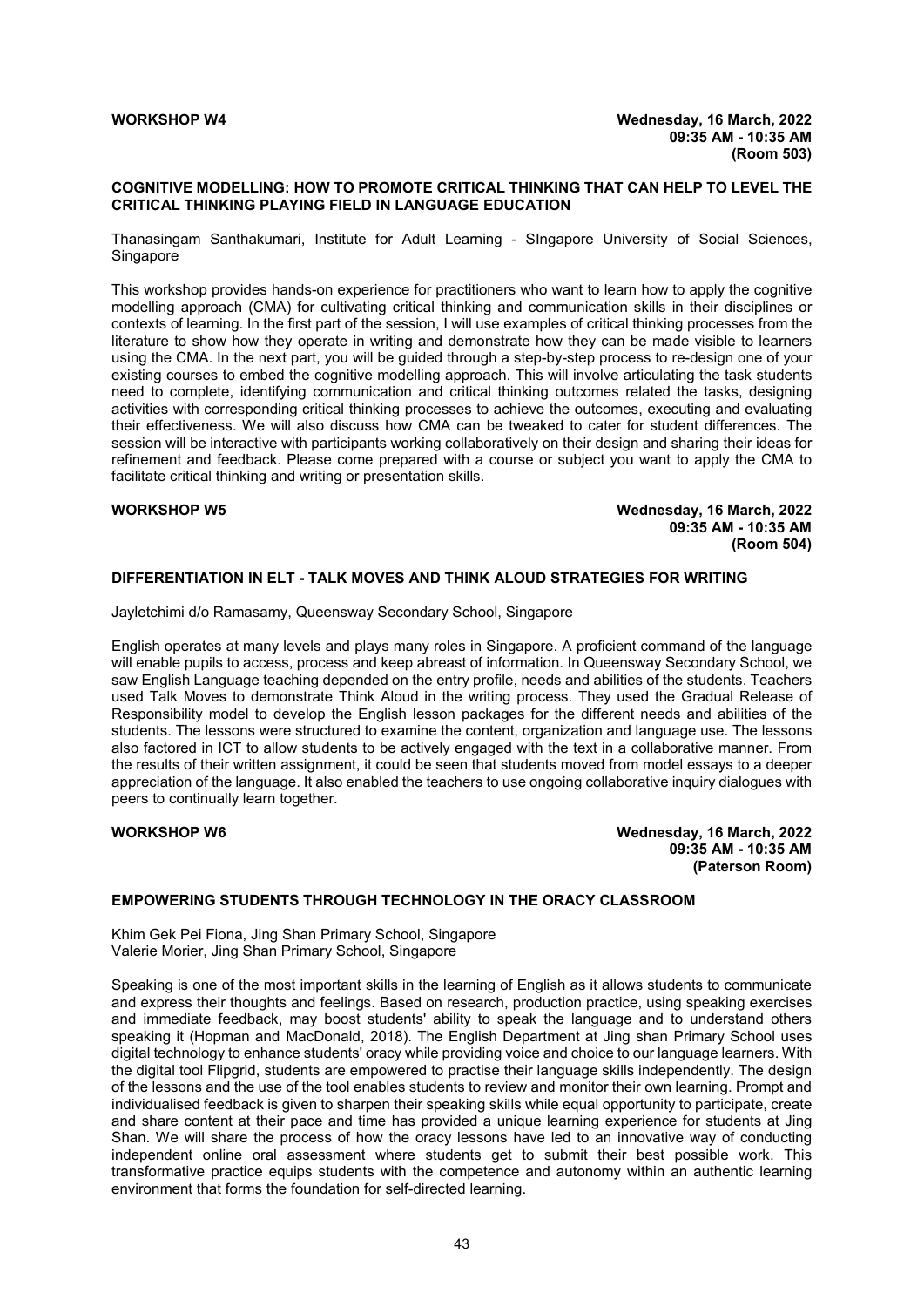# **PARALLEL SESSIONS**

# **USING A LEARNING LOG TO DEVELOP STUDENTS' AUTONOMY IN LEARNING**

Iswahyuni, Universitas Brawijaya, Indonesia Mirjam Anugerahwati, Universitas Negeri Malang, Indonesia Fika Megawati, Universitas Muhammadiyah Sidoarjo, Indonesia Nur Mukminatien, Universitas Negeri Malang, Indonesia

This paper reports on the implementation of a learning log (LL) in a listening class as additional activities to help students to become autonomous learners. The participants were 30 ELT students at a state-owned university in Indonesia who were taking a listening course in semester 3, 200/021 focussing on intercultural issues. They were assigned to search and choose different online listening materials of their interests relevant to cultural issues as outside activities. Qualitative data were collected from participants reporting several aspects: types of the online materials, the barriers in listening, vocabulary and grammar, idioms, and the expressions used by the speakers. An open-ended questionnaire was distributed through Google Classroom and followed by FGD (Focussed Group Discussion). Although some problems arouse in filling out the logs, they were motivated to select more topics of cultural issues. They developed their vocabulary mastery, English expressions, and idioms. They reported that the logs raised their awareness to learn a target language through many different resources that they chose by themselves. To conclude, filling out the logs and activities develops the students' autonomy in learning English as well as enriches their extensive listening experience.

# **PARALLEL SPEAKER 98 Wednesday, 16 March, 2022**

# **10:40 AM – 11:10 AM (Tanglin Room)**

# **TRACKING CHANGES IN EFL STUDENTS' WRITING BEHAVIORS THROUGH GOAL SETTING**

Quy Huynh Phu Pham, Ton Duc Thang, Vietnam

The paper reports findings on two studies that investigate changes in EFL students' writing behaviors through goal setting. In the first study, a goal-setting questionnaire was developed from the responses of 466 Vietnamese learners of English. Four goal factors, namely goal commitment, teacher feedback, goal challenge, and goal specificity, were extracted, using the exploratory factor analysis. In the second study, 39 Vietnamese university students enrolled in a 10-week goal-based writing course where they received 1.5 hour goal-setting instruction every week. The goal-setting questionnaire developed in the first study was then administered in week 1, week 5, and week 9 of the second study. Results revealed that students believed that while teacher feedback and goal specificity were important for the success of goal setting, it was unnecessary to increase goal challenge. Meanwhile, findings also showed a decrease in students' commitment to their writing goals toward the end of the writing course. Repeated measures correlation analysis further indicated that among the four goal factors, goal commitment demonstrated the strongest correlation with students' perspectives toward the effectiveness of goal setting over time. The questionnaire data were confirmed in the interviews with nine participants. Valuable pedagogical implications are also highlighted in the paper.

**PARALLEL SPEAKER 99 Wednesday, 16 March, 2022 10:40 AM – 11:10 AM (Room 501)**

### **TEACHER TRAINING AND DEVELOPMENT PROJECTS - FINDINGS, LESSONS LEARNT, RECOMMENDATIONS AND A CASE STUDY IN INDONESIA**

Uyen Pham, Cambridge Assessment English, Vietnam

There have been many projects aiming to provide continuing professional development for English language teachers working in compulsory education, both in the private and public sector, which have met with mixed levels of success. This session focuses on reviewing some of the reasons for these mixed outcomes. Based on these lessons, we will suggest a number of guidelines for designing future projects that hopefully will help training providers and institutions to build effective teacher development projects. In the second part of the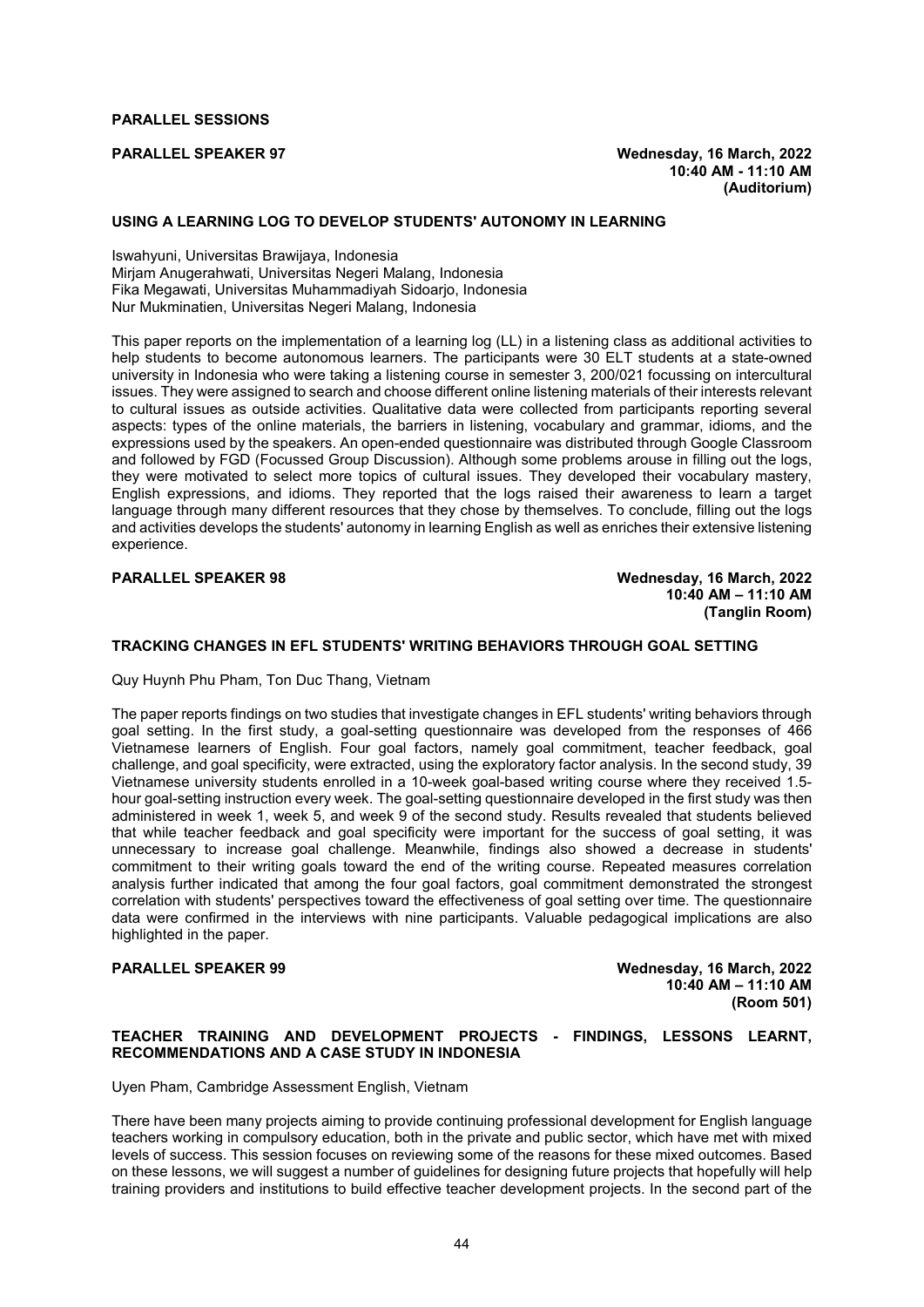talk, we will draw on a recent case study of how the local government of Denpasar City (Indonesia) has collaborated with Cambridge English in raising standards of English language teaching and learning in this key city, as part of a programme to develop sustainable tourism in Bali. We will explain how the Denpasar teacher empowering project was carried out, how it met with challenges during the pandemic (in 2020), and how we overcame it.

**PARALLEL SPEAKER 100 Wednesday, 16 March, 2022 10:40 AM – 11:10 AM (Room 502)**

# **HOW IS EXPLICIT PRONUNCIATION INSTRUCTION AND PRACTICE WITH ICT PERCEIVED BY LEARNERS?**

Yasuyo Isobe, Akita Prefectural University, Japan

In spite of the high demand for communicative skills in a target language, pronunciation instruction is not commonly included in language education. Hence, this research aimed to examine the feasibility of explicit pronunciation instruction and practice with ICT tools in remote EFL classes. A total of nine EFL learners participated in this study. The participants first received explicit pronunciation instruction regarding articulations, and then practiced them with automatic speech recognition (ASR) tools. After all interventions (540 minutes in total), the participants were asked to answer questionnaires on the effectiveness of the instruction and practice. The questionnaires revealed that the participants welcomed the pronunciation instruction and practice, suggesting that pronunciation should be included in classes and that pronunciation can be taught and practiced remotely. The participants perceived the explicit instruction as eye-opening, and it helped them to understand the method of articulation and differences between Japanese and English. Moreover, the use of ASR tools decreased anxiety about practicing, because the participants were able to practice pronunciation individually with the tool. Outcomes suggest that pronunciation instruction and practice can be integrated into remote classes, and that practice with ICT tools provides benefits to language education.

**PARALLEL SPEAKER 101 Wednesday, 16 March, 2022 10:40 AM – 11:10 AM (Room 503)**

# **THE EFFECTS OF ZOOM IN PROJECT-BASED LEARNING CLASSES IN JAPAN**

Ayako Nakai, Toyo University, Japan

This study aimed to examine the effects of project-based learning in English classes, using Zoom and Google slides, on EFL students' anxiety toward online classes. In 2020, 19 undergraduate students pursing tourism major participated in this study. The students participated in pre and post- writing tests, before and after intervention, respectively. To examine students' anxiety toward English learning classes, the Foreign Language Classroom Anxiety Scale developed by Horwitz, Horwitz, and Cope (1986) was adopted in this study. It was hypothesized that there existed a possibility of increasing students' anxiety because of online classes conducted via Zoom and by using Google slides, which the students had never used before the pandemic. However, the results revealed that the project-based class conducted via Zoom and by using Google slides was successful in decreasing the students' anxiety. After the intervention, a significant difference between the pretest and posttest scores was observed. It proved that projects such as those involving preparation of PowerPoint group presentations by students about their favorite prefectures and creating travel brochures for foreign countries using Zoom and Google slides were useful activities that contributed in improving the students' proficiency in English.

**PARALLEL SPEAKER 102 Wednesday, 16 March, 2022 10:40 AM – 11:10 AM (Room 504)**

# **ADAPTING THE FAMILY FRAMEWORK TO THE TEACHING AND LEARNING OF MULTIMODAL LITERACY AT THE PRIMARY LEVEL**

Joylynn Lim, Geylang Methodist School (Pri), Singapore Yan Hoong, Geylang Methodist School (Pri), Singapore

When you look at a poster, a picture book or a meme, do you read or view them, or both? The affordances brought about by digital media and technology have changed the way we now read and view texts. Literacy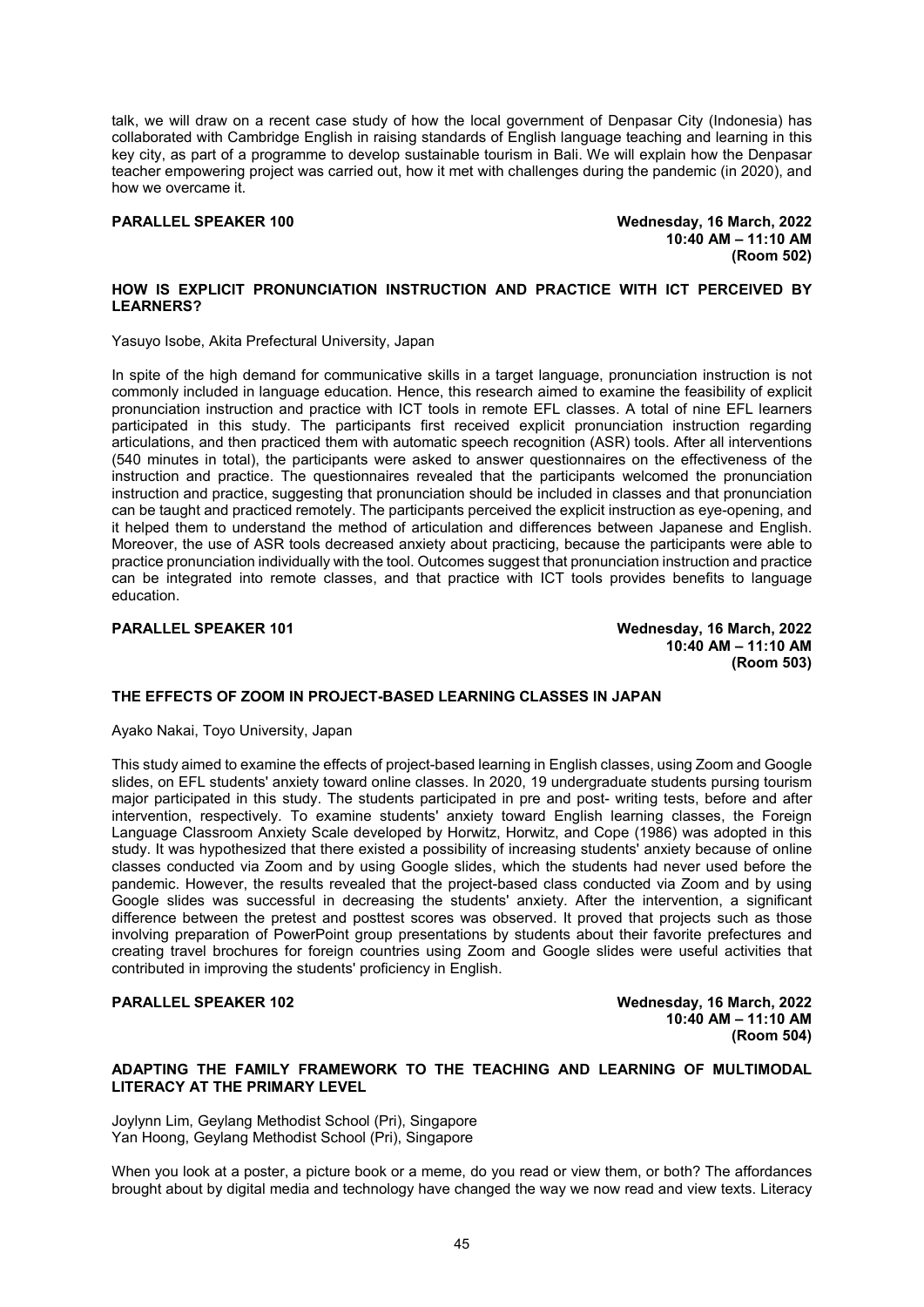has moved beyond its traditional sense of alphabetic literacy to reading and viewing texts with more than one semiotic modes. In response to this changing way of how texts are presented and viewed, multiliteracies is one of the pedagogical emphases in the 2020 EL Syllabus. This action research attempts to translate theory into practice by finding out if the intentional teaching of the aspects in the FAMILY framework will allow pupils to make informed and coherent interpretations of a poster. An adapted model of the FAMILY framework will subsequently be proposed to better suit the learning needs of primary school students.

**PARALLEL SPEAKER 103 Wednesday, 16 March, 2022 10:40 AM – 11:10 AM (Paterson Room)**

# **AN INSTRUCTOR'S PERCEPTIONS OF LANGUAGE CHOICE IN A JAPANESE UNIVERSITY EFL CLASSROOM**

Miki Harwood, Sophia University, Japan

While in many countries there has been a significant shift away from a monolingual orientation in language teaching towards a fluid use of languages, this shift is not always reflected in foreign language classroom contexts in Japan. This presentation reports on a qualitative research study which explores how an EFL instructor in a Japanese university utilized students' primary language (Japanese) with his students when teaching English through English. The data was collected from classroom observations and stimulated recall interviews with the instructor to elicit his understanding of his language use. The presenter discusses the instructor's perspectives regarding his language choice and uses transcripts of classroom discourse to show incidences of classroom interaction when he used Japanese. The data shows how the instructor utilized Japanese as a teaching tool to keep his students on task while he maintained his use of English as the medium of instruction. The data also explains his sociopragmatic use of Japanese. The instructor's rationale for his use of Japanese is discussed with his positive stance towards students' primary language use in the EFL classroom. The study indicates that the instructor's use of students' primary language has important implications especially for many Japanese institutions that are under increasing pressure to avoid the use of Japanese in EFL classroom contexts.

### **PARALLEL SPEAKER 104 Wednesday, 16 March, 2022**

**10:40 AM – 11:10 AM (Room 508)**

# **FREQUENCY AND FAMILIARITY OF FORMULAIC SEQUENCES IN L2 WRITING**

### Noriko Matsuda, Kindai University, Japan

Research has demonstrated that formulaic language is important in the development of second language competency. Frequency and familiarity of formulaic language lead to advantages in language processing and production and have been shown to be strongly correlated in first language use; however, little is known regarding this area in L2 use among Japanese learners. Therefore, this study explored the correlation between frequency and familiarity of formulaic language and examined overused formulaic sequences (FSs) in written essays of Japanese EFL learners. While frequency is an objective indicator, familiarity is a sevenpoint subjective scale measuring the frequency of encountering an FS. FSs were extracted from a small learner corpus, which consisted of English essays of 173 first-year Japanese university students, based on FS familiarity data obtained from a survey of 1,050 Japanese university students. Despite the limited number of topics and essays, FS frequency in the learner corpus correlated with FS familiarity in the survey. As there was no correlation between FS frequency in the learner corpus and the British National Corpus of native speakers, familiarity may be reflective of the reality of language use among EFL learners affected by unique language experiences.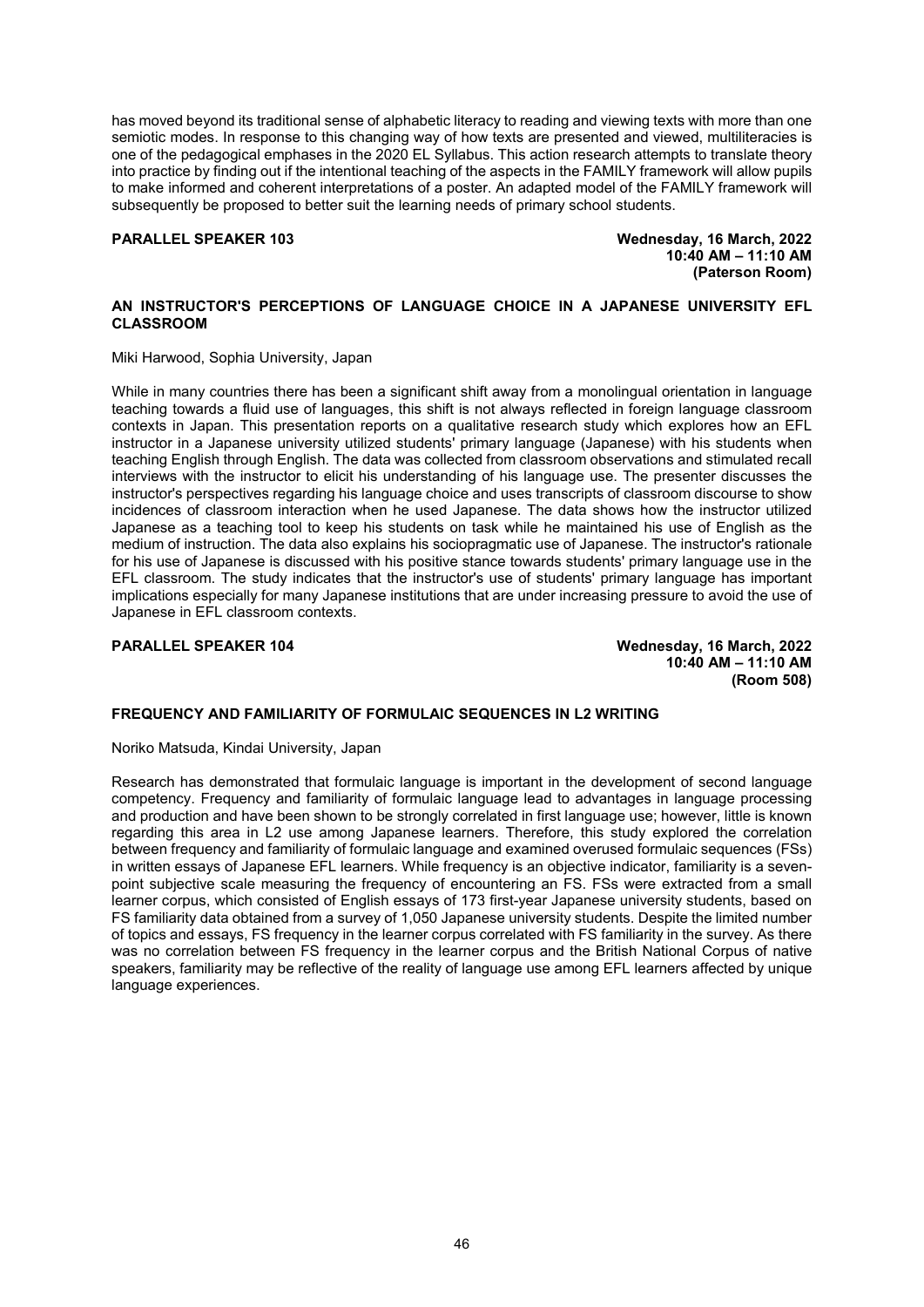## **WORKSHOP SESSIONS**

# **DIFFERENTIATED ORAL ASSESSMENT TASKS ON STUDENT LEARNING SPACE, RETHINKING ASSESSMENT AND FEEDBACK PRACTICES IN THE POST-COVID-19 WORLD**

Serene Tang, South View Primary School, Singapore Widyawati Mudai, South View Primary School, Singapore

The use of pre-assessment lands itself in the primary school EL classroom. It is used to determine the readiness of learners and different reading tasks were designed to give pupils a voice and choice of how they would like to learn. Assessment rubrics were put online to give pupils a goal to work towards. Pupils will study the rubrics and work towards their individual goals. Every child their personal best. Pupils will upload their recording and teachers will give their feedback. There is even room for peer feedback where pupils will listen to each other and give feedback on their peers' performance. This encourages self-directed learning. Finally, teachers will write actionable feedback to help pupils work on them. In order to check if the child has learnt, there will be another formative assessment. These interesting differentiated instructions tasks are designed by our teachers and made available on the Student Learning Space for Primary 1 to Primary 6 pupils to use. From a systemic point of view, there will be changes made to assessment to support the use of technology in learning. Non-weighted assessment tasks shifting online pioneers the change. Gradually, the school is ready to introduce differentiated activities in the classroom.

**WORKSHOP W8 Wednesday, 16 March, 2022 11:15 AM - 12:15 PM (Tanglin Room)**

# **TRANSFORMING PRONUNCIATION WITH HAPTIC TOUCH**

David Bishop, Tokyo International University, Japan

In the current climate of English language education at the tertiary level in Japan, there remains a disconnect between student ability, motivation, and identity. Though highly motivated to improve their English skills, many students fall victim to a lack of identity in the classroom due to improper pronunciation, which leads to a lack of confidence. After years of English study, the majority of Japanese students still fail to build a classroom identity imbued with the self-assurance needed to overcome traditional fossilized pronunciation errors. This is often a direct consequence of inaccurate instruction on behalf of their teachers. Therefore, this pronunciation workshop is designed to let teachers take ownership of the classroom pedagogy when it comes to pronunciation at the phonemic level. Teachers will learn haptic pronunciation techniques, the essence of which is the controlled, systematic use of gesture, touch and movement to anchor pronunciation form in the brain. By the end of the workshop, attendees will be able to convey mastery of the North American /th/, /f/, /v/, /l/, /n/ and /r/ to students, who will then gain autonomy over their own pronunciation proficiency and awareness of where their current failures lay. The presenter will demonstrate to teachers specific techniques designed to fit any classroom at any level, and within minutes lead students to perfect their phoneme pronunciation to the level of a native North American speaker of English.

**WORKSHOP W9 Wednesday, 16 March, 2022 11:15 AM - 12:15 PM (Room 502)**

# **FIRST-YEAR TEACHERS' NEED FOR SUPPORT IN THEIR TRANSITION TO WORK DURING THE COVID-19 PANDEMIC**

Zixi Liang, Monash University, Australia

The 2020 graduated teachers experienced curtailed placements during the unprecedented time of the global pandemic, which led to limited experiences of practice in the real classroom and school communities. In this qualitative case study, I sought to explore the ways that the Covid-19 disruptions have shaped the three participating first-year teachers' experiences of support from their Australian primary school setting in 2021. Date for the study were generated through semi-structured Zoom interviews and analysed by using thematic analysis. I found that the Covid-19 disruption added complexities to the uncertainty and unpredictability of the real classroom. However, there is a tension between the increasing complexity of the classroom situations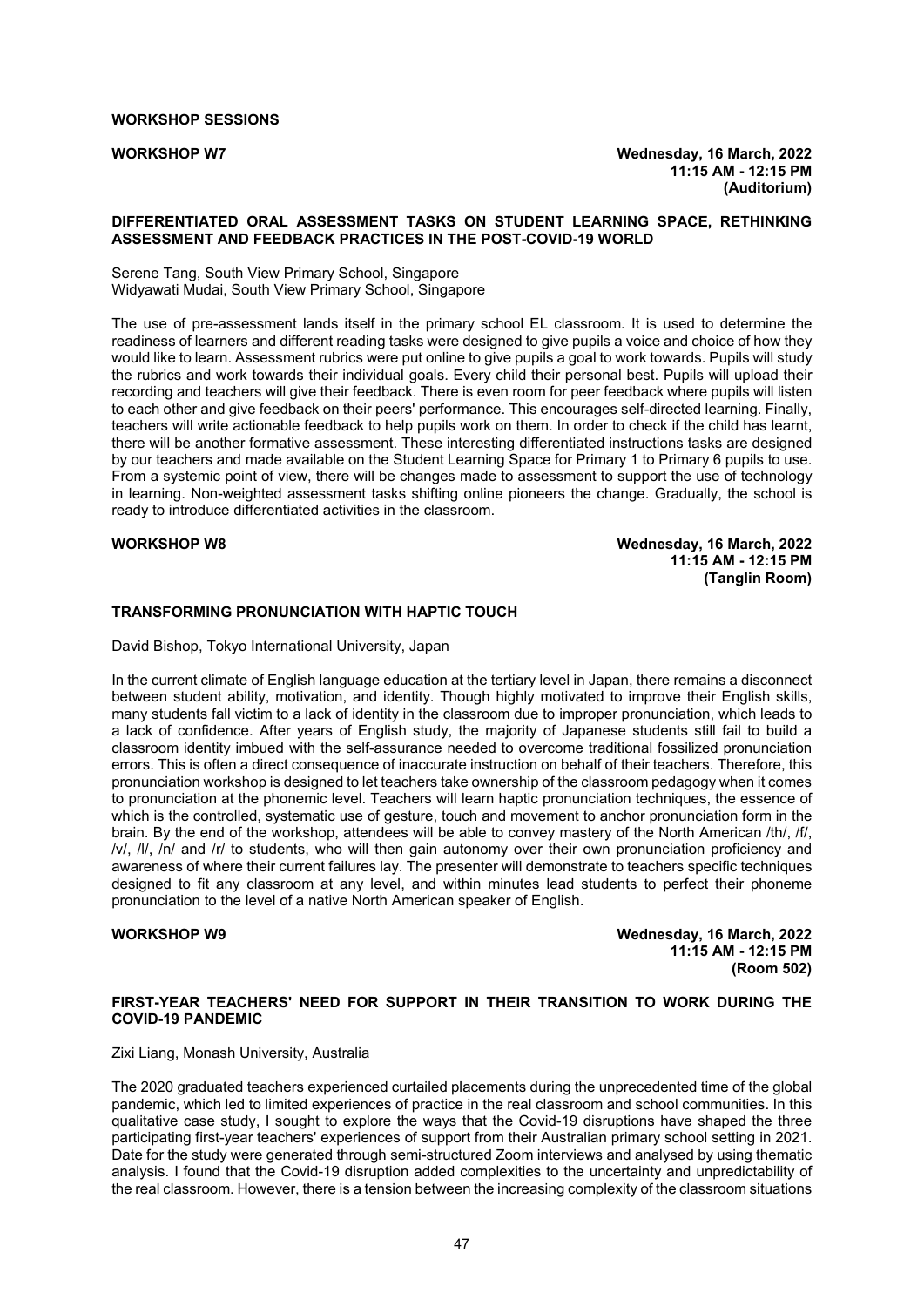and the insufficient skills and expertise of the first-year teachers. This crisis has intensified first-year teachers' need for support in applying practical skills: managing students' behaviours because of the impacted students' social-emotional health; differentiating instructions for students with special needs; planning for both online and onsite teaching. This study implies that great efforts are needed to develop a comprehensive support structure to support first-year teachers in their transition to the teaching workforce during this global pandemic.

**WORKSHOP W10 Wednesday, 16 March, 2022 11:15 AM - 12:15 PM (Room 503)**

# **IMPROVING SECONDARY SCHOOL STUDENTS' CONVERSATION SKILLS WITH BOAR ORAL THINKING FRAME**

Cheryl Lim Ming Yuh, Outram Secondary School, Singapore Grace Ng, Outram Secondary School, Singapore

The Spoken Interaction segment of the O and N Level oral Examination is a highly demanding paper where students are required to provide extemporaneous yet developed replies to questions from the examiners. This requires highly developed thinking skills and strategies to activate the long-term and working memory. Thinking frames are tactics students can employ to aid their thinking and show how they can proceed in a certain direction (Perkins, 2012). The structuring of thoughts reduces 'purposeless wandering' and, as Brown (2001) stated, is a strategy to increase 'communicative competence' that brings about effective communication (Casamassima & Insua, 2015). Organisation leads to coherent articulation of their thoughts (Malmir & Shoorcheh, 2012) and a deeper grasp of vocabulary and higher speaking motivation (Sanavi & Tarighat, 2014). Thus, BOAR is developed as a set of thinking frame with four thinking skills: Balance, Opposites, Alternatives and Reason that act as thought organisers to structure thinking processes (Moseley, Elliott, Gregson & Higgins, 2005). It was conceptualised in 2016 by the speaker and implemented as a research project from 2016 to 2017. Apart from higher scores achieved in Spoken Interaction, 59.5% of students agreed that BOAR was useful for generating ideas and 58.1% felt it was helpful in analysing an issue more deeply. They said it helped them to 'organise ideas in a professional way', 'think more than usual' and gave them 'more to talk about'. Teacher-participants said that it gave students 'a language to structure their thoughts'. Students reflected that they were positive about using B.O.A.R in their daily lives and found it useful for other subjects such as the Humanities. When BOAR was shared at CHIJ ELL Symposium in 2019 and TLW@AST in March 2020, many participants found it useful and a couple consulted us on how to implement B.O.A.R department-wide in their school.

**WORKSHOP W11 Wednesday, 16 March, 2022 11:15 AM - 12:15 PM (Room 504)**

# **POWER UP!: DESIGNING A POWERFUL CURRICULUM FOR DYSLEXIC STUDENTS WITH TABLETOP GAMES**

### Shaun Low, Swords & Stationery, Singapore

This workshop aims to explain the effectiveness of intervention for dyslexic students when tabletop games are directly integrated into lessons, and demonstrates how educators can design a game-based curriculum for such students. The first half involves an in-depth look at tabletop games, how a game-based class is structured, and what intervention methods and principles are involved. Pre- and post-test evidence, accrued from my work as an educational therapist over the course of 8 years with dyslexic students, will also be presented. The evidence strongly suggests that dyslexic students not only become more motivated when games are involved, but also improve in their ability to retain information. This correlates with existing literature that postulates the benefits of games such as Dungeons & Dragons. For the second half of the workshop, participants will learn to structure a game-based lesson that adheres to the syllabus. They will learn more about such games and how their mechanics can be tied in with students' learning objectives. They will also get to experience these games, which will likely be an eye-opener for many. By the end of the second half of the workshop, educators should develop some fond memories and a much better idea of how they can design a lesson or curriculum that makes learning enjoyable for students, including those with dyslexia.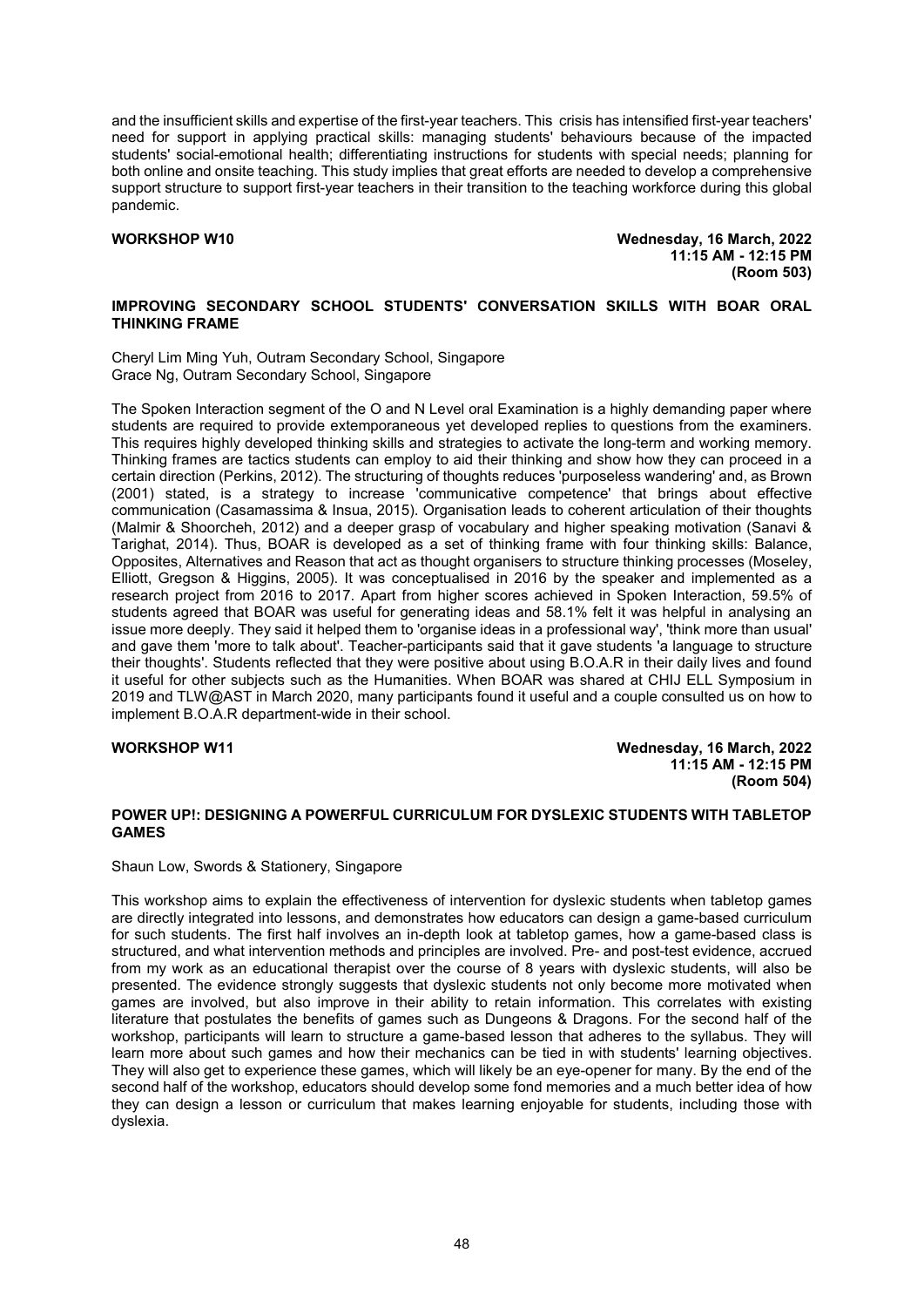# **POWER GRAMMAR 1.0**

Chia Mien Tan, Singapore Management University, Singapore Ivy Chan, Singapore Management University, Singapore

At Singapore Management University (SMU), teaching writing to students with different abilities and educational backgrounds is achieved through our Writing and Reasoning (WR) module using Problem-Based Learning. As part of this module, instructors are also required to tackle grammar issues students face. However, there is often insufficient time to do so during class. The Power Grammar 1.0 application, an online game played by 602 SMU freshmen who have taken the WR module to-date, enables students to effectively learn and review grammar in context (Derewianka & Jones, 2016). Through editing problematic pieces of authentic student writing, students get feedback on their performance in six areas which they typically have trouble with (Wolfe et al, 2016). Power Grammar 1.0 not only allows students to work independently on grammar areas they are weak but also allows instructors to monitor student progress as they use the application.

### **PARALLEL SESSIONS**

**PARALLEL SPEAKER 105 Wednesday, 16 March, 2022 13:25 PM – 13:55 PM (Auditorium)**

# **CREATING A LEVEL PLAYING FIELD: EQUITABLE AND INCLUSIVE LANGUAGE ASSESSMENT**

Peter Davidson, Zayed University, United Arab Emirates

All students, including those with physical and learning disabilities, have the fundamental right to be granted equal access to fair assessment that does disadvantage them in any way. This paper presents a case study on how our university attempts to ensure equal access to fair language assessment for our students with special needs through a number of innovative accommodations. We begin by outlining how the rights of our students with special needs, (what we refer to as students of determination), to fair assessment are embedded in both national and institutional inclusive education policies. We provide a brief overview of some of the physical disabilities and learning disorders that our students of determination may have (McCrea, 2009). We then move on to describe the accommodations that are offered to our students of determination to ensure that they are not disadvantaged in any way. These accommodations include changes to the testing environment, adaptation of testing materials, and the use of assistive technologies such as braille and screen readers. We conclude by discussing how we attempt to ensure that validity and reliability are not compromised in any way when we offer these accommodations to our students of determination. The accommodations that we offer help to create a level playing field for our students of determination, ensuring greater inclusivity and opportunity, and significantly enriching their educational experience.

**PARALLEL SPEAKER 106 Wednesday, 16 March, 2022 13:25 PM – 13:55 PM (Tanglin Room)**

# **CREATING A SOCIALLY INCLUSIVE LANGUAGE LEARNING SUPPORT SYSTEM IN A MULTICULTURAL HIGHER EDUCATION INSTITUTION**

Sajida Sultana, Tata Institute of Social Sciences, India

This paper discusses the English language pedagogy in a higher education learning environment with focus on courses designed to bridge the distance between the language demands of the postgraduate programmes and the English language capabilities of students pursuing Masters in Social Sciences in Hyderabad, India. This study identifies the academic language challenges and demonstrates the inclusive instructional strategies adapted. Further, it underlines the necessity of a socially inclusive teaching-learning ecosystem to realise the holistic and interdisciplinary nature of English language learning.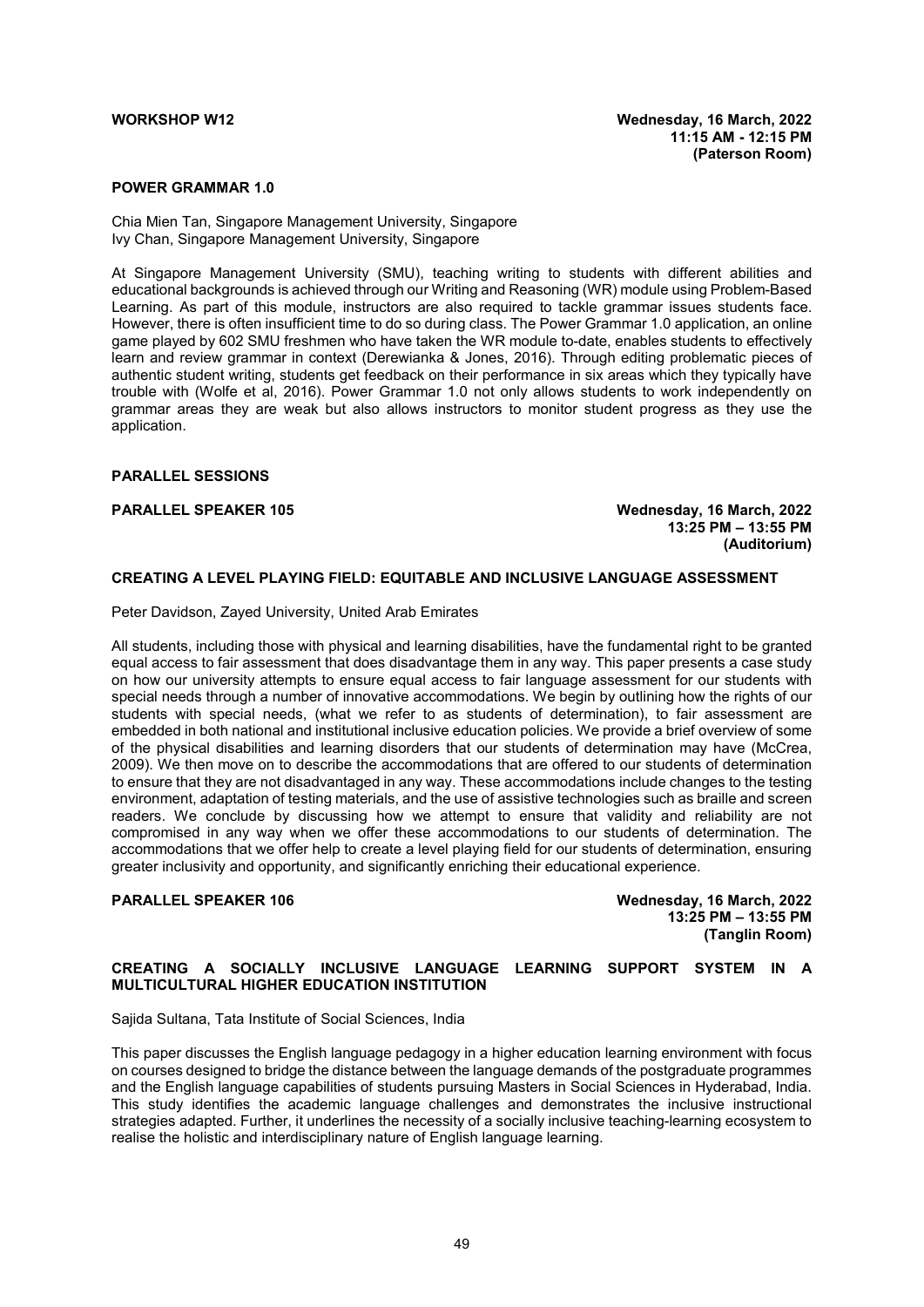### **ANALYSING INTERLANGUAGE ERROR AND VOCABULARY IN L2 WRITING OF HIGH SCHOOL LEARNERS**

Apisak Sukying, Mahasarakham University, Thailand Rangsawoot Matwangseang, Mahasarakham University, Thailand

Knowledge of grammar and vocabulary plays an essential role in second language production. However, second language (L2) learners often commit grammatical errors since they are in L2 development. Therefore, this study investigates the interlanguage grammatical errors and vocabulary use in English written essays of 86 Thai EFL high school learners. A combined corpus of 21,104 tokens in English writing was analysed using Dulay et al.'s (1982) surface strategy taxonomy: omission, addition, misformation, and misordering. Overall, the results showed that additions were the most common interlanguage errors. This was followed by omissions, misformations and, finally, misorderings. The analysis of the results also revealed that 89.02% of the written texts were high-frequency words and academic vocabulary. Together, these findings indicate that Thai EFL high school learners' interlanguage may be caused by language transfer and overgeneralization. Further, the results also suggest the limited vocabulary of Thai high school learners. Other implications in light of L2 writing instruction and vocabulary learning will be discussed.

**PARALLEL SPEAKER 108 Wednesday, 16 March, 2022 13:25 PM – 13:55 PM (Room 502)**

### **ON-SITE TO ONLINE: TACKLING THE CHALLENGES OF TRANSITIONING TO DISTANCE-LEARNING**

David Patrick Allen, Chubu University, Japan Seiko Oguri, Chubu University, Japan

As a result of the COVID-19 Pandemic in 2020, instructors throughout the world were forced to adapt a distance-learning model for their classrooms. This is a case study of a two-year blended learning general English curriculum at a Japanese university over four semesters. The students in the program are robotics engineering majors that typically enter the university with poor motivation to learn English and often are at a false beginner level. The study details the experiences of adapting the curriculum from a hybrid online and face-to-face course to a fully distance-learning course and the impact the changes had on both students'' willingness to communicate and their attitudes toward learning English, as well as their English proficiency. It also discusses the importance of teacher collaboration in an online environment. Finally, this study explains how the course evolved over four semesters in order to better facilitate student needs and desires. The primary data for the study comes from student questionnaires, student written self-reflections, recorded online class sessions, and proficiency test results over four semesters of instruction.

**PARALLEL SPEAKER 109 Wednesday, 16 March, 2022 13:25 PM – 13:55 PM (Room 503)**

# **SELF-ASSESSMENT TO FOSTER ASSESSMENT FOR LEARNING IN PRE-SERVICE ESL TEACHERS**

Lina Mukhopadhyay, The English and Foreign Languages University, India

Self-assessment (SA) as an alternative to externally administered summative tests is considered a powerful tool for classroom-based language learning (Bachman and Palmer 1989). SA also has the potential to support content learning of ESL teachers to make them more responsible and aware of knowledge application. So SA can support assessment for learning (AfL) (Green 2018) by giving indications to preservice teachers about the quality of learning they have engaged with and what they need to do to gain further knowledge. But SA can foster learning provided the tools of evaluation are made transparent and reliable (Li and Zhang 2020). A study of 30 pre-service Indian ESL teachers was conducted to examine the reliability of SA in fostering AfL and the role of SA construct variables. Three rounds of SA were completed in six months using a multi-component task-specific criterion on a three-point Likert scale. A moderate positive correlation of SA with tutor assessments proved its concurrent validity. Three moderating variables, SA criteria (alignment with task requirements), SA form (criterion-referenced), and SA modality (online), impacted their use. A thematic analysis of participant reflections further revealed that the specificity of SA served to provide feedback and create awareness in the participants.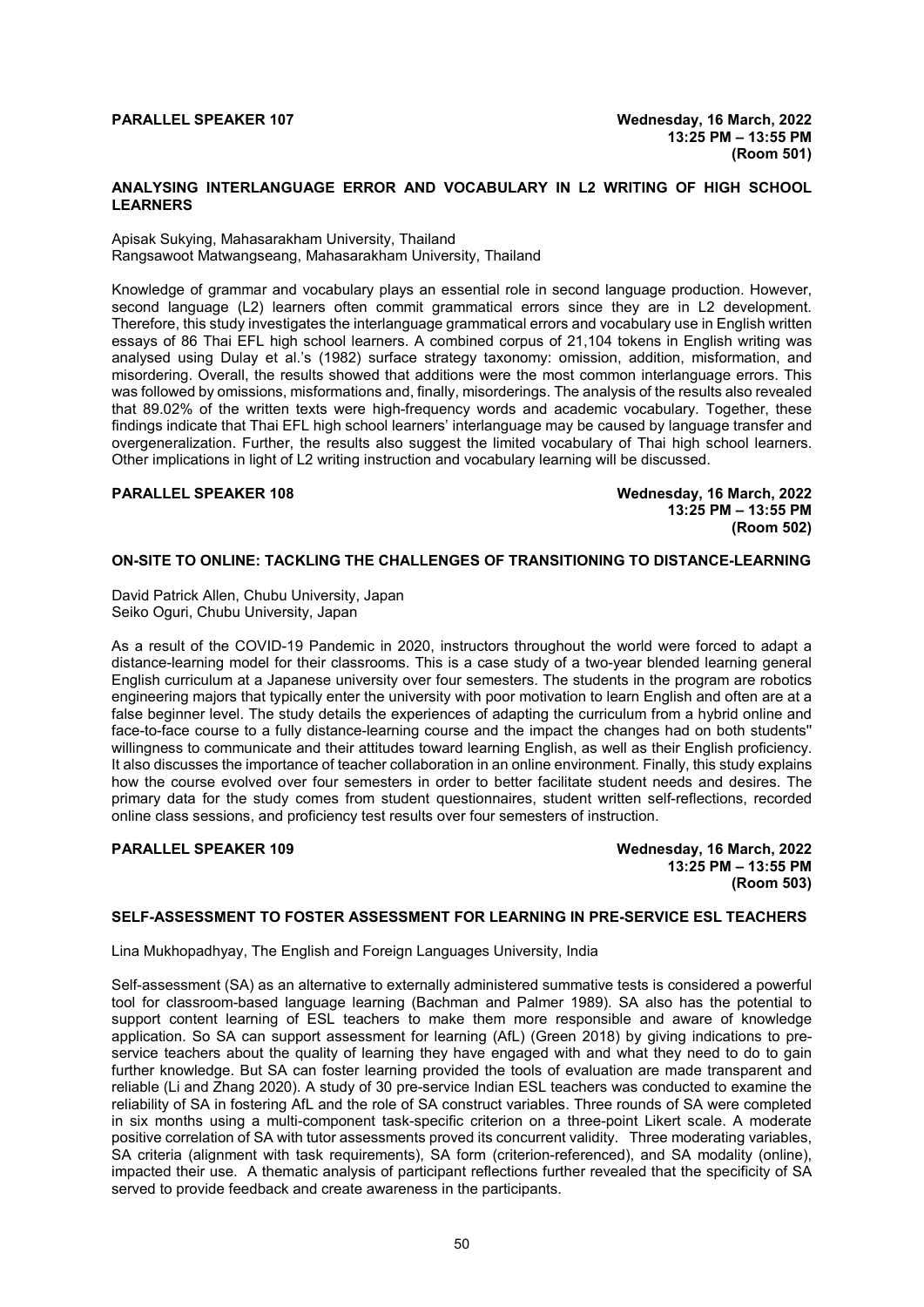# **TOWARD GLOCAL STANDARDS OF EQUITY AND INCLUSIVITY IN ENGLISH LANGUAGE EDUCATION POLICY**

Kristof Savski, Prince of Songkla University, Thailand

Over the last decade, language education has been at the centre of seemingly opposing forces when it comes to scholarship and policy. At the scholarly level, there has been a growing awareness of the need to focus on promoting equity and inclusivity in language education by deconstructing the "common sense" around English: its borders (translanguaging), its form (Global Englishes and English as a Lingua Franca) and the neutrality of its standard varieties in cultural terms (raciolinguistics) and from economic standpoint (political economy). At the policy level, however, we have not only witnessed a continuation of the historic status quo built on this "common sense", but can also discern its strengthening through the proliferation of global language policy instruments, like transnational frameworks (e.g. CEFR) and rankings (e.g. EF English Proficiency Index). In this presentation, I will argue that the schism between these two opposing forces must be addressed more systematically in language education. In particular, more work must be invested in reconciling global policies like CEFR with local repertoires, for which a precondition is an acceptance by scholars, policymakers and practitioners, that any equitable and inclusive framework of language education must be glocal - reflective of both global aspirations and local realities.

**PARALLEL SPEAKER 111 Wednesday, 16 March, 2022 13:25 PM – 13:55 PM (Paterson Room)**

# **GOING BEYOND: DEVELOPING LANGUAGE COMPETENCIES THROUGH ENGAGING STUDENT VOICES**

Li Yen Yeo, Haig Girls' School, Singapore Sunita Singh, Haig Girls' School, Singapore

Today's youths are constantly bombarded with information; to navigate and excel in this new, informationoverloaded world, young learners must develop stronger linguistic and communicative competence, adaptability and flexibility (MOE, 2020). This paper discusses two innovative platforms, Beyond the Story (BTS) and Structured Airtime, within a Singaporean primary schools English teaching curriculum targeting these competencies by focusing on students voices. BTS engages students in rich dialogues on contemporary issues and values through deep discussion of a variety of texts, from news articles and opinion pieces to values-based short stories. BTS sessions deviate from traditional reading comprehension tasks, offering students a safe space to exercise perspective-taking and critical thinking. Structured Airtime gives students unprecedented autonomy to initiate, design and execute teaching and learning. Students take full ownership to develop their own presentations on a topic of their choice, and become confident advocates as they present to and engage their peers. Both programmes allow students to develop and apply skills necessary for self-directed learners, active citizens and passionate advocators, and have resulted in an observable increase in student engagement, motivation and confidence. They warrant further strategic refinement to better help our youths become discerning readers, empathetic communicators and creative inquirers (MOE, 2020).

**PARALLEL SPEAKER 112 Wednesday, 16 March, 2022 13:25 PM – 13:55 PM (Room 508)**

# **INFLUENCE OF LINGUASKILL ON THE EMPLOYMENT POTENTIAL OF FINAL YEAR UNDERGRADUATE STUDENTS**

Lilliati Ismail, Universiti Putra Malaysia, Malaysia

Linguaskill is an online test by Cambridge Assessment English to measure English language proficiency. As it is a relatively new test, there is a need to investigate its potential as an exit test for university students. Therefore, the objectives of the study were to identify final year undergraduate students' proficiency levels as indicated by Linguaskill, gauge their perceptions of Linguaskill, and explore how Linguaskill results would influence prospective employers when considering job applications. Data was gathered from 192 students in STEM-related faculties in a university in Malaysia and 34 employers. Data was collected using the Linguaskill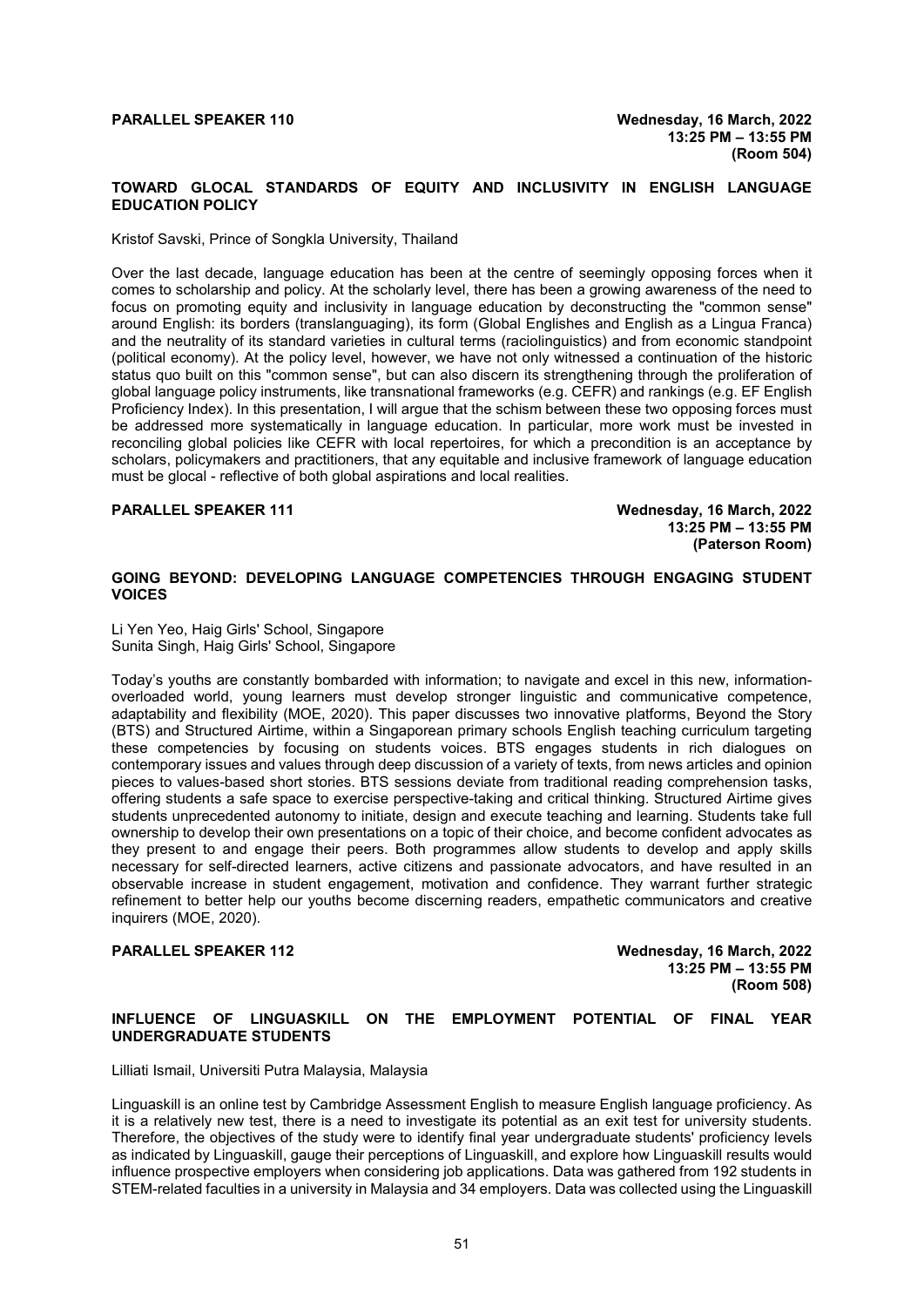test, questionnaires and semi-structured interviews. Results indicate that there is a need for the university to focus on the speaking and writing components of their English language proficiency programmes as test takers did not perform as well in these components as they did in the listening and reading components. Results also show that test takers are confident that outstanding Linguaskill results will help them obtain employment, they are motivated to apply for a job with the Linguaskill certification, and employers perceive Linguaskill as a useful screening tool and they have confidence in the accuracy of the Linguaskill results.

**PARALLEL SPEAKER 113 Wednesday, 16 March, 2022 14:00 PM – 14:30 PM (Auditorium)**

# **TIME TO CHANGE THE MINDSET OF ENGINEERING STUDENTS TOWARDS ENGLISH: "HATE" TO "MAY NOT HATE"**

Maki Ichimura, Ritsumeikan University, Japan

This study was conducted with the aim of changing the mindset of engineering major students toward English. The overarching goal was to change their mindsets from "I hate English." to "I might not hate English." We, in Japan, all go through six years of English education in school, yet, our ability to communicate in English is poor. Unfortunately, English was hitherto considered as an additional skill but not an essential skill for engineering majors in Japan. However, in the current borderless societies, Engineering majors with good English communication abilities are vital to Japan's successful future development as they need to communicate with their colleagues and customers outside of Japan for research and international projects purposes. One of the issues why many of Japanese engineering students tend to hate English is that they look for a completely exact translation between Japanese and English when they speak. They do not know that is it often not possible to translate Japanese words into English, and vice versa. The author teaches "Advanced English for Information Science and Engineering" and uses a popular Japanese animation DVD to tackle the issue. The author shares with the audience the approach and how students' mindsets were changed.

**PARALLEL SPEAKER 114 Wednesday, 16 March, 2022 14:00 PM – 14:30 PM (Tanglin Room)**

# **NEEDS ANALYSIS FOR THE DEVELOPMENT OF AN ENGLISH FOR MEDICAL PURPOSES CURRICULUM**

Marcellus Nealy, Juntendo University, Japan Yuki Namiki, Juntendo University, Japan

Given Japanese medical education requirements, the demands of globalization, and the desire to improve student motivation, it is essential to take a critical look at the medical English course and aptly update it to support students better. Through our surveys and analysis, we aimed to identify needs, understand learners' attitudes, and improve the curriculum. This presentation discusses a project to develop medical English courses for second-year medical students. First, we will discuss findings on students' attitudes and needs. We designed questionnaires and used open coding to classify the data generated from the surveys into common themes, and then axial coding to detect categorical and conceptual relationships between the open codes. The initial survey showed a negative bias towards English language studies. It also showed students' need to see a clear connection between English classes and their future goal of becoming healthcare professionals. After we redesigned the curriculum to meet students' needs, they reported a more positive attitude towards English studies and increased motivation. Based upon these findings, we then further solidified the curriculum and designed a textbook for healthcare students that meets wider needs of Japanese healthcare professionals and helps them grow professionally.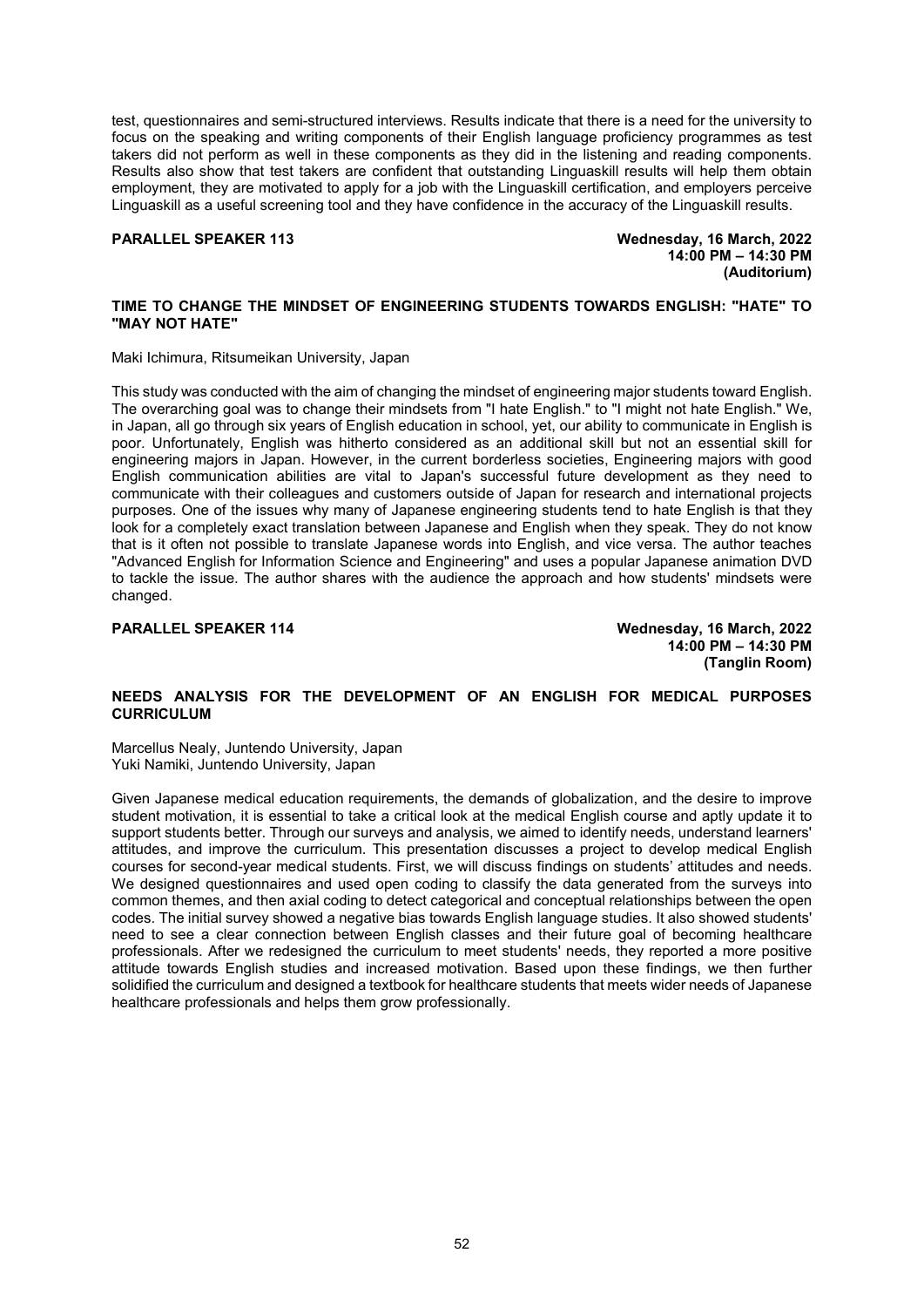# **VIRTUALLY THERE: ACCESSING TRANSNATIONAL EDUCATION WHEN COVID HAS MADE THE WORLD INACCESSIBLE**

Mark Fraser, University of Wollongong, Australia

The COVID pandemic has created many challenges for both English-medium instruction and teacher education in higher education. Many institutions in Indonesia are required to deliver English-medium courses remotely that require teachers to adapt their teaching using a range of new digital learning platforms. Closed international borders in Australia have severely impacted professional experience opportunities in TESOL teacher education programmes. Yet despite these challenges, opportunities materialised to provide engaging and equitable English language learning and teaching experiences within both contexts. This presentation explores one of those opportunities through a professional placement programme arrangement between institutions in Australia and Indonesia. Interview data from participants involved in the programme explored knowledge exchange and the influence of this exchange on teacher development. Initial findings show that despite the limitations imposed by the pandemic, and the heavy reliance on new and largely untested technology, the opportunity to engage in a quality teaching and learning experiences were present. One implication to emerge from this programme is its potential to contribute positively to addressing equity in and, more specifically, access to quality transnational higher education as we continue to define the new normal for global English language learning in higher education beyond the pandemic.

**PARALLEL SPEAKER 116 Wednesday, 16 March, 2022 14:00 PM – 14:30 PM (Room 503)**

# **TEACHER CONCEPTIONS OF CLIL IN A STANDARDIZED ENGLISH LANGUAGE COURSE**

Matthew Schaefer, Sophia University, Japan

Many Japanese universities have language centers tasked with providing required English language courses for all first-year students. These courses often aim to help students improve academic abilities across all four language skills. As these courses are compulsory, efforts should be made to standardize learning goals for all students in order to maintain reliability, although this poses challenges with a course taught by multiple teachers. One solution is to set specific learning outcomes in the form of productive and receptive tasks. Another is to set a center policy regarding a teaching approach, e.g., CLT or CLIL, that all teachers are asked to follow. However, this raises questions about the different ways in which the teachers may perceive and implement the approach, and what level of standardization is desirable. This presentation reports on an ethnographic case study of a university language center that employs a CLIL policy for the required English language course it provides to first-year students. The aim was to determine if teachers of the course have qualitatively different conceptions of CLIL, how they developed their conceptions of CLIL, and what implications these findings have for the center and others like it. Data was collected through interviews with eight teachers of the course. Transcriptions of the interviews were then analyzed in order to identify three distinct conceptions of CLIL and possible sources of those conceptions. Finally, activity theory was used to consider how appropriate standardization of a teaching approach can lead to professional development through interaction among colleagues.

### **PARALLEL SPEAKER 117 Wednesday, 16 March, 2022**

**14:00 PM – 14:30 PM (Room 504)**

# **DESIGNING ONLINE TEACHING FOR INCLUSIVITY THAT PROMOTES LEARNER INTERACTION**

Mimi Nahariah Azwani Mohamed, Universiti Tun Hussein Onn Malaysia, Malaysia

Designing second language teaching and learning for inclusivity is vital to promote interactions and ensure engagement of diverse learners. Teachers' instructions and materials should be able to address students' language learning needs. Nonetheless, promoting online interactions is challenging, especially in a class of diverse learners. Teachers need to consider instructions that can be understood and followed by these learners. Failure to do so could disrupt learners' learning process. Online teaching and learning could be intimidating for second language learners which could make them become engagement. This creates a challenge for teachers to conduct activities that require students to work collaboratively. This study explored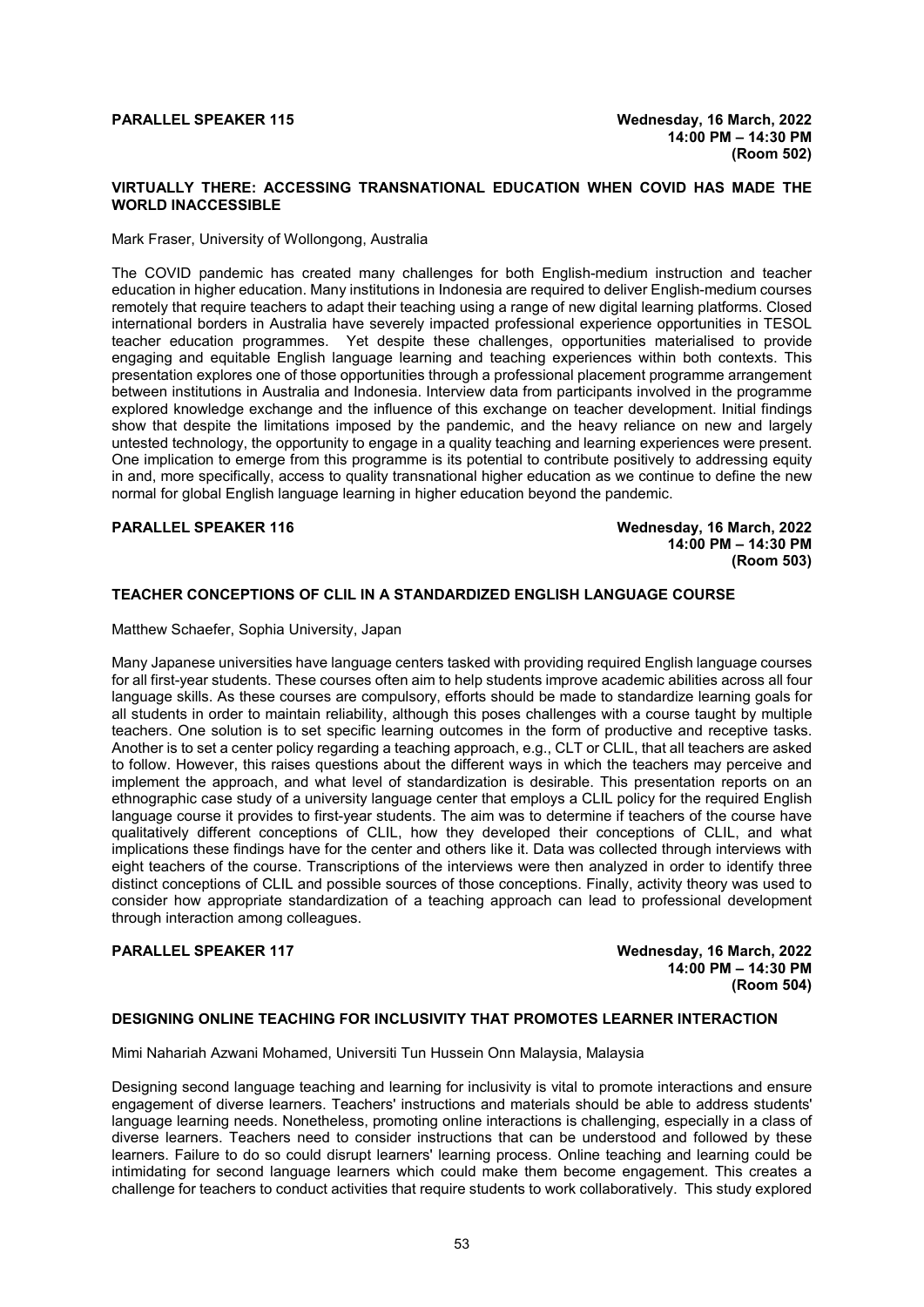learners interactions and engagement in an online second language learning class. The study also examined the extent to which learners interact, wither with their teachers or their classmates, during an online teaching and learning, synchronously or asynchronously. Data were collected from 100 secondary school students through a questionnaire. This study discussed the findings regarding the factors that affected students' interaction and engagement. The study also highlighted the key considerations in designing online teaching for inclusivity to ensure learner interaction and engagement, either synchronously or asynchronously. In addition, the implications of these findings and recommendation for future research are also discussed.

**PARALLEL SPEAKER 118 Wednesday, 16 March, 2022 14:00 PM – 14:30 PM (Paterson Room)**

# **INTERSECTIONS OF ESL AND EFL TEACHERS' PERCEPTIONS AND PRACTICE OF GRAMMAR TEACHING**

Muhammedali Chalikandy Puthiyapurayil, Al Buraimi University College, India

This study examines teachers' perceptions and practice of grammar teaching in two divergent learning contexts: ESL India and EFL Oman. Since teaching is influenced by the teachers' perceptions (Clark and Peterson, 1986), a number of studies have explored the relationship between the perception and practice (e.g. Pajares, 1992: Mohammed, 2006; Nishimuro and Borg, 2013) around the world. Nevertheless, very little has been done in ESL India and EFL Oman; furthermore, the few studies that were done in India (Shashirekha, 2014) and In Oman (Al Kalbani 2004; Al Siyabi 2009) focused on school teachers. Therefore, there is a paucity of research on the perception of teachers at tertiary level in both contexts. Above all, no study has compared these two contrasting teaching and learning contexts of English. Because this study focused on teachers perception, interpretative qualitative approach is used. 18 English teachers, 9 from each context, were interviewed and their classrooms were observed to collect data. the result shows that there are differences and similarities between the contexts and there is a correlation and disconnect between the perception and practice.

**PARALLEL SPEAKER 119 Wednesday, 16 March, 2022 14:00 PM – 14:30 PM (Room 508)**

# **EFFECTS OF SHORT-TERM STUDY ABROAD TO EFL COUNTRIES FOR JAPANESE HEALTHCARE STUDENTS**

Mitsuko Yamamoto, Kyoto College of Medical Science, Japan Tomonari Tomitaka, Kyoto College of Medical Science, Japan

This study presents the effects of two short-term study abroad programs (approximately ten-day periods) for Japanese healthcare students to Asian countries where English is not the first language. Participants experienced visiting medical hospitals, having clinical training, and attending an international conference. Under these circumstances, can students increase their global competence, strengthen their English proficiency, and acquire knowledge in their area of specialty? Pre-and post-surveys were administered to 22 participants. The analysis was based on the data collected through an English listening test, questionnaires about their willingness to communicate (WTC), and self-evaluations on their English abilities including crosscultural understanding. Furthermore, qualitative data extracted from the students comments regarding what they learned during these study abroad experiences were analyzed. Although there were no statistically significant changes in English listening proficiency, the results showed an increase in students level of WTC when engaging in group communication. Moreover, students felt improvements in their speaking ability. Finally, their positive attitudes toward English learning and deep insights into their future career, which resulted from the intercultural interaction and experiences in a Lingua Franca context, will be shared.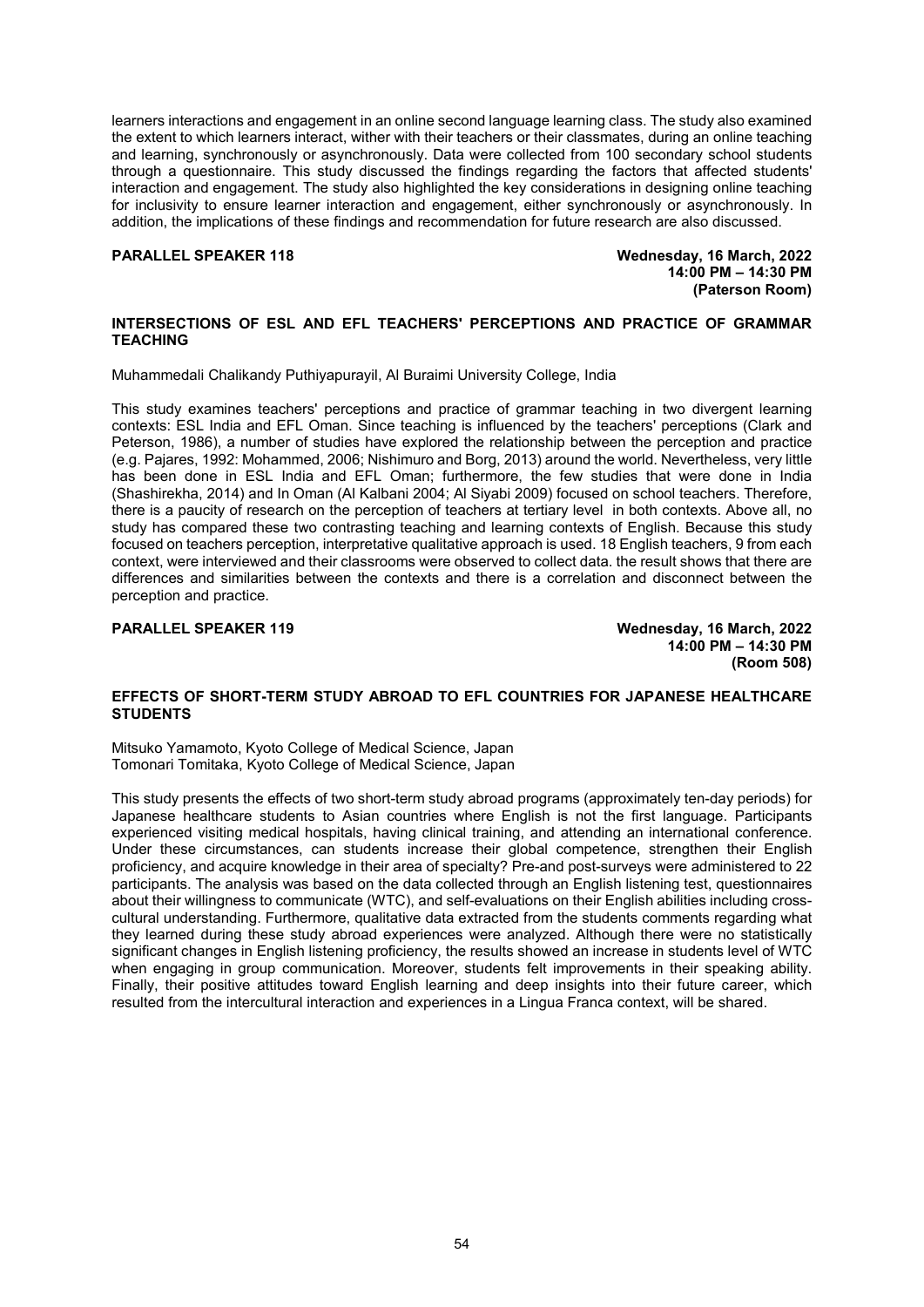# **INVITED SPEAKERS**

# **TOWARDS TEACHING ENGLISH WITHIN MULTILINGUALISM**

Tomokazu Ishikawa, Center for English as a Lingua Franca, Tamagawa University, Japan

On the one hand, English language teaching (ELT) generally treats the English language as if it were a systematic 'object'. After all, named languages, including English, may be regarded as historically and politically crafted, nationally and monolingually orientated, and therefore ideological entities. On the other hand' in line with 'trans-' theories in applied linguistics (e.g., Hawkins & Mori, 2018), the research field of English as a lingua franca (ELF) targets communicative phenomena as observed at a global scale. Empirical data illustrate that most English users communicate through multilingual, multimodal, and multicultural resources, and in the process of communication, the boundaries of these resources become blurred and transgressed (e.g., Baker & Ishikawa, 2021). Against this backdrop, the author highlights the tension between the ideological 'fixity' of the English language and the pragmatic 'fluidity' of communication among English users in a multilingual world. He suggests a way to negotiate this tension on students' initiative in the language classroom through proposed guidelines for teaching English within multilingualism. It is hoped that these guidelines help students to work towards creating their own social spaces, practices, and identities as English-speaking global citizens.

# **INVITED SPEAKER 13 Wednesday, 16 March, 2022 14:35 PM – 15:35 PM (Tanglin Room)**

# **SOME IMPLICATIONS FOR INCLUSIVE AND EQUITABLE PEDAGOGIES FROM CULTURAL AND NEURODIVERSITY**

Sally Ann Jones, National Institute of Education, Nanyang Technological University, Singapore

In this talk, I address three main ideas of the conference: diversity, inclusion, and equity. First, to accommodate all learners in our classrooms, I suggest a broadened concept of diversity, including traditional notions of cultural diversity as well as more recent theorizing about neurodiversity. Cultural diversity is created through socialization, for example, ethnic and linguistic affiliations and gender and social roles. Neurodiversity refers to a spectrum of variation in the human brain evident in the way individuals think, feel, and respond to others and the environment. Second, consequent on our perception of diversity is our view of students. Instead of constructing learners as having 'needs' and 'special needs', a broad view of diversity leads to constructions of the learner as someone who brings cultural resources and neurological strengths to the learning experience. Third, by referring to recent research data, I present pedagogies to match ideas of learners' resources and strengths, for example, Assessment for Learning techniques, funds of knowledge, responsive dialogue, and cross-linguistic approaches, all of which can lead learners to a meta-awareness of their own resources and strengths to be drawn on in learning. Fourth, being realistic, I present some of the constraints to my proposal.

**INVITED SPEAKER 14 INVITED SPEAKER 14 Wednesday, 16 March, 2022 14:35 PM – 15:35 PM (Paterson Room)**

# **INCLUSIVITY AND EQUITY IN THAILAND'S ELT: INNOVATIVE APPROACHES TO CLASSROOM DIVERSITY**

Supong Tangkiengsirisin, Language Institute, Thammasat University, Thailand

Inclusivity enhances educational equity and ensures access to education for all students. In inclusive English language classrooms, whether onsite or virtual, all learners receive indispensable support to develop their skills and abilities. ELT practitioners and administrators need to provide innovative syllabuses to address the diverse communities of learners. This presentation will discuss key issues and current trends in promoting inclusive education in classrooms, particularly in Thailand, where English is taught as a foreign or global language. It will then move on to present how various local and international organizations have contributed to the equity in language teaching and learning through teacher education programs and classroom practices. Despite challenges in the Thai context, current ELT approaches have placed more emphasis and importance